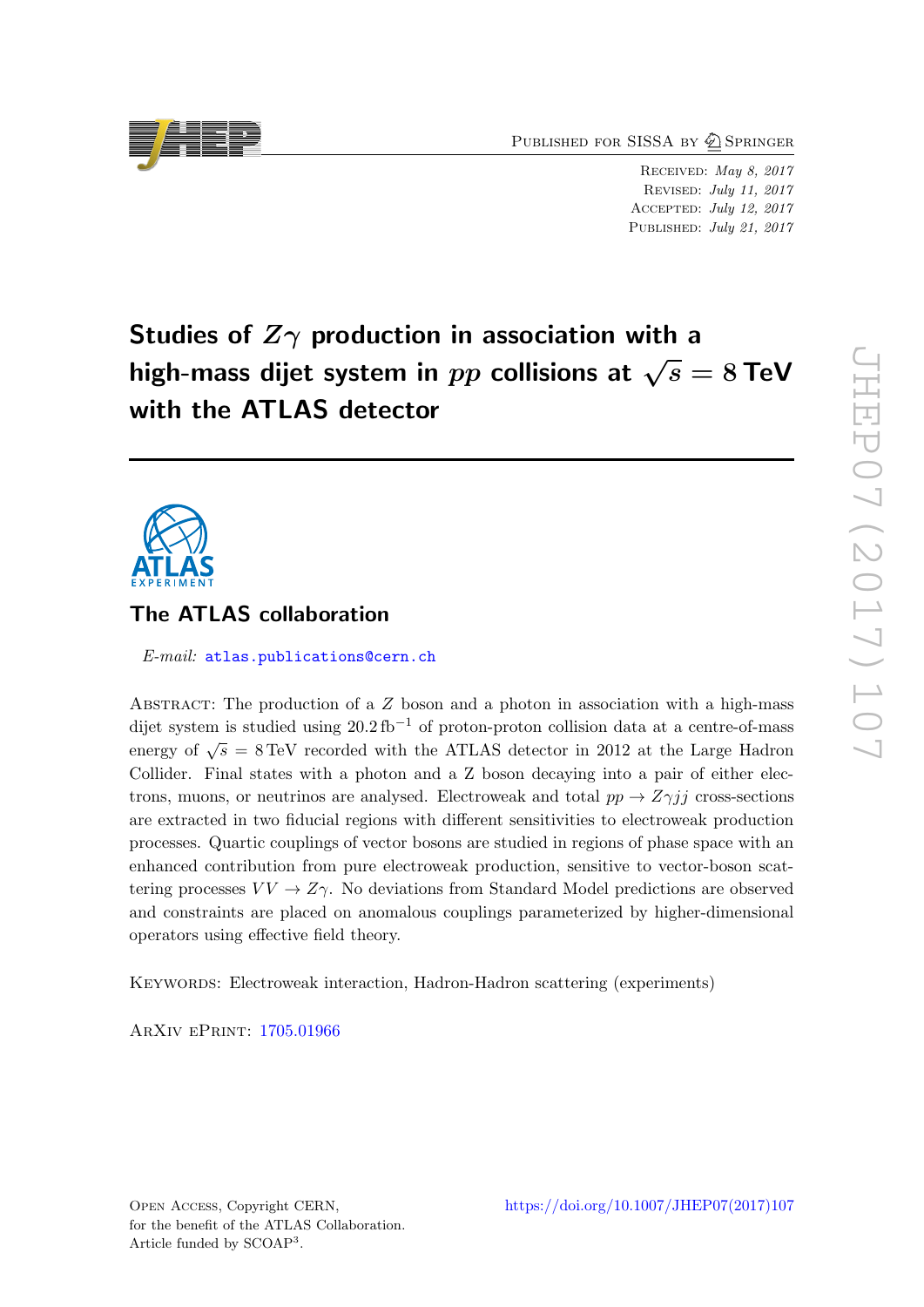## Contents

|             |     | 1 Introduction                                                                    | $\mathbf{1}$     |
|-------------|-----|-----------------------------------------------------------------------------------|------------------|
| $\bf{2}$    |     | ATLAS detector and data                                                           | 3                |
| $\bf{3}$    |     | Simulated samples and theory predictions                                          | $\boldsymbol{4}$ |
| 4           |     | Event reconstruction and selection                                                | $\bf{6}$         |
|             | 4.1 | Event reconstruction                                                              | $\boldsymbol{6}$ |
|             | 4.2 | Selection of $\ell^+\ell^-\gamma jj$ events                                       | 7                |
|             | 4.3 | Selection of $\nu \bar{\nu} \gamma j j$ events                                    | 8                |
| $5^{\circ}$ |     | Background estimate and event yields                                              | 9                |
|             | 5.1 | Backgrounds in the charged-lepton channels                                        | 9                |
|             | 5.2 | Backgrounds in the neutrino channel                                               | 9                |
|             | 5.3 | Expected and observed event yields                                                | 10               |
| 6           |     | Fiducial $Z\gamma jj$ cross-section measurements in the charged-lepton channel 16 |                  |
|             | 6.1 | Fiducial electroweak production cross-section determination                       | 17               |
|             | 6.2 | Total $Z\gamma jj$ fiducial cross-section measurements                            | 19               |
|             |     | 7 Limits on quartic gauge-boson couplings                                         | 20               |
|             | 7.1 | Fiducial EWK production cross-section limits in high- $E_T^{\gamma}$ regions      | 21               |
|             | 7.2 | Extracting confidence intervals on anomalous quartic gauge-boson couplings.       | 23               |
| 8           |     | Conclusions                                                                       | 25               |
|             |     | The ATLAS collaboration                                                           | 30               |

#### <span id="page-1-0"></span>1 Introduction

The scattering of two vector bosons,  $VV \to VV$  with  $V = W/Z/\gamma$ , is a key process for probing the  $SU(2)_L \times U(1)_Y$  gauge symmetry of the electroweak theory that determines the self-couplings of the vector bosons. In particular, it is important to independently test the triple and quartic gauge-boson coupling strengths (TGCs and QGCs), since new phenomena could generate additional contributions to QGCs with respect to the Standard Model (SM) predictions  $[1-4]$  $[1-4]$ , while not significantly affecting the TGCs  $[5]$ .

Experimental information about QGCs is still limited. At the Large Hadron Collider (LHC), it can be deduced from studies of processes with either three bosons in the final state  $[6–10]$  $[6–10]$  or involving pure electroweak production of heavy dibosons  $[11–14]$  $[11–14]$ . In particular, the CMS experiment recently studied  $Z_{\gamma}$  [\[15\]](#page-27-7) and  $W_{\gamma}$  [\[16\]](#page-27-8) electroweak production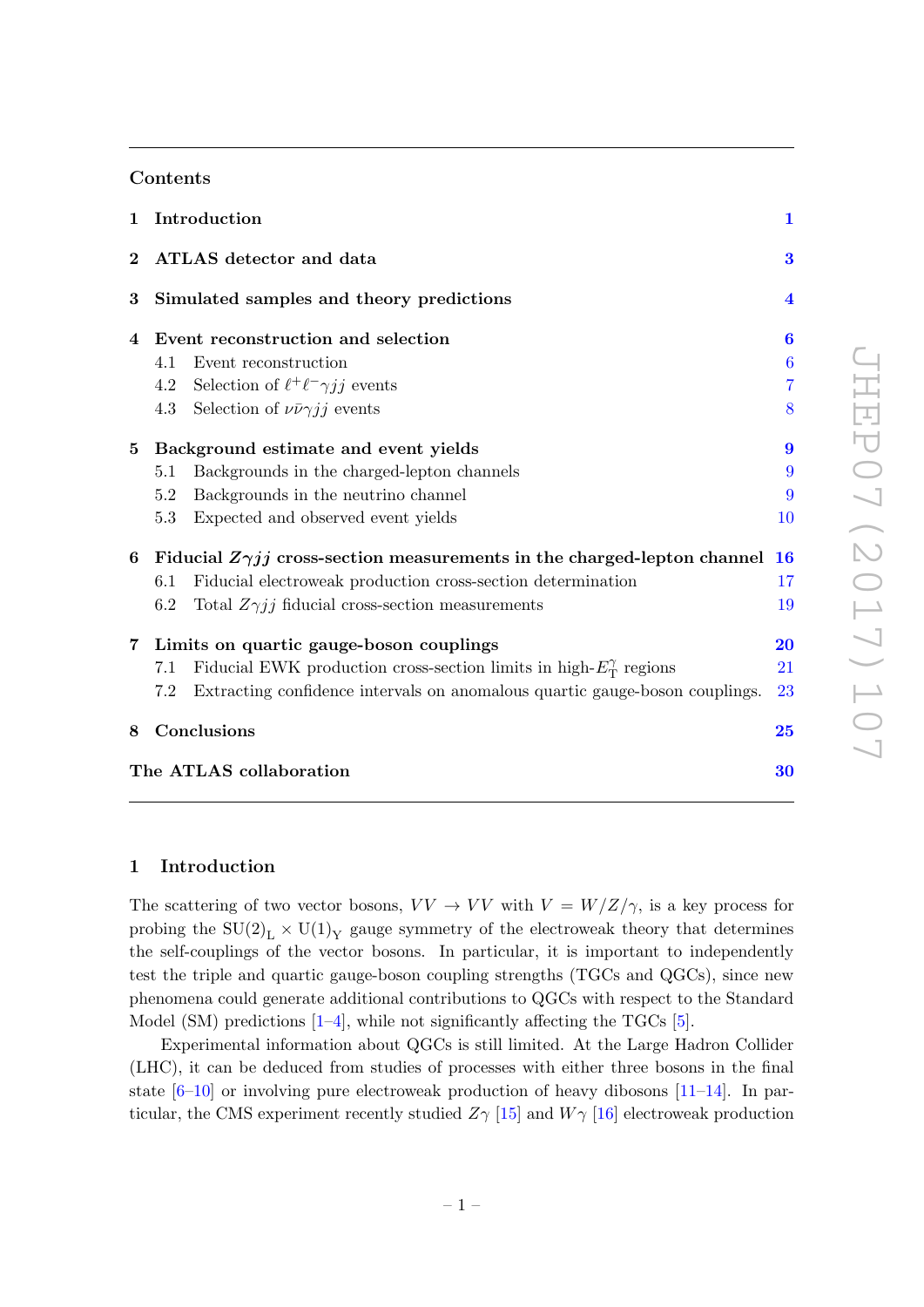

<span id="page-2-0"></span>**Figure 1.** Feynman diagrams of electroweak  $Z\gamma jj$  production involving VBS subprocesses (bottom left) or non-VBS subprocesses (top left) and of QCD  $Z\gamma jj$  production with gluon exchange (top right) or radiation (bottom right).

and used these results to set limits on anomalous QGCs. Final states involving photons have higher rates than those involving only W and Z bosons identified via their leptonic decay modes.

The  $Z\gamma jj$  electroweak (EWK) production  $(qq \rightarrow qqZ\gamma)$  — where j represents a jet and q a quark — contains processes with fourth-order electroweak coupling  $\mathcal{O}(\alpha_{\rm em}^4)$ . These include vector-boson scattering (VBS) as well as non-VBS diagrams, e.g. when the Z boson and the photon are radiated off the initial- or final- state quarks (figure [1,](#page-2-0) left). The VBS processes do not respect the electroweak gauge symmetry when taken in isolation and cannot be studied separately from other electroweak processes, due to large interference effects.

The same  $Z\gamma jj$  final state can be produced by QCD-mediated processes — in the following simply called "QCD production" — with second-order electroweak coupling and second-order strong coupling  $\mathcal{O}(\alpha_{em}^2\alpha_{s}^2)$  (figure [1,](#page-2-0) right). Such processes can involve radiated gluons in the initial and/or final state as well as quark scattering processes mediated by gluons. According to the SM, a small constructive interference occurs between production of QCD and EWK quark scattering.

Experimentally,  $Z\gamma jj$  EWK processes are characterized by the production of two energetic hadronic jets with wide rapidity separation and large dijet invariant mass [\[17\]](#page-28-0). The vector-boson pair is typically produced more centrally than in non-EWK processes. These kinematic properties are exploited to select a phase-space region where the electroweak production is enhanced with respect to the QCD-mediated processes.

Previous measurements of inclusive and differential cross-sections of  $Z_{\gamma}$  production in proton-proton collisions at the centre-of-mass energy of 8 TeV performed by the ATLAS experiment [\[9\]](#page-27-9) show good agreement (within 6%) between data and next-to-next-to-leadingorder (NNLO) predictions.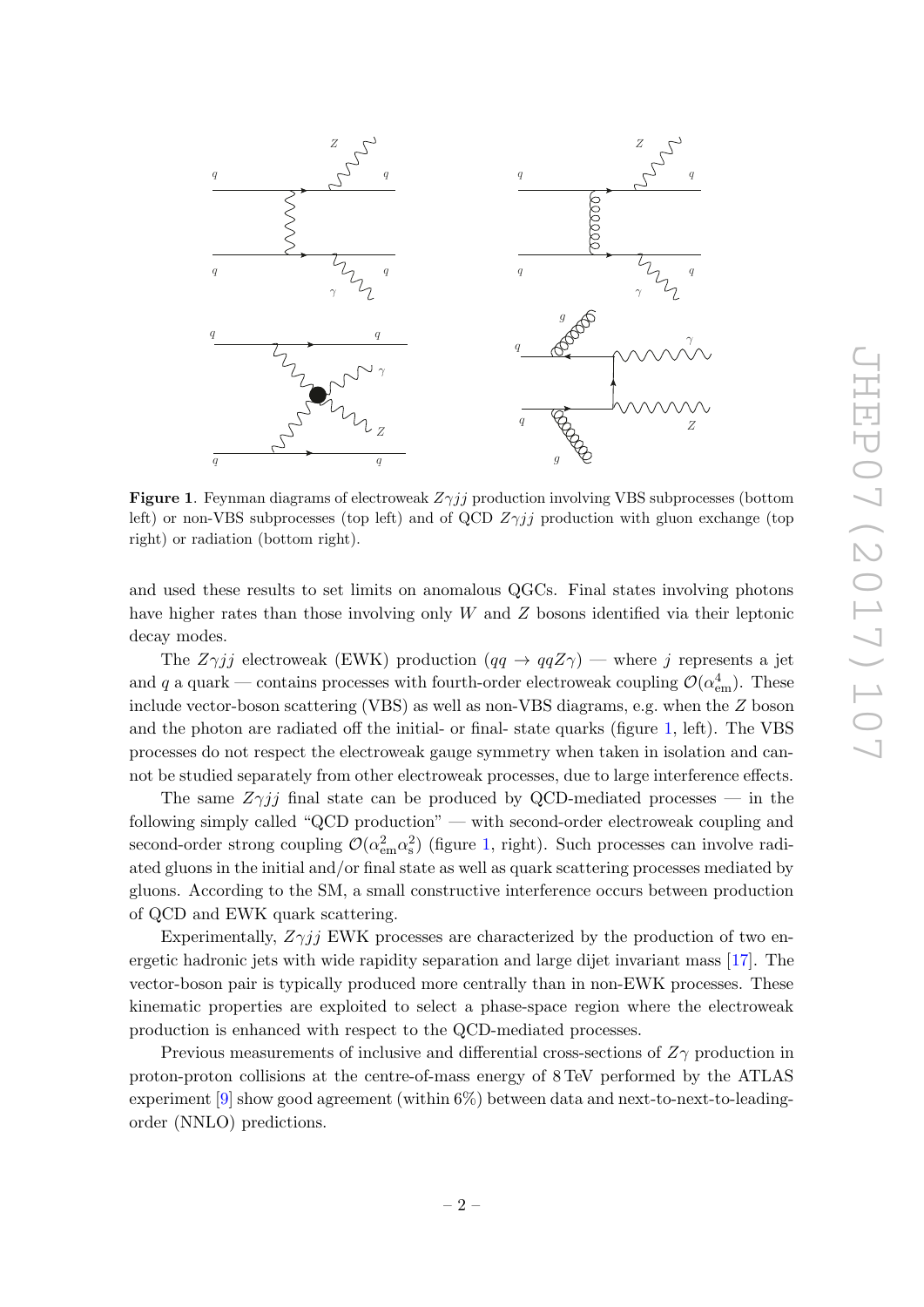A study of  $Z\gamma ij$  EWK production is made in a search region defined to maximize its expected significance. This corresponds to a phase-space region with a high-mass dijet system, a high-energy photon, and a Z boson decaying into a pair of electrons or muons — in the following referred to as the "charged-lepton channel". The contribution from QCD production is constrained with data from a background-enriched control region, corresponding to events with lower dijet invariant mass. A fiducial cross-section is extracted and compared to SM predictions. The total  $Z\gamma ij$  (EWK+QCD) production cross-section in both the search and control fiducial regions is also measured.

The  $Z\gamma jj$  EWK production is also studied in events with high-transverse-energy  $(E_T)$ photons, where an enhancement of the VBS cross-section is typically predicted by theories beyond the Standard Model. In this phase space region, a search for anomalies in the quartic WWZ $\gamma$  coupling along with the presence of  $ZZZ\gamma$ ,  $ZZ\gamma\gamma$  and  $Z\gamma\gamma\gamma$  couplings forbidden in the SM at tree level — is performed. Extensions of the SM Lagrangian are parameterized by higher-order operators in an effective field theory that modifies the boson couplings. The sensitivity of the search is improved by also considering events with the Z boson decaying into neutrinos. The phase-space region optimized for anomalous QGC (aQGC) sensitivity is defined differently for the charged-lepton and neutrino channels. For the latter, since the  $Z$  boson is experimentally invisible, extra requirements are included to suppress the relatively large backgrounds present in this channel.

The paper is organized as follows. A brief description of the ATLAS detector and the data set used in this analysis is given in section [2.](#page-3-0) The simulation of the contributing processes is summarized in section [3,](#page-4-0) while event reconstruction and selection is detailed in section [4.](#page-6-0) The determination of the backgrounds and event yields are discussed in section [5.](#page-9-0) The extraction of the cross-sections are described in section [6.](#page-16-0) Finally, a search for aQGCs using events with high- $E_T$  photons is presented in section [7.](#page-20-0) Conclusions are drawn in section [8.](#page-25-0)

## <span id="page-3-0"></span>2 ATLAS detector and data

The ATLAS experiment [\[18\]](#page-28-1) at the LHC is a multipurpose particle detector with a forwardbackward symmetric cylindrical geometry and an almost  $4\pi$  coverage in solid angle.<sup>[1](#page-3-1)</sup> It consists of a tracking system called the inner detector (ID) surrounded by a thin superconducting solenoid providing a 2T axial magnetic field, electromagnetic and hadronic calorimeters, and a muon spectrometer (MS). The ID covers the pseudorapidity range

<span id="page-3-1"></span><sup>1</sup>The ATLAS reference system is a Cartesian right-handed coordinate system with its origin at the nominal interaction point  $(IP)$  in the centre of the detector and the z-axis along the beam direction. The x-axis points from the IP to the centre of the LHC ring, and the y-axis points upwards. Cylindrical coordinates  $(r, \phi)$  are used in the plane that is transverse to the beam direction, where  $\phi$  describes the azimuthal angle around the beam pipe as measured from the positive x-axis. The rapidity  $(y)$  is defined as  $y = 1/2 \times \ln[(E+p_z)/(E-p_z)]$  where  $E(p_z)$  is the energy (the z-component of the momentum) of a particle. The pseudorapidity (η) is defined as  $\eta = -\ln(\tan(\theta/2))$  where  $\theta$  is the polar angle. The distance between two objects in the  $\eta$ - $\phi$  space is defined as  $\Delta R \equiv \sqrt{(\eta_1 - \eta_2)^2 + (\phi_1 - \phi_2)^2}$  where  $\eta_{1,2}$  ( $\phi_{1,2}$ ) represents the pseudorapidities (azimuthal angles) of the two objects. The transverse momentum  $(p_T)$  is defined relative to the beam axis and is calculated as  $p_T = p \sin \theta$  where p is the momentum.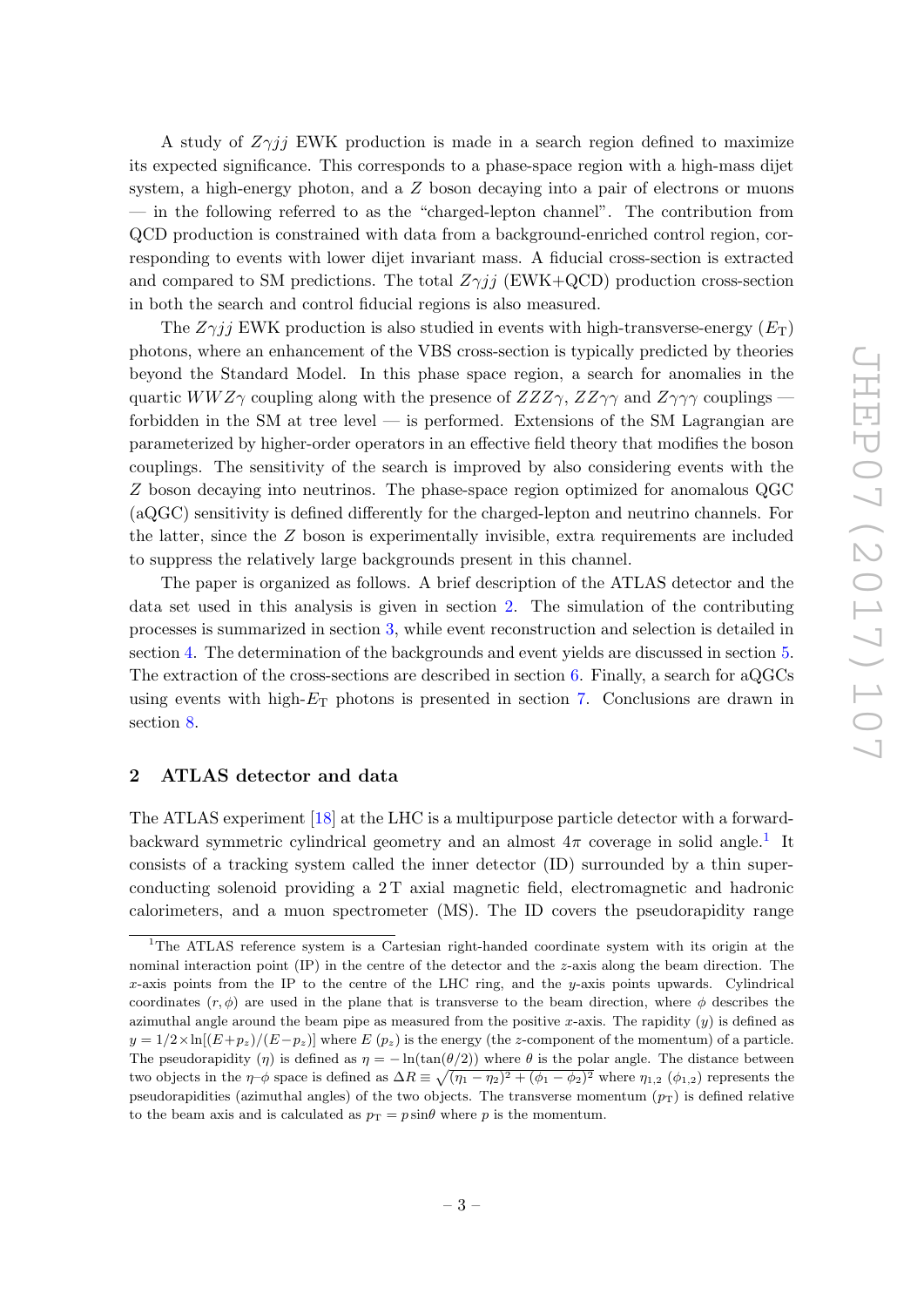$|\eta|$  < 2.5. It consists of silicon pixel, silicon microstrip, and transition radiation tracking detectors. Within the region of  $|\eta| < 3.2$ , electromagnetic (EM) calorimetry is provided by high-granularity lead/liquid-argon (LAr) sampling calorimeters, with an additional thin LAr presampler covering  $|\eta| < 1.8$  to correct for energy loss in material upstream of the calorimeters. A hadronic (steel/scintillator-tile) calorimeter covers the central pseudorapidity range ( $|\eta|$  < 1.7). The endcap and forward regions are instrumented with LAr calorimeters for both the EM and hadronic energy measurements up to  $|\eta| = 4.9$ . The MS surrounds the calorimeters and is based on three large air-core toroidal superconducting magnets with eight coils each. It includes a system of precision tracking chambers and fast detectors for triggering. A three-level trigger system is used to select events. The first-level trigger is implemented in hardware and uses a subset of the detector information to reduce the accepted rate to at most 75 kHz. This is followed by two software-based systems, called the high-level triggers, that together reduce the accepted event rate to 400 Hz on average, depending on the data-taking conditions.

The data set used in this analysis was obtained from proton-proton collisions recorded in 2012 by the ATLAS detector, when the LHC operated at  $\sqrt{s} = 8$  TeV. The integrated luminosity of the data set used in this measurement is  $20.2 \text{ fb}^{-1}$  with an uncertainty of 1.9% [\[19\]](#page-28-2).

In the charged-lepton channel analysis, events are selected online by requiring the presence of either an isolated electron or muon candidate with a minimum transverse momentum  $(p_T)$  of 24 GeV, or a pair of isolated electron candidates with  $p_T > 12$  GeV, or a pair of isolated muon candidates satisfying  $p_T > 18 \,\text{GeV}$  and  $p_T > 8 \,\text{GeV}$  for the leading and subleading muons. Trigger efficiencies are included in the overall reconstruction efficiency, and the uncertainties in the efficiency of these trigger selections were estimated using control samples in data and amount to 0.2% and 0.5% in the  $e^+e^-\gamma jj$  and  $\mu^+\mu^-\gamma jj$ channels, respectively.

In the neutrino channel, the events are selected online by requiring a photon candidate with  $E_T > 40$  GeV and missing transverse momentum greater than 60 GeV. Trigger efficiencies are included in the overall reconstruction efficiency, and the uncertainties in the efficiency of these trigger selections were estimated using control samples in data and amount to 2.0%.

#### <span id="page-4-0"></span>3 Simulated samples and theory predictions

Monte Carlo (MC) event samples, using a full simulation [\[20\]](#page-28-3) of the ATLAS detector by Geant 4 [\[21\]](#page-28-4), are used to model the data, including contributions from the SM signal and expected backgrounds.

The individual  $Z\gamma jj$  EWK and the  $Z\gamma$  QCD (with up to three additional final-state partons) processes are modelled at leading order (LO) with the Sherpa event generator  $v1.4.5$  [\[22\]](#page-28-5). The EWK-QCD interference contribution is predicted from MADGRAPH [\[23\]](#page-28-6) to be less than 10% of the EWK cross-section in the search region — invariant mass of the two leading jets,  $m_{jj}$ , greater than 500 GeV— with a decreasing trend as a function of  $m_{jj}$ . This interference is treated as an uncertainty in the measurements, as discussed in section [6.1.](#page-17-0)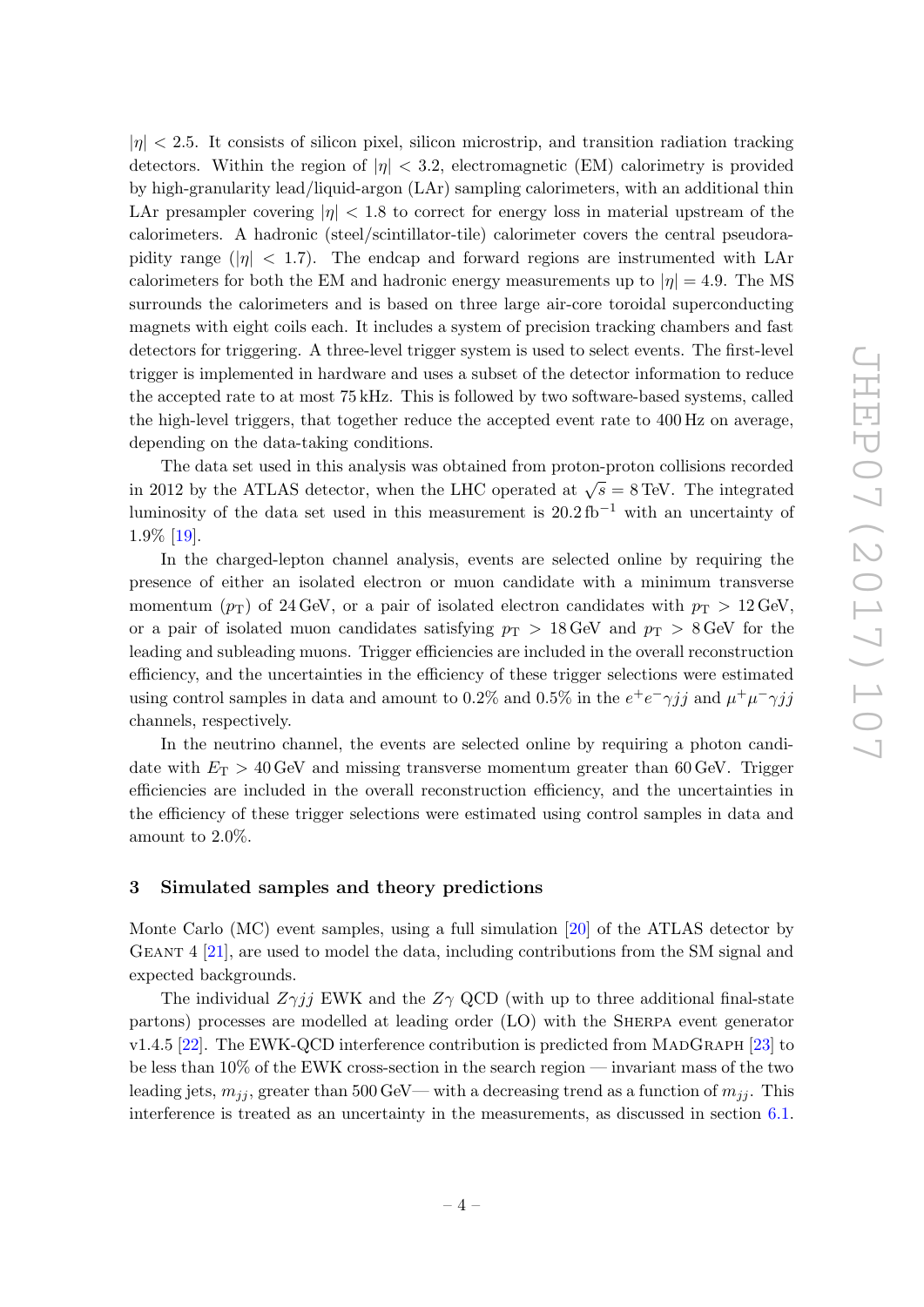Major background processes, such as  $Z + \text{jets}$ ,  $\gamma + \text{jets}$ , W $W + \text{jets}$ , and  $WZ + \text{jets}$ are also modelled by the Sherpa event generator. These include up to five additional final-state partons at LO for the  $V$ +jets processes and up to three additional partons at LO for the  $VV+$ jets processes. All the SHERPA samples include parton showering (with the CKKW matching scheme  $[24, 25]$  $[24, 25]$  $[24, 25]$  scale set to 20 GeV), and fragmentation processes along with simulation of the underlying event. They are generated using the CT10 [\[26\]](#page-28-9) parton distribution function (PDF) set.

Uncertainties in the SHERPA modelling of the  $Z\gamma jj$  processes are estimated using 68% confidence-level PDF uncertainties, independent variations of renormalization and factorization scales by a factor of two and variations of the choice of CKKW scale (from 15 to 30 GeV).

Production of  $t\bar{t}$  pairs is modelled by MC@NLO v4.06 [\[27,](#page-28-10) [28\]](#page-28-11), interfaced to HERWIG v6.520.2 for parton showering and fragmentation, and to Jimmy v4.31.3 [\[29\]](#page-28-12) for underlyingevent simulation. The  $t\bar{t}\gamma$  production is modelled with MADGRAPH5 aMC@NLO v5.2.1.2 [\[23\]](#page-28-6) and the CTEQ6L1 [\[30\]](#page-28-13) PDF set, with parton showering, hadronization, and the underlying event modelled by PYTHIA v8.183 [\[31\]](#page-28-14). The cross-section is computed at next-to-leading-order (NLO) according to ref. [\[32\]](#page-28-15).

Some of the systematic uncertainties of the  $Z+$ jets background estimate, which is extracted from data, are estimated using  $Z +$ jets NLO POWHEG-BOX v1.0 and LO ALPGEN v2.1.4 (with up to five additional final-state partons) generated events. These samples are interfaced with PYTHIA v8.175 and HERWIG v6.520.2 + JIMMY v4.31.3 respectively for the modelling of the parton shower, hadronization and underlying event.

Multiple proton-proton collisions (pile-up), corresponding to the conditions observed during the 2012 run, are added to each MC sample. This pile-up is simulated using PYTHIA v8.165 [\[31\]](#page-28-14) with parameter values set according to the A2 tune [\[33\]](#page-28-16) and the MSTW2008LO PDF set [\[34\]](#page-28-17). MC events are then reweighted so that the pile-up conditions in the simulation match those observed in the data.

The SM cross-section predictions for both the  $Z\gamma jj$  EWK and QCD processes with exactly two additional final-state partons are calculated at NLO precision in  $\alpha_s$  using the VBFNLO event generator v2.7.1 [ $35-37$ ]. All spin correlations and finite-width effects are included in the matrix-element calculation, and for EWK production all resonant and nonresonant t-channel exchange contributions giving rise to a specific leptonic final state are considered. The CT10 PDF set is used for both EWK and QCD production as well as for the underlying-event generation and tune. These samples are generated separately (i.e. the interference between EWK and QCD is not taken into account in the modelling). A photon isolation requirement to remove the contributions from partons collinear to the photon is also included in the calculation. The uncertainty in these predictions due to the PDF and the choice of renormalization/factorization scale ranges from 4% to 10% depending on the processes and phase-space regions.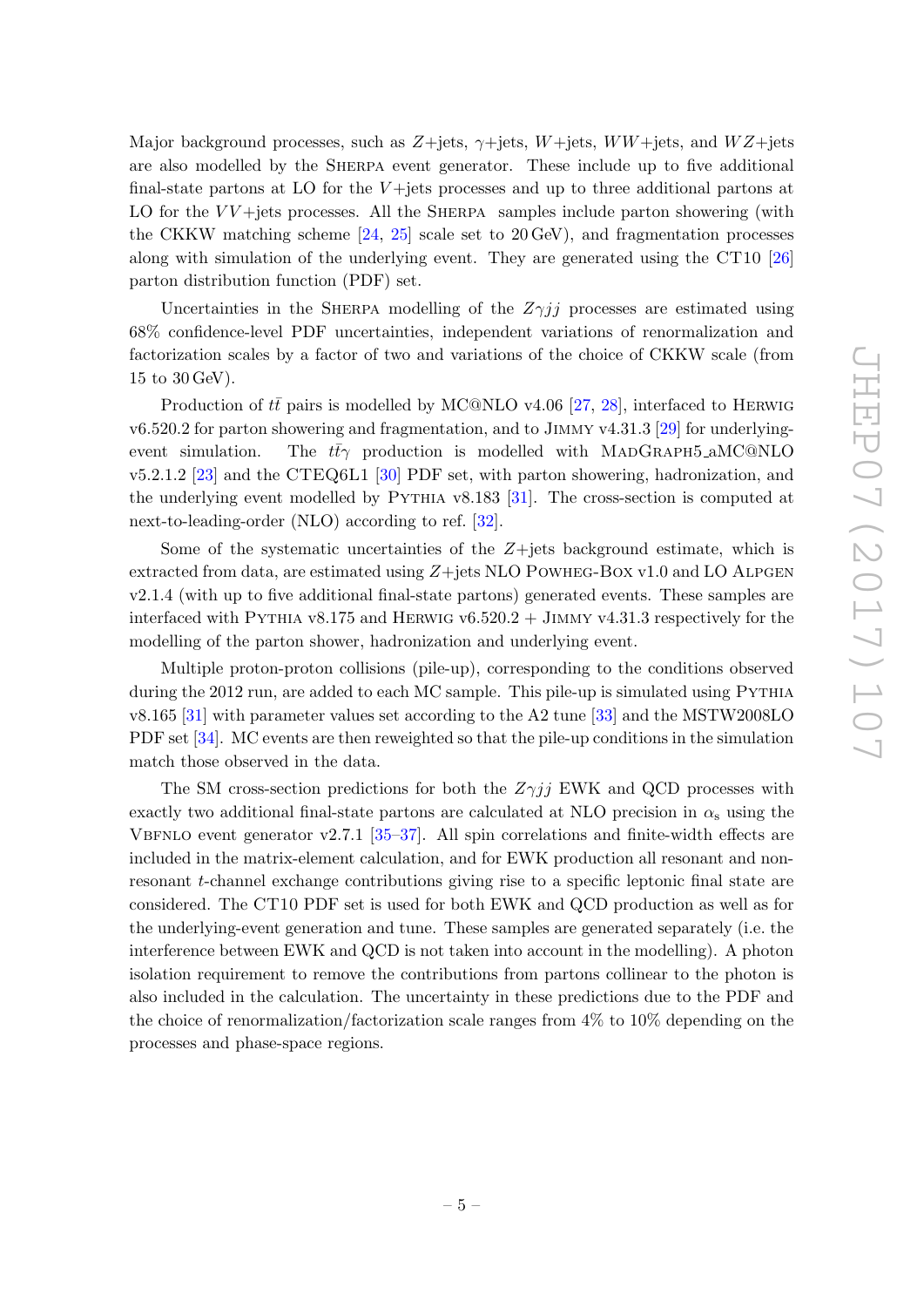#### <span id="page-6-0"></span>4 Event reconstruction and selection

#### <span id="page-6-1"></span>4.1 Event reconstruction

Events are required to have a reconstructed primary vertex formed by at least two tracks with  $p_T > 400$  MeV and  $|\eta| < 2.5$ . If more than one primary vertex is found, the one with the largest sum of the  $p_T^2$  of the associated tracks is chosen as the hard-interaction vertex.

Electron candidates, reconstructed by matching an energy deposit in the calorimeter to a track in the ID, are required to have  $E_T > 25$  GeV and  $|\eta| < 2.47$ . In addition, they must satisfy a set of "Loose" [\[38\]](#page-29-1) identification criteria based on a combination of shower shape information from the EM calorimeter and tracking information from the ID, corresponding to an average selection efficiency of about 93%. The electron tracks are required to have longitudinal impact parameter smaller than 0.5 mm with respect to the hard-interaction vertex, and the absolute value of the transverse impact parameter with respect to the primary vertex less than six times its measured uncertainty, to reduce semi-leptonic heavy flavor decay backgrounds. Electron candidates are also required to be isolated. This is achieved by requiring the sum of the transverse momenta of ID tracks associated with the primary vertex in a cone of size  $\Delta R = 0.3$  around the electron direction, excluding the electron track, to be less than 10% of the transverse energy of the electron candidate itself. Uncertainties in the electron selection arise from: identification [\[38\]](#page-29-1) and impact parameter selection variations; changes in the isolation definition; and uncertainties in the electron energy scale and resolution [\[39\]](#page-29-2).

Muon candidates are reconstructed by combining tracks in the ID with tracks in the MS and are required to have  $p_T > 25$  GeV and  $|\eta| < 2.5$ . The ID tracks associated with these muons must satisfy several quality selection criteria [\[40\]](#page-29-3). The same requirement on the longitudinal impact parameter as for the electron track is also imposed on the combined muon track. The overall selection efficiency of the muon identification is about 97%. Muon candidates are required to be isolated using the same criteria as for electrons, but using a cone of size  $\Delta R = 0.2$ . Uncertainties in the muon selection are derived from uncertainties in the muon momentum scale and resolution [\[40\]](#page-29-3), and by varying the selection criteria on the muon track quality, impact parameter or isolation.

Photon reconstruction and identification criteria are based on the expected shapes of showers developing in the electromagnetic calorimeter, as described in ref. [\[41\]](#page-29-4). Photons must be within the fiducial volume of the central calorimeter ( $|\eta| < 2.37$ ) and outside the transition region between the barrel and endcap calorimeters  $(1.37 < |\eta| < 1.52)$ . The sum of the transverse energies of topological clusters reconstructed in the electromagnetic and hadronic calorimeters in a cone of size  $\Delta R = 0.4$  around the photon candidate, from which the energy of the photon cluster together with the median energy density of the event times the cone area are subtracted  $[42, 43]$  $[42, 43]$  $[42, 43]$ , is required to be less than 6 GeV. Photon candidates are rejected if they are not well separated from the previously selected leptons, i.e. if  $\Delta R(\gamma, \ell) < 0.4$ . The overall efficiency of this photon selection on  $Z\gamma jj$  EWK events is about 37% (96%) for photons with  $E_{\rm T}^{\gamma} > 15$  (150) GeV. Uncertainties in the photon selection come from: variations in the reconstruction and identification criteria [\[41\]](#page-29-4); changes in the isolation requirements; and uncertainties in the photon energy scale and resolution [\[39\]](#page-29-2).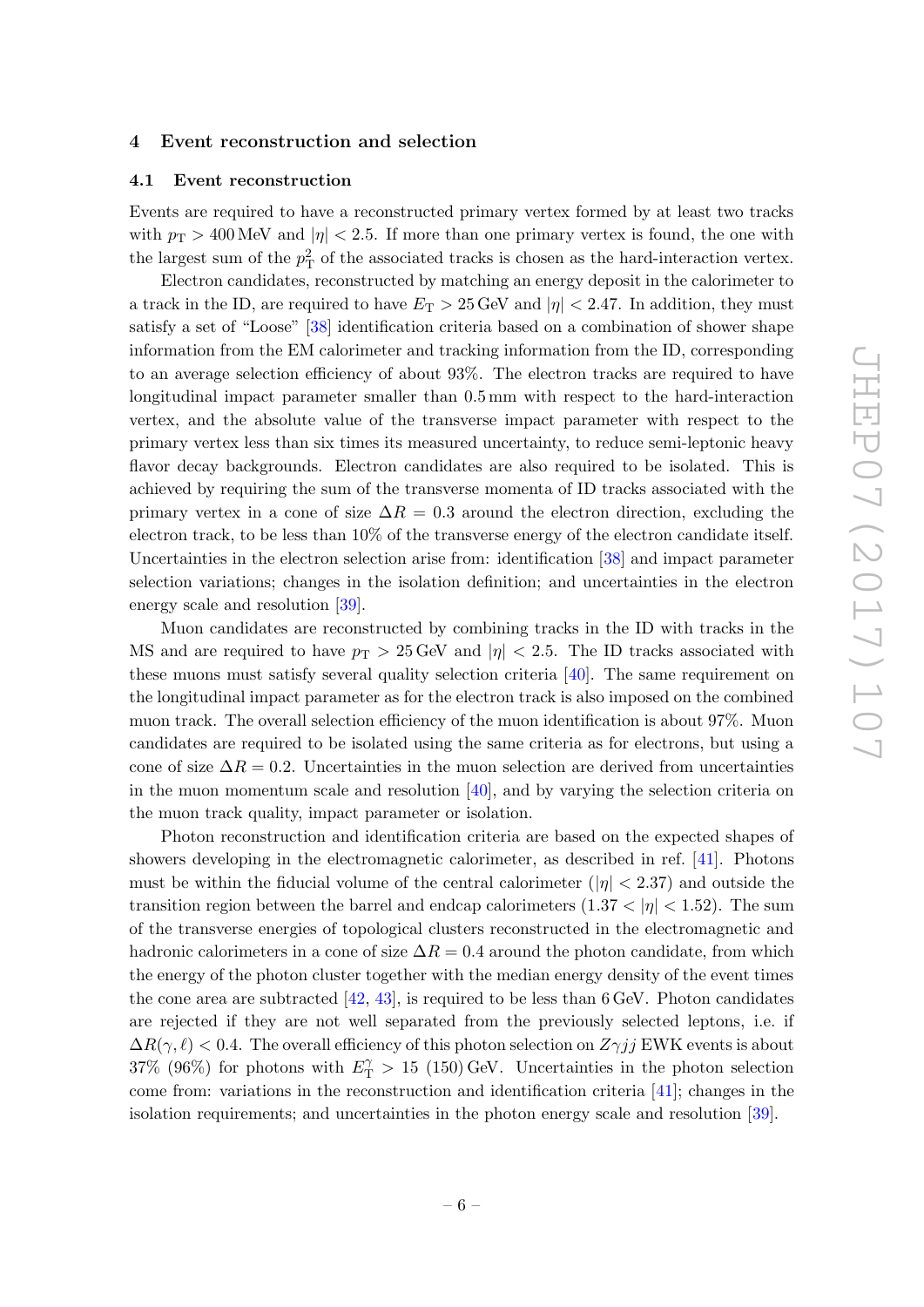Jets are reconstructed from clusters of energy in the calorimeter using the anti- $k_t$ algorithm [\[44\]](#page-29-7) with radius parameter  $R = 0.4$ . Jet energies are calibrated using energyand  $\eta$ -dependent correction factors derived using MC simulation and validated by studying collision data [\[45\]](#page-29-8). Jets are considered if they have  $p_T > 30$  GeV and  $|\eta| < 4.5$ . To remove jets originating from additional collisions in the same bunch crossing, at least 50% of the summed scalar  $p_{\text{T}}$  of the tracks within a cone of size  $\Delta R = 0.4$  around the jet axis must originate from the hard-interaction vertex. This criterion is applied only to jets with  $p_{\rm T}$  < 50 GeV and  $|\eta|$  < 2.4 [\[46\]](#page-29-9). Jet candidates are rejected if they are not well separated from the previously selected leptons and photons, i.e if  $\Delta R(j, \ell) < 0.3$  or  $\Delta R(j, \gamma) < 0.4$ . Systematic effects in jet reconstruction lead primarily to uncertainties in the jet energy scale (JES) and resolution (JER) and are described in ref. [\[45\]](#page-29-8).

The determination of the two-dimensional missing transverse-momentum vector,  $\vec{p}_{\rm T}^{\rm miss}$ , is based on the measurement of all topological clusters in the calorimeter and muon tracks reconstructed in the ID and MS [\[47\]](#page-29-10). Calorimeter cells associated with reconstructed objects, such as electrons, photons,  $\tau \rightarrow$  hadrons +  $\nu$  decays, and jets, are calibrated at their own energy scale, whereas calorimeter cells not associated with any object are calibrated at the electromagnetic energy scale. The magnitude of this vector is denoted by  $E_{\rm T}^{\rm miss}$ . Uncertainties in the measurement of  $E_{\rm T}^{\rm miss}$  are derived from uncertainties in measurements of the contributing objects.

## <span id="page-7-0"></span>**4.2** Selection of  $\ell^+ \ell^- \gamma j j$  events

In the charged-lepton channel,  $\ell^+ \ell^- \gamma j j$  events are required to have one photon candidate with  $E_{\text{T}}^{\gamma} > 15 \,\text{GeV}$ , a pair of opposite-sign (OS), same-flavour leptons (electrons or muons) and at least two reconstructed jets.

The invariant mass of the two leptons,  $m_{\ell\ell}$ , must be at least 40 GeV. The sum of the dilepton mass and the three-body  $\ell\ell\gamma$  invariant mass is required to be larger than 182 GeV, which is approximately twice the  $Z$  boson mass. This requirement ensures that the threebody invariant mass is larger than the Z boson mass, thus suppressing the cases where the Z boson decay products radiate a photon.

The event topology of  $Z\gamma jj$  EWK production is characterized by the presence of two bosons in the central region and two jets with large rapidity difference and large dijet mass. Different phase-space regions are considered based on  $m_{ij}$ . The inclusive region is defined by events with no requirement on the dijet invariant mass, the control region (CR) is defined by events with  $150 < m_{jj} < 500$  GeV, and the search region (SR) is defined by requiring  $m_{jj} > 500$  GeV. The requirement of  $m_{jj} > 150$  GeV suppresses the background process of  $Z\gamma + W(\rightarrow jj)$  triboson to negligible levels. The search region definition is optimized for the best expected significance for the  $Z\gamma jj$  EWK process, given the amount of data.

Finally, the fiducial phase-space region optimized for sensitivity to anomalous quartic couplings (the "aQGC region"), is defined by requiring events in the search region to have a photon with  $E_{\rm T}^{\gamma} > 250 \,\text{GeV}$ . The expected numbers of  $Z\gamma jj$  EWK events in the search and aQGC regions are  $22.8 \pm 1.5$  and  $0.41 \pm 0.04$ , respectively.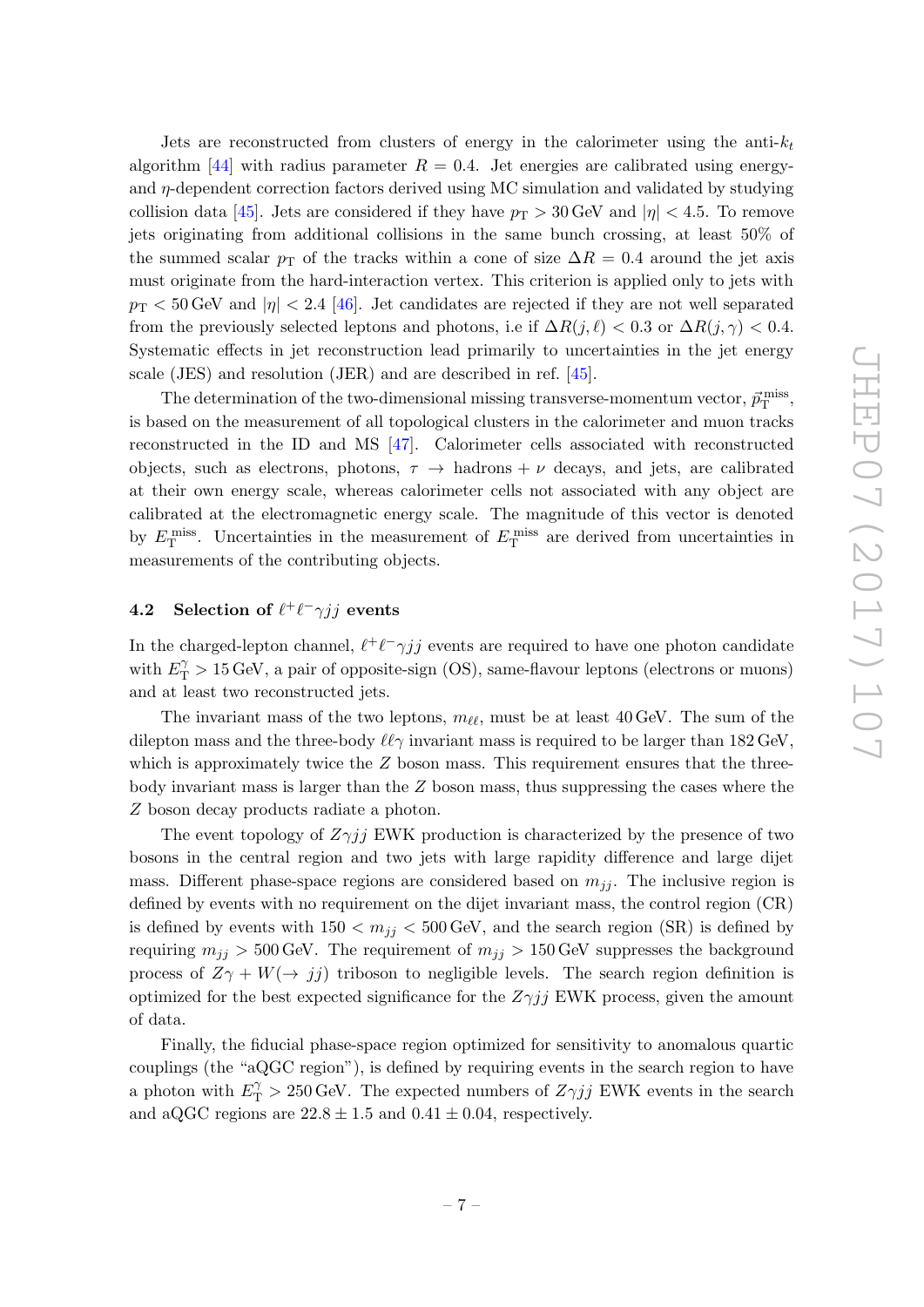A centrality observable  $\zeta$  is defined to quantify the relative position in pseudorapidity of a particle or system of particles with respect to the two leading jets  $(j_1 \text{ and } j_2)$ :

<span id="page-8-1"></span>
$$
\zeta \equiv \left| \frac{\eta - \bar{\eta}_{jj}}{\Delta \eta_{jj}} \right| \quad \text{with} \quad \bar{\eta}_{jj} = \frac{\eta_{j_1} + \eta_{j_2}}{2}, \quad \Delta \eta_{jj} = \eta_{j_1} - \eta_{j_2}, \tag{4.1}
$$

where  $\eta$  is the pseudorapidity of the physics object. The centrality of the  $Z\gamma$  system,  $\zeta_{Z\gamma}$ , allows discrimination between  $Z\gamma jj$  EWK and QCD production, with the former contributing more at low values of  $\zeta_{Z\gamma}$ . However, to maximize the statistical power of the sample, no explicit  $\zeta_{Z\gamma}$  requirement is implemented, but rather the full  $\zeta_{Z\gamma}$  distribution is used to extract the  $Z\gamma jj$  cross-sections, as detailed in section [6.](#page-16-0)

#### <span id="page-8-0"></span>4.3 Selection of  $\nu \bar{\nu} \gamma j j$  events

In the neutrino channel analysis, the  $Z$  boson signature is high missing transverse momemtum from the undetected neutrino pair. Therefore, the  $\nu \bar{\nu} \gamma j j$  candidate events are required to have  $E_{\rm T}^{\rm miss} > 100 \,\text{GeV}$ , which corresponds to a relative  $Z\gamma jj$  EWK efficiency of 85%, along with the presence of a candidate photon with  $E_{\rm T}^{\gamma} > 150 \,\text{GeV}$  and at least two jets.

A lepton veto requirement (on the presence of electrons or muons as defined above) is applied to reduce the large contribution from  $W(\ell\nu)\gamma$ +jets events. This requirement is almost 100% efficient for  $Z_{\gamma}$ *j* events.

Requirements on event topology are introduced to suppress the large background from  $\gamma$ +jets (where  $\vec{p}_{\rm T}^{\rm miss}$  is usually collinear with jets) and  $W(e\nu)$ +jets events. This is achieved by applying a set of angular selection criteria: the azimuthal difference between  $\vec{p}_{\rm T}^{\rm miss}$  and the total transverse momentum of the photon and the two jets should be larger than  $3\pi/4$ ,  $(\Delta\phi(\vec{p}_{\rm T}^{\rm miss},\gamma jj) > 3\pi/4)$ ; the azimuthal difference between  $\vec{p}_{\rm T}^{\rm miss}$  and the photon should be larger than  $\pi/2$ ,  $(\Delta\phi(\vec{p}_{\rm T}^{\rm miss}, \gamma) > \pi/2)$ ; and the azimuthal difference between  $\vec{p}_{\rm T}^{\rm miss}$  and each of the two jets should be larger than 1,  $(\Delta\phi(\vec{p}_{T}^{\text{miss}}, j) > 1)$ . Overall, these angular separation requirements suppress the background by a factor of 40, with a relative  $Z\gamma jj$ EWK efficiency of 33%.

To enhance the  $Z\gamma i\bar{j}$  EWK production and maximize the sensitivity to aQGC, further event topology selections are applied: the absolute rapidity difference between the two jets is required to be greater than 2.5 ( $|\Delta y_{ij}| > 2.5$ ), the photon centrality must be smaller than 0.3 ( $\zeta_{\gamma}$  < 0.3), the  $p_{\rm T}^{\rm balance}$  of the  $\nu \bar{\nu} \gamma j j$  object, defined as

$$
p_{\rm T}^{\rm balance} \equiv \frac{|\vec{p}_{\rm T}^{\rm miss} + \vec{p}_{\rm T}^{\gamma} + \vec{p}_{\rm T}^{j_1} + \vec{p}_{\rm T}^{j_2}|}{E_{\rm T}^{\rm miss} + |\vec{p}_{\rm T}^{\gamma}| + |\vec{p}_{\rm T}^{j_1}| + |\vec{p}_{\rm T}^{j_2}|},\tag{4.2}
$$

must be smaller than 0.1, and the dijet invariant mass must be greater than 600 GeV. These event topology requirements further reduce the background by a factor of 80, with a relative  $Z\gamma jj$  EWK efficiency of 20%. The expected number of  $Z\gamma jj$  EWK events after all the selection requirements is  $0.65 \pm 0.05$ .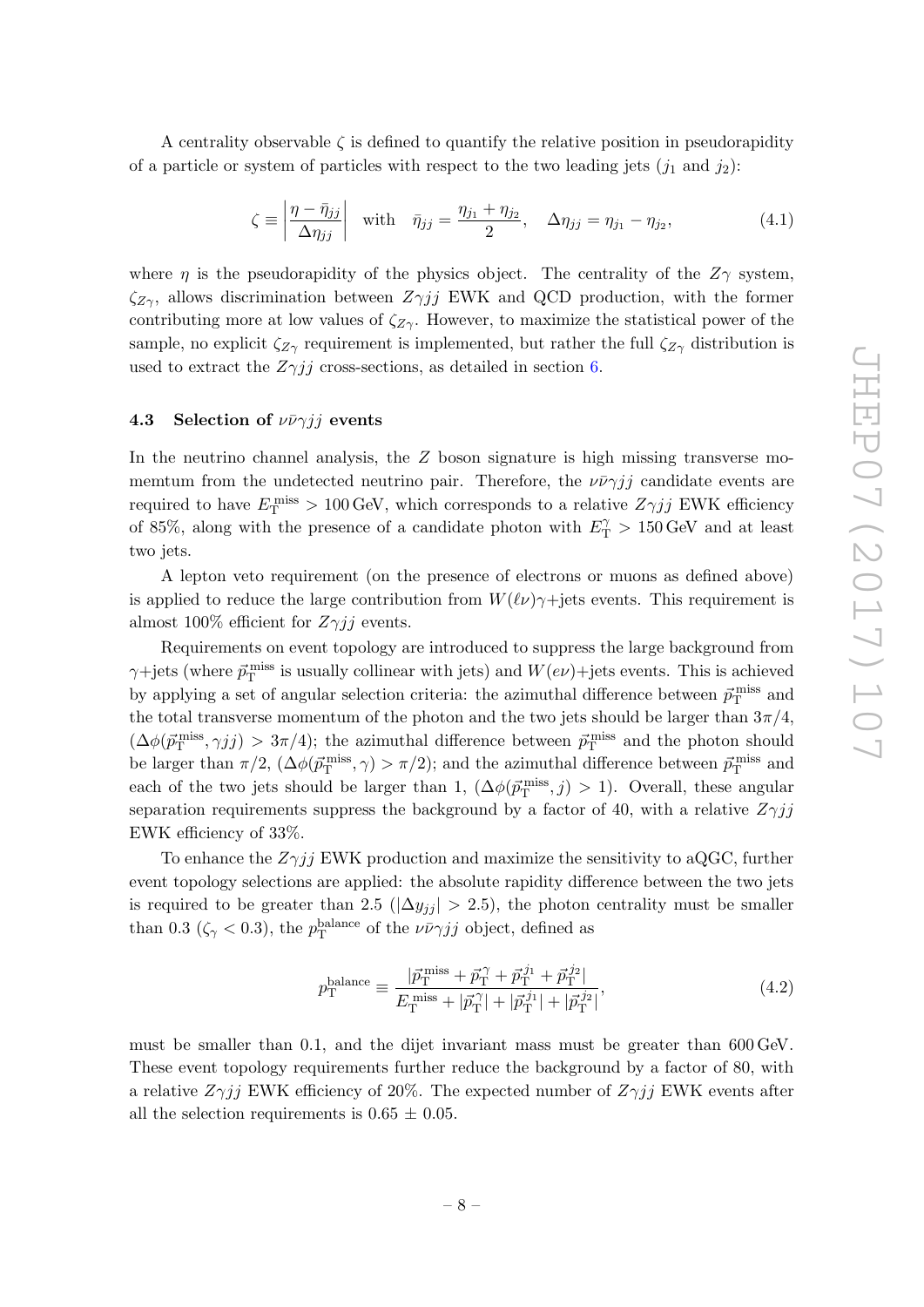#### <span id="page-9-0"></span>5 Background estimate and event yields

#### <span id="page-9-1"></span>5.1 Backgrounds in the charged-lepton channels

The main background to the  $Z\gamma jj$  production processes comes from the misidentification of hadronic jets as photons (jets faking photons) in  $Z+$ jets events. This background is not well modelled by the MC simulation. It is estimated with data using the same two-dimensional sideband method [\[43\]](#page-29-6) used in the inclusive  $Z_{\gamma}$  cross-section measurement [\[9\]](#page-27-9). The method is based on control regions populated by events satisfying all selection criteria but with the candidate photon failing to satisfy some of the identification criteria and/or the isolation requirement.

Due to the very limited number of events in the search and control regions, the background contribution from Z+jets events is estimated in an enlarged phase-space region, relaxing the dijet mass requirement to  $m_{jj} > 100 \,\text{GeV}$ . This is the most stringent requirement on  $m_{ij}$  where the uncertainty on the background estimated is still dominated by systematic errors. The extrapolation of the background estimate to the search and control regions relies on the observation that the shape of the  $m_{ij}$  distribution of Z+jets background events (i.e. with one jet faking a photon) in both the POWHEG and ALPGEN MC samples is similar to the  $m_{ij}$  distribution of  $Z\gamma$  events in SHERPA MC samples, for  $m_{jj} > 100$  GeV. Therefore, the ratio of Z+jets to  $Z\gamma$  contribution can be considered the same in the enlarged phase-space region as in the search and control regions.

In the enlarged phase-space region  $(m_{jj} > 100 \,\text{GeV})$ , the contribution from Z+jets events is estimated with data to be  $(23 \pm 6)\%$  of  $Z\gamma$  events. The uncertainty is dominated by the systematic uncertainty due to the correlation between photon identification and isolation requirements. This correlation is calculated from MC simulation and the large systematic uncertainty reflects the different responses from SHERPA, PYTHIA and ALPgen modelling. Other systematic uncertainties related to control region definition, signal contamination in control regions, and  $m_{jj}$  shape difference between Z+jets and Z $\gamma$  are found to be negligible compared to the normalization uncertainty and are neglected.

Besides the  $Z +$ jets process, other background contributions are from  $WZ +$ jets events, with a misidentification of an electron as a photon, and  $t\bar{t}\gamma$  events, with the photon emitted from initial-state partons or final-state leptons. The yields of these two processes are estimated from MC simulation with an uncertainty determined by the measured crosssections uncertainty.

#### <span id="page-9-2"></span>5.2 Backgrounds in the neutrino channel

For the neutrino channel, background events mainly arise from processes having final states similar to the signal, from events with jets or electrons misidentified as photons, and from events with high fake  $E_{\rm T}^{\rm miss}$  (i.e. due to mismeasurement of hadronic energy deposits rather than the presence of neutrinos in the events). The main background processes are  $W(\ell\nu)\gamma$ +jets,  $Z(\nu\bar{\nu})$ +jets,  $\gamma$ +jets and  $W(e\nu)$ +jets accounting for approximately 59%, 15%, 7%, and 5% of the total background, respectively.

The dominant background is  $W(\ell\nu)\gamma$ +jets production, where the lepton is either not reconstructed or not identified, making the lepton veto requirement ineffective. In particu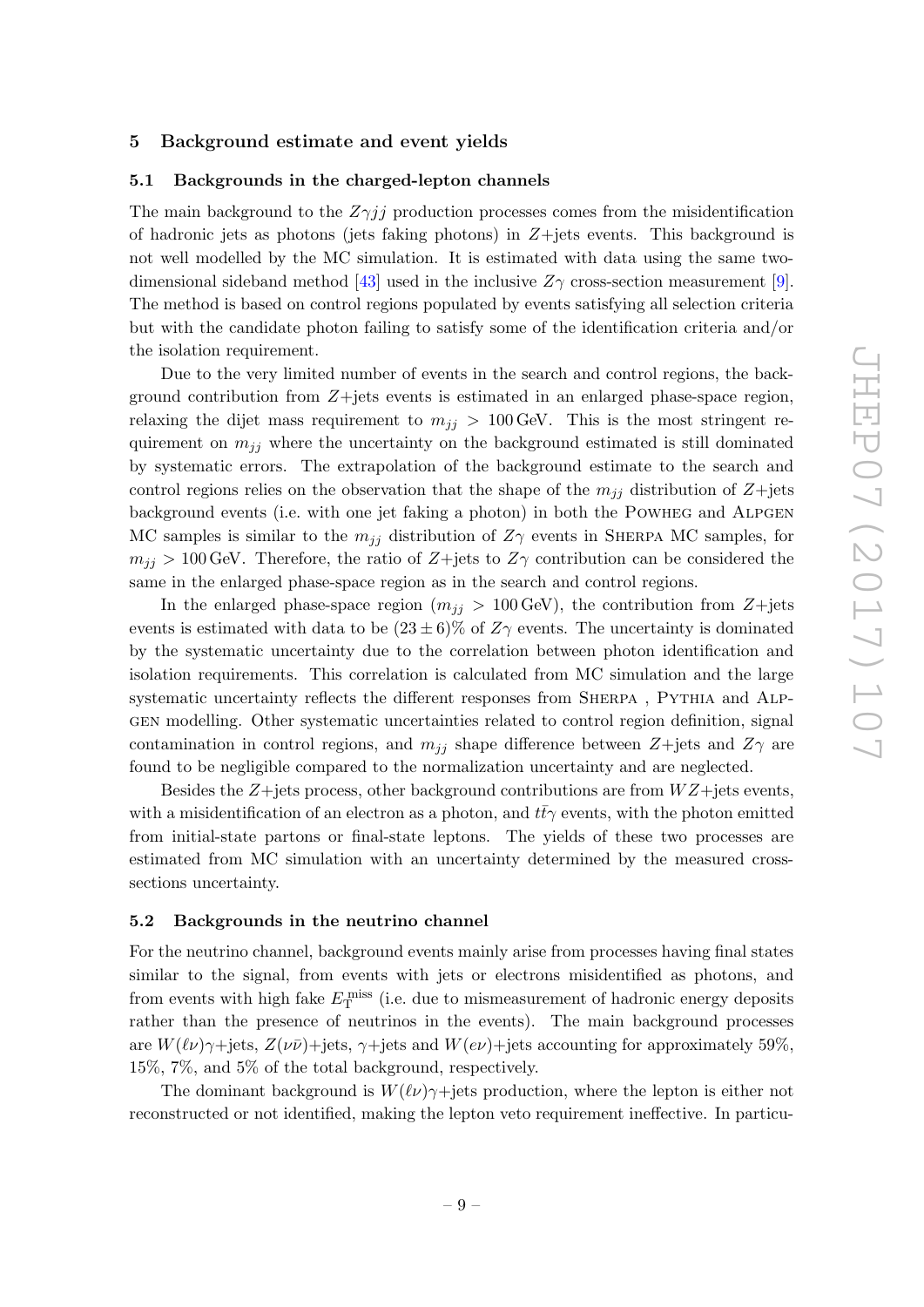lar,  $W(\tau \nu) \gamma$ +jets events, with  $\tau \to$  hadrons+ $\nu$  decays, provide a considerable contribution to this background. The  $W\gamma$ +jets background, which includes both the QCD and EWK components, is estimated using the Sherpa MC samples. The normalization is determined with data. The MC yield of  $W(\ell\nu)\gamma$ +jets events is corrected by constructing a data sample from events passing the  $\nu \bar{\nu} \gamma j j$  inclusive selection and requiring exactly one charged lepton in the event (instead of vetoing them). The fraction of  $W\gamma$  events in this sample is about 80%, and these data events (after subtracting non- $W\gamma$  contributions from MC estimates) are used to determine a correction factor for the MC yield of the  $W\gamma +$ jets sample, which is found to be 1.06. The difference between the background estimates extracted from SHERPA and ALPGEN MC samples is the dominant systematic uncertainty in the  $W\gamma +$ jets background prediction, corresponding to a relative uncertainty of 41%.

The second largest source of background comes from  $Z(\nu\bar{\nu})+$ jets, where a jet is misidentified as an energetic photon. The contribution of this background is estimated with the same two-dimensional sideband method used to determine the  $Z+$ jets contribution in the charged-lepton channel. In this case, however, the background estimate is performed directly in the phase-space region of interest. The statistical uncertainty of 50% is significantly larger than the systematic uncertainty, which amounts to 20%.

Another important source of background is the production of  $\gamma$ +jets events with fake  $E_{\rm T}^{\rm miss}$ . This background is estimated with data, again using a two-dimensional sideband method. The control regions are composed of events with low  $E_{\rm T}^{\rm miss}$  and/or with low values of  $\Delta\phi(\vec{p}_{\rm T}^{\rm miss},j)$ . Due to the limited size of the data sample, the background estimate is performed with a relaxed energy requirement on the photon  $(E_{\text{T}}^{\gamma} > 45 \,\text{GeV})$  and then extrapolated to the phase-space region of interest using MC samples. The difference between the extrapolation results obtained with Sherpa and Alpgen samples (∼40%) is the dominant uncertainty for this background.

The sizeable production of  $W(e\nu)$ +jets is also a source of background when the electron is misidentified as a high-energy photon. To estimate this background, first the fake rate of  $e \rightarrow \gamma$  misidentification is extracted from data using electrons from  $Z \rightarrow ee$  events. Then the  $W(e\nu)$ +jets background contribution is estimated by applying this fake rate to events passing the full event selection but choosing a high-energy electron instead of a photon. The main uncertainty comes from the limited size of the control sample and equals 43%.

The background contribution from  $Z(\tau\tau)\gamma$  is also estimated with MC samples and found to be less than 1%.

#### <span id="page-10-0"></span>5.3 Expected and observed event yields

Table [1](#page-11-0) summarizes the event yield for the charged-lepton channel, including details from the various signal and background processes. Three different phase-space regions are presented: inclusive  $Z\gamma + \geq 2$  jets selection, CR and SR. A breakdown of the sources of systematic uncertainty in the CR and SR is given in table [2.](#page-11-1) Table [3](#page-12-0) summarizes the event yield for both the charged-lepton and neutrino channels in the aQGC region with systematic uncertainties summarized in table [4.](#page-12-1) In the aQGC region, relative uncertainties in the yield in the charged-lepton channel are the same as those in the SR except for that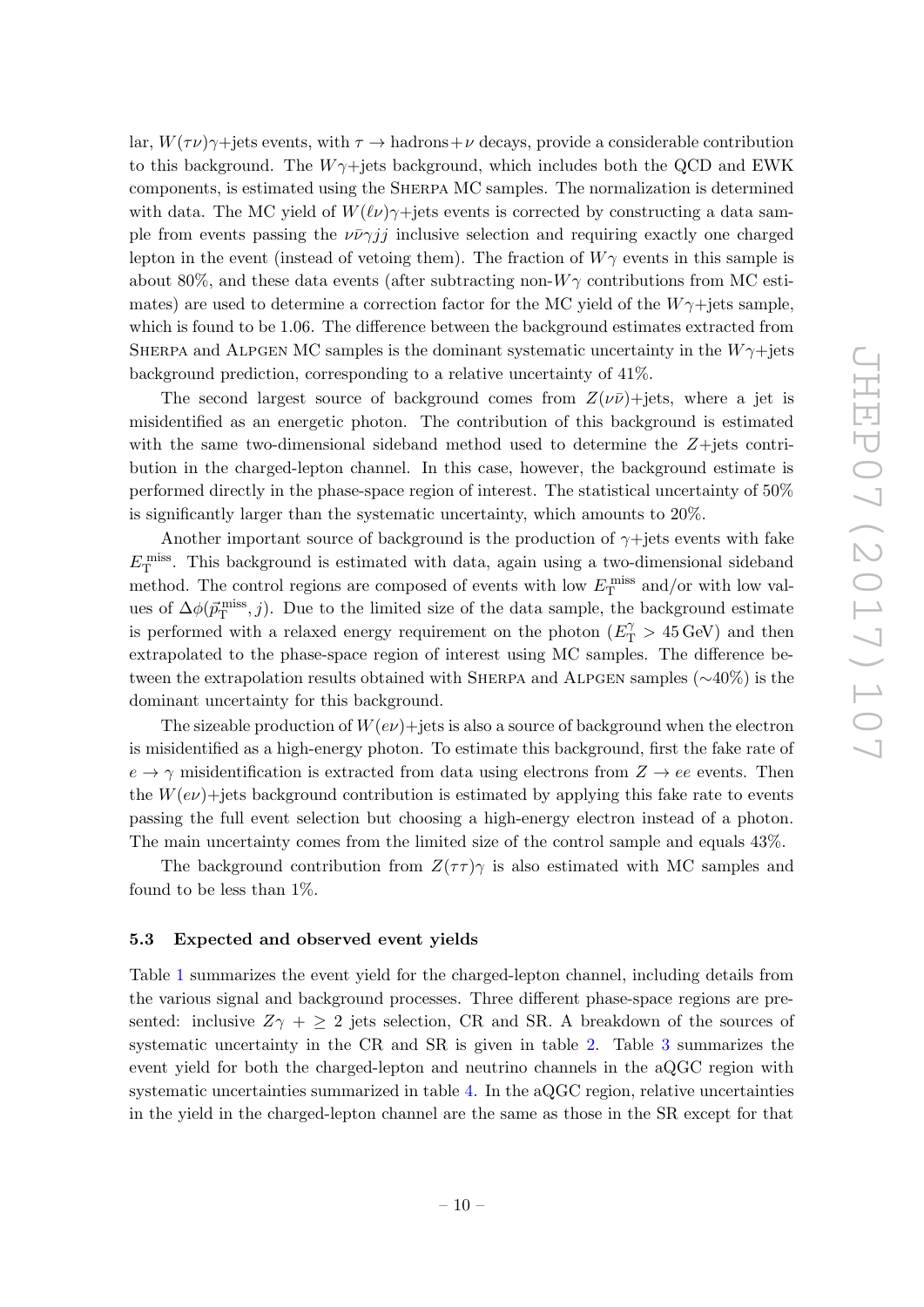|                                       | Inclusive region  |                               | Control region                                                 |                                                               | Search region               |                       |
|---------------------------------------|-------------------|-------------------------------|----------------------------------------------------------------|---------------------------------------------------------------|-----------------------------|-----------------------|
|                                       |                   |                               | $Z(\ell^+\ell^-)\gamma + \geq 2$ jets $150 < m_{ij} < 500$ GeV |                                                               | $m_{ij} > 500 \,\text{GeV}$ |                       |
|                                       | $e^+e^-\gamma jj$ |                               |                                                                | $\mu^+\mu^-\gamma jj$ $e^+e^-\gamma jj$ $\mu^+\mu^-\gamma jj$ | $e^+e^-\gamma jj$           | $\mu^+\mu^-\gamma jj$ |
| Data.                                 | 781               | 949                           | 362                                                            | 421                                                           | 58                          | 72                    |
| $Z + jets$ bkg.                       | $134 \pm 36$      | $154 \pm 42$                  | $57 \pm 16$                                                    | $67 + 18$                                                     | $8.5 \pm 2.5$               | $9.4 \pm 2.7$         |
| Other bkg. $(t\bar{t}\gamma, WZ)$     | $88 \pm 17$       | $91 \pm 18$                   | $47 \pm 9$                                                     | $46 \pm 9$                                                    | $5.8 \pm 1.1$               | $5.0 \pm 1.0$         |
| $N_{\text{data}} - N_{\text{bkg}}$    | $559 \pm 46$      | $704 \pm 53$                  | $258 \pm 24$                                                   | $308 \pm 27$                                                  | $44 \pm 7$                  | $58\pm8$              |
| $N_{Z\gamma\text{ QCD}}$ (SHERPA MC)  | $583 \pm 41$      | $671 \pm 47$                  | $249 \pm 24$                                                   | $290 \pm 26$                                                  | $37 + 5$                    | $41 \pm 5$            |
| $N_{Z\gamma \text{ EWK}}$ (SHERPA MC) |                   | $25.4 \pm 1.5$ $27.3 \pm 1.7$ | $8.6 \pm 0.6$                                                  | $9.3 \pm 0.6$                                                 | $11.2 \pm 0.8$              | $11.6 \pm 0.7$        |
| $N_{Z\gamma}$ (SHERPA MC)             | $608 \pm 42$      | $698 \pm 49$                  | $258 \pm 25$                                                   | $299 \pm 27$                                                  | $48 \pm 6$                  | $53 \pm 6$            |

<span id="page-11-0"></span>**Table 1.** Summary of events observed in data and estimated composition for the  $Z(e^+e^-)\gamma jj$  and  $Z(\mu^+\mu^-)\gamma jj$  production processes. The Z+jets contribution in this table is taken as a fixed fraction,  $(23 \pm 6)\%$ , of  $N_{Z\gamma \text{ QCD}}$ . The last line corresponds to the sum of the two previous lines  $(N_{Z\gamma \text{ QCD}})$  $+ N_{Z\gamma \text{ EWK}}$ ). The uncertainties correspond to the statistical and systematic uncertainties added in quadrature.

| Source of          |             | EWK yield $[\%]$ |          | $QCD$ yield $[\%]$ |            | Bkg. yield $[\%]$ |
|--------------------|-------------|------------------|----------|--------------------|------------|-------------------|
| uncertainty        | $_{\rm CR}$ | <b>SR</b>        | CR       | <b>SR</b>          | CR         | <b>SR</b>         |
| Trigger            |             |                  | 0.2(0.4) |                    |            |                   |
| Pile-up            |             |                  | 0.6      |                    |            |                   |
| Lepton selection   |             |                  | 3.8(2.3) |                    |            |                   |
| Photon selection   |             |                  | 1.6      |                    |            |                   |
| Jet reconstruction | 1.1         | 2.5              | 5.0      | 12                 | 4.9        | 12                |
| Bkg. 2D sideband   |             |                  |          |                    | 26         | 26                |
| Total experimental | 4.3(3.1)    | 4.9(3.8)         | 6.5(5.8) | 13(12)             | (27)<br>27 | (29)<br>29        |
| Theory             | 5.2         | 8.7              | 5.6      | 3.8                | 5.6        | 3.8               |

<span id="page-11-1"></span>Table 2. Summary of the dominant experimental systematic uncertainties in the event yield in the CR and SR, for the electron (muon when different) channel and for the signal and main background components.

arising from photon selection. This component is larger due to the higher value required for the photon transverse energy in the aQGC region.

Figure [2](#page-13-0) displays the transverse energy of the photon after various selection requirements (inclusive selection, control and search regions); figure [3](#page-14-0) shows the numbers of selected jets in the control and search regions; figure [4](#page-14-1) shows the distribution of the dijet mass for the inclusive selection; and finally figure [5](#page-15-0) displays the distributions of  $\zeta_{Z\gamma}$  in the inclusive, control and search regions. Corresponding kinematic distributions for the neutrino channel are shown in figure [6.](#page-16-1) The Sherpa MC prediction is found to describe the data well for all these variables and in all phase-space regions.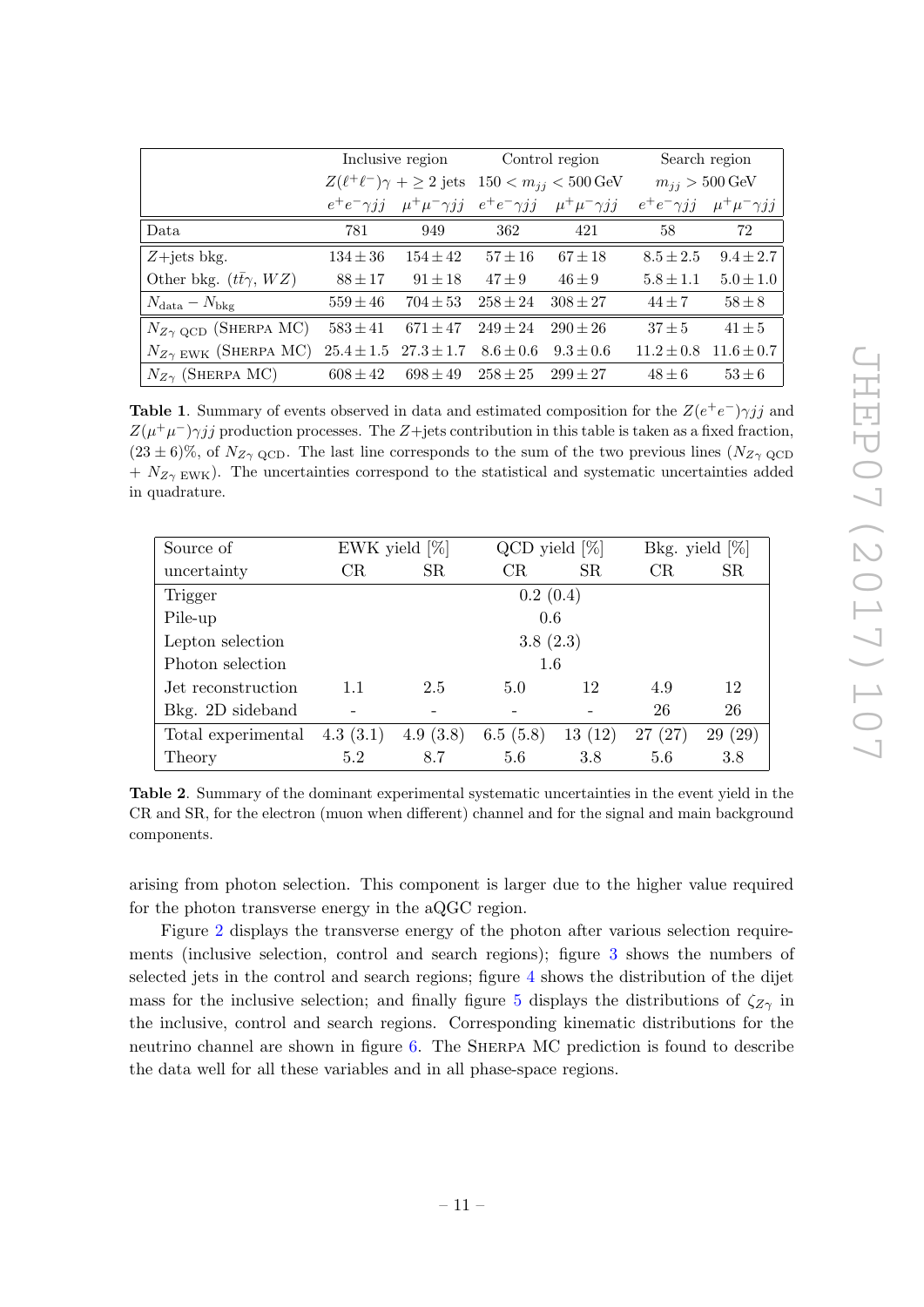|                                             | aQGC region                             |                                         |  |
|---------------------------------------------|-----------------------------------------|-----------------------------------------|--|
|                                             |                                         |                                         |  |
|                                             | $m_{ij} > 500 \,\text{GeV}$             | $m_{ij} > 600 \,\text{GeV}$             |  |
|                                             | $E_{\rm T}^{\gamma} > 250 \,\text{GeV}$ | $E_{\rm T}^{\gamma} > 150 \,\text{GeV}$ |  |
|                                             | $\ell^+\ell^-\gamma jj$                 | $\nu\bar{\nu}\gamma jj$                 |  |
| Data                                        | $\mathfrak{D}$                          | 4                                       |  |
| $Z + jets$ background                       | $0.28 \pm 0.08$                         | $0.3 \pm 0.2$                           |  |
| $W(\ell\nu)\gamma + \text{jets background}$ |                                         | $1.1 \pm 0.5$                           |  |
| $\gamma$ +jets background                   |                                         | $0.13 \pm 0.08$                         |  |
| $W(e\nu)$ +jets background                  |                                         | $0.09 \pm 0.04$                         |  |
| $t\bar{t}\gamma$ , WZ background            | $0.02 \pm 0.01$                         |                                         |  |
| $N_{\text{data}} - N_{\text{bkg}}$          | $1.7 \pm 1.4$                           | $2.4 \pm 2.0$                           |  |
| $N_{Z\gamma\text{ QCD}}$ (SHERPA MC)        | $1.2 \pm 0.4$                           | $0.29 \pm 0.07$                         |  |
| $N_{Z\gamma}$ EWK (SHERPA MC)               | $0.41 \pm 0.04$                         | $0.65 \pm 0.05$                         |  |
| $N_{Z\gamma}$ (SHERPA MC)                   | $1.6 \pm 0.4$                           | $0.9 \pm 0.1$                           |  |

<span id="page-12-0"></span>Table 3. Summary of events observed in data and estimated composition of the background for the  $Z(\ell\ell)\gamma jj$  and  $Z(\nu\bar{\nu})\gamma jj$  production processes in the aQGC region. The last line corresponds to the sum of the two previous lines  $(N_{Z\gamma \text{ QCD}} + N_{Z\gamma \text{ EWK}})$ . The quoted uncertainty corresponds to the total statistical plus systematic uncertainty added in quadrature.

| Source of                             | EWK yield $[\%]$                              |                | $QCD$ yield $[\%]$                            |     |  |
|---------------------------------------|-----------------------------------------------|----------------|-----------------------------------------------|-----|--|
| uncertainty                           | $\ell^+\ell^-$ channel $\nu\bar{\nu}$ channel |                | $\ell^+\ell^-$ channel $\nu\bar{\nu}$ channel |     |  |
| Trigger                               | 0.2(0.4)                                      | $\overline{2}$ | 0.2(0.4)                                      | 2   |  |
| Pile-up                               | 0.6                                           |                |                                               |     |  |
| Lepton selection                      | 3.8(2.3)                                      |                | 3.8(2.3)                                      |     |  |
| $E_{\rm T}^{\rm miss}$ reconstruction |                                               | 0.4            |                                               | 0.4 |  |
| Photon selection                      | 6.5                                           | 3.3            | 6.5                                           | 3.3 |  |
| Jet reconstruction                    | 2.5                                           | 3.2            | 12                                            | 3.2 |  |
| Total experimental                    | 8.0(7.4)                                      | 5.1            | 13                                            | 5.1 |  |
| Theory                                | 8.7                                           | 4.1            | 3.8                                           | 4.1 |  |

<span id="page-12-1"></span>Table 4. Summary of the main relative uncertainties in the MC-based EWK and QCD yields for the electron (muon when different) and neutrino channels in the aQGC region. The uncertainties in the Z+jets,  $W(\ell\nu)\gamma$ +jets,  $\gamma$ +jets, and  $W(e\nu)$ +jets yields, estimated with data, are detailed in the text.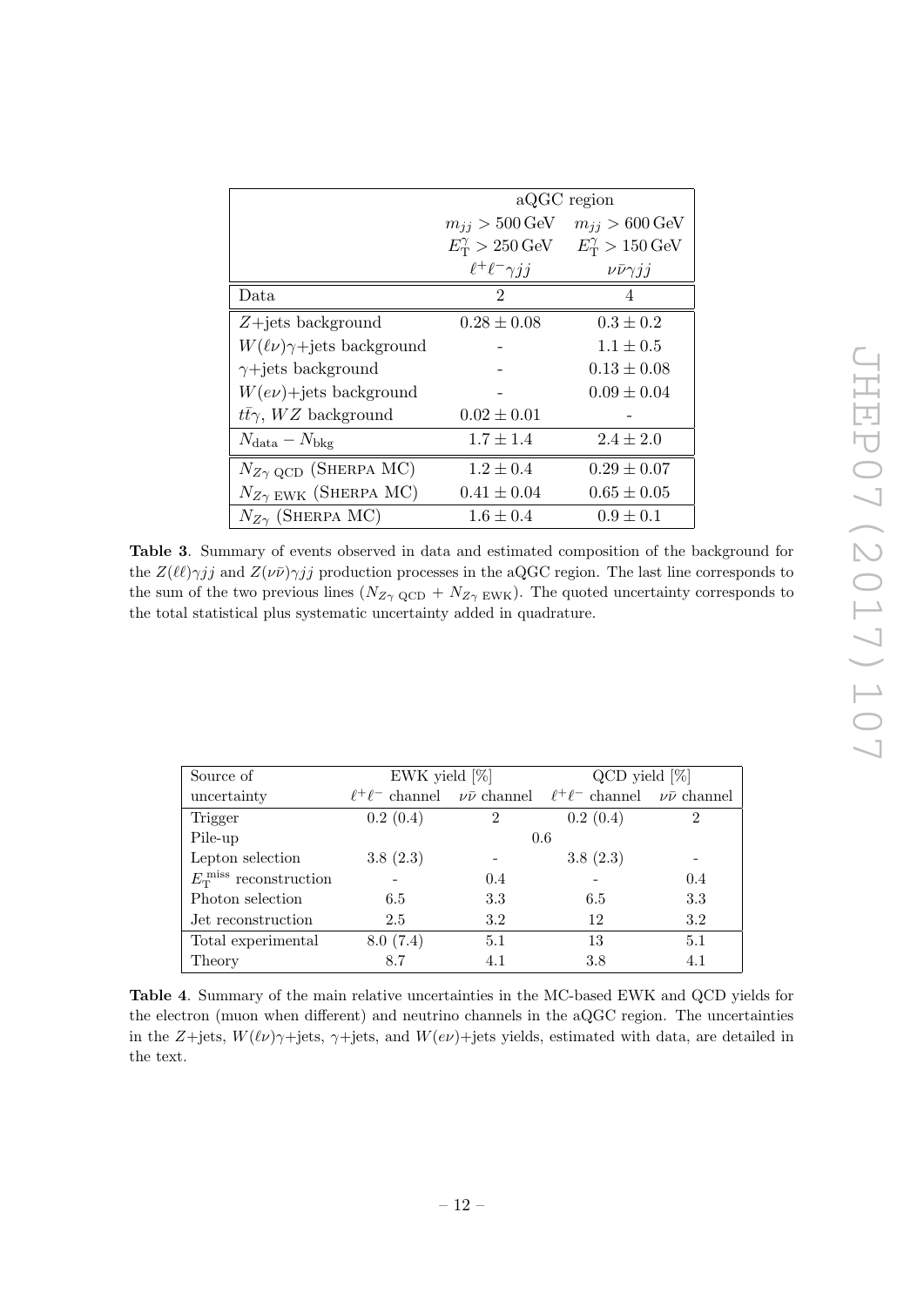

<span id="page-13-0"></span>Figure 2. Distributions of the photon transverse energy for the electron and muon channels added together in the inclusive region (top left), in the control region (top right) and in the search region (bottom), for the data (black points), and for the signal process and various background components (coloured templates) before any fit is done. The ratio of the data to the sum of all prefit expected contributions ("Pred.") is shown below each histogram. The hatched blue band shows the systematic and statistical uncertainty added in quadrature ("Tot. unc.") in the signal and background prediction, while the error bars on the data points represent the statistical uncertainty of the data set. The number of events in each bin is divided by the bin width. The last bin also includes events beyond the range shown.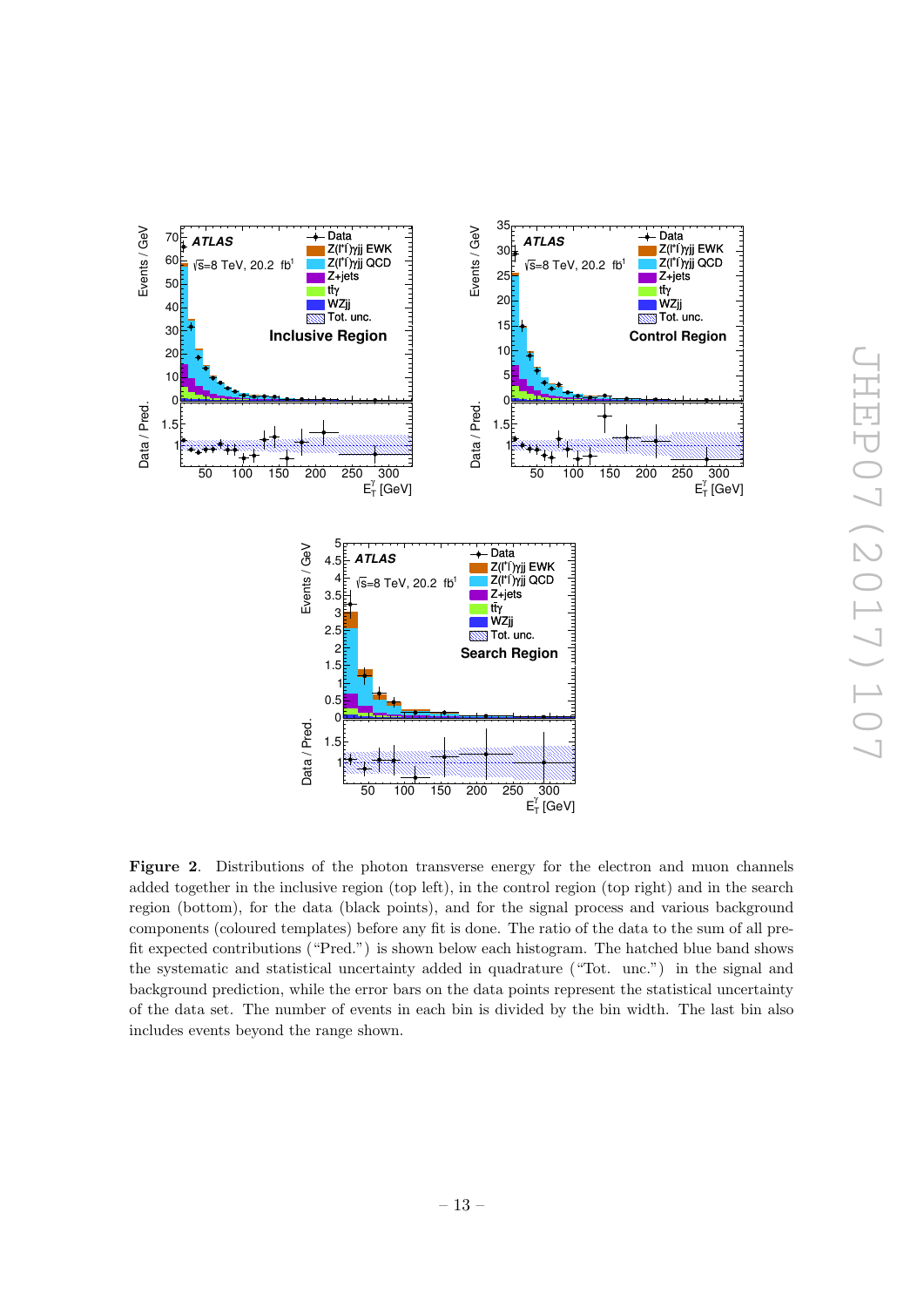

<span id="page-14-0"></span>Figure 3. Distributions of the number of jets passing the selection for the electron and muon channels added together in the control region (left) and in the search region (right), for the data (black points), and for the signal process and various background components (coloured templates) before any fit is done. The ratio of the data to the sum of all pre-fit expected contributions ("Pred.") is shown below each histogram. The hatched blue band shows the systematic and statistical uncertainty added in quadrature ("Tot. unc.") in the signal and background prediction, while the error bars on the data points represent the statistical uncertainty of the data set. The last bin also includes events beyond the range shown.



<span id="page-14-1"></span>Figure 4. Distributions of the dijet invariant mass of the two leading jets for the electron and muon channels added together in the inclusive region, for the data (black points), and for the signal process and various background components (coloured templates) before any fit is done. The ratio of the data to the sum of all pre-fit expected contributions ("Pred.") is shown below the histogram. The hatched blue band shows the systematic and statistical uncertainty added in quadrature ("Tot. unc.") in the signal and background prediction, while the error bars on the data points represent the statistical uncertainty of the data set. The number of events in each bin is divided by the bin width. The last bin also includes events beyond the range shown.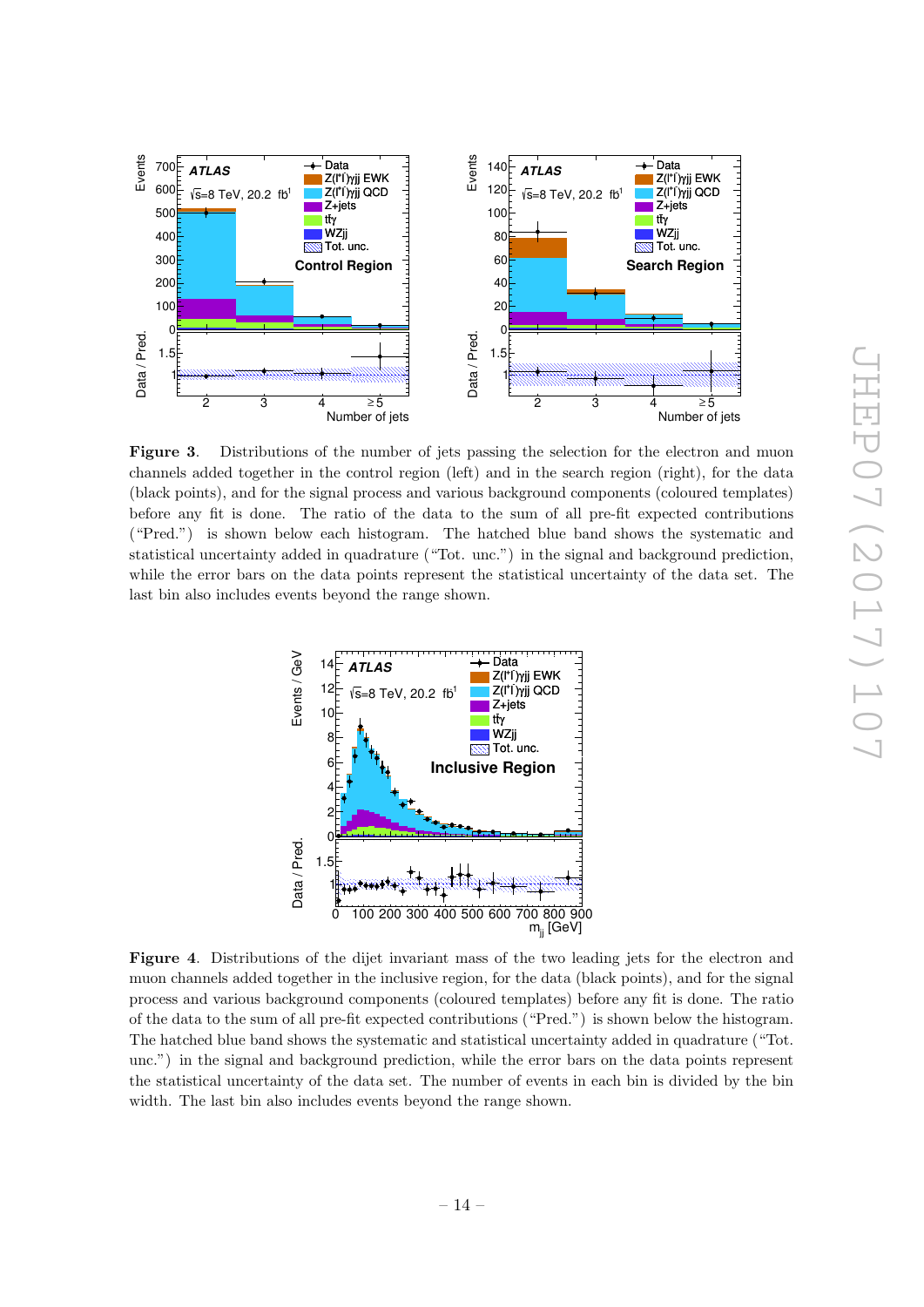

JHEP07 (2017) 107 JHEP07(2017)107

<span id="page-15-0"></span>**Figure 5.** Distributions of centrality of the  $Z\gamma$  system,  $\zeta_{Z\gamma}$ , for the electron and muon channels added together in the inclusive region (top left), in the control region (top right) and in the search region (bottom), for the data (black points), and for the signal process and various background components (coloured templates) before any fit is done. The ratio of the data to the sum of all prefit expected contribution ("Pred.") is shown below each histogram. The hatched blue band shows the systematic and statistical uncertainty added in quadrature ("Tot. unc.") in the signal and background prediction, while the error bars on the data points represent the statistical uncertainty of the data set. The number of events in each bin is divided by the bin width. The last bin also includes events beyond the range shown.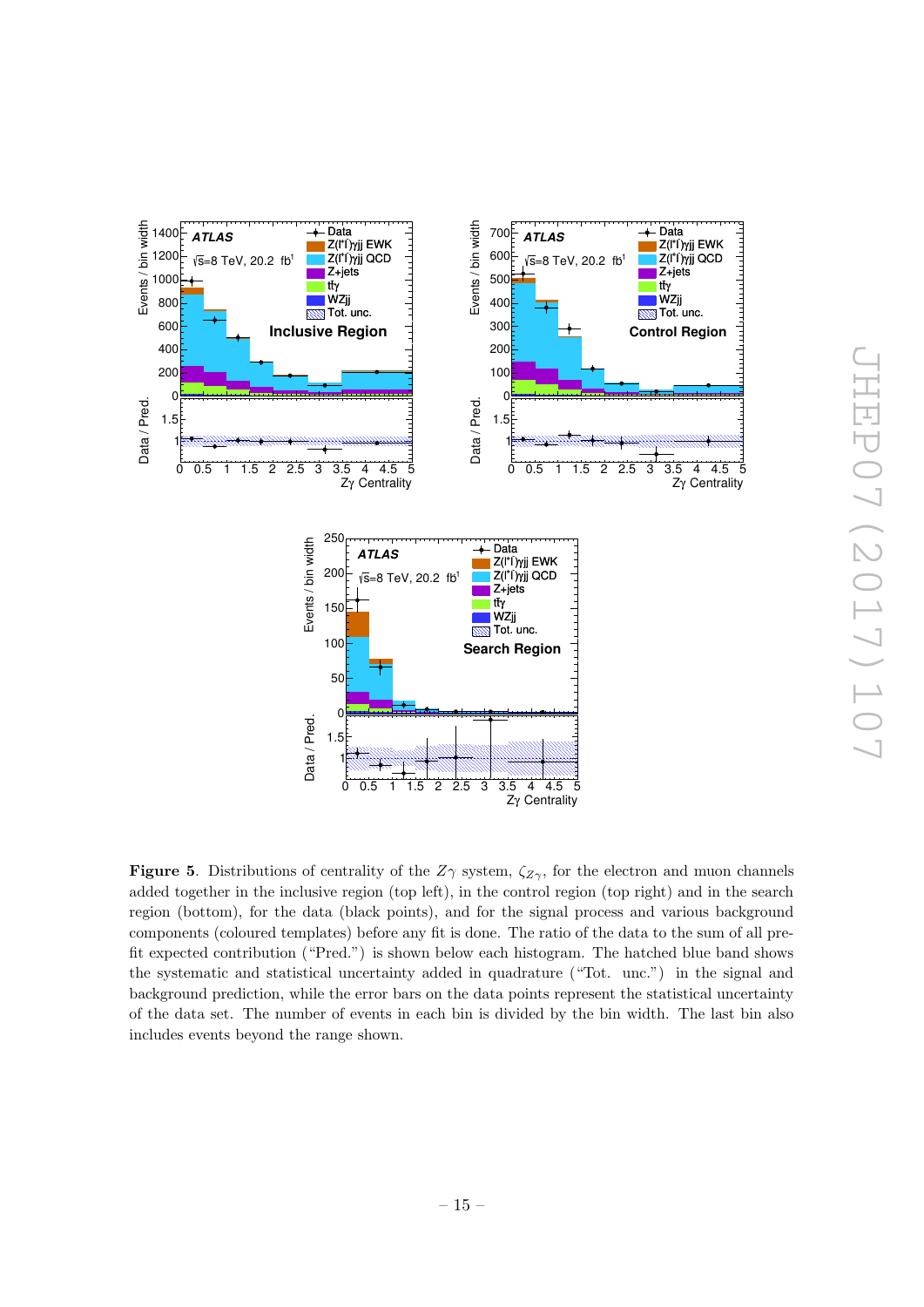

<span id="page-16-1"></span>Figure 6. Distributions of the photon transverse energy  $E_{\text{T}}^{\gamma}$  (left) and  $E_{\text{T}}^{\text{miss}}$  (right) for the neutrino channel in the aQGC region with  $E_{\text{T}}^{\gamma} \ge 150 \,\text{GeV}$  for the data (black points), and for the signal process and various background components (coloured templates). The hatched blue band shows the systematic and statistical uncertainty added in quadrature ("Tot. unc.") in the signal and background prediction, while the error bars on the data points represent the statistical uncertainty of the data set. The number of events in each bin is divided by the bin width. The last bin also includes events beyond the range shown.

## <span id="page-16-0"></span>6 Fiducial  $Z\gamma jj$  cross-section measurements in the charged-lepton channel

In this section, the extraction of the  $Z\gamma jj$  EWK production cross-section in the SR of the charged-lepton channel along with the  $Z\gamma jj$  total (EWK+QCD) production cross-section in both the search and control regions of the charged-lepton channel is reported. Given the very limited number of signal events expected after the  $\nu \bar{\nu} \gamma j j$  selection, that topology is only used in the search for anomalous quartic couplings described in section [7.](#page-20-0)

Fiducial regions are defined at the particle level, using stable particles — those with proper lifetime longer than 10 ps — before their interaction with the detector. Prompt lepton four-momenta — not from hadron or  $\tau$  decays — are obtained through a fourvector sum of leptons with radiated photons within a cone of radius  $\Delta R = 0.1$  around the leptons ("dressed leptons"). Jets are reconstructed with the anti- $k_t$  jet reconstruction algorithm with radius parameter  $R = 0.4$  using stable particles, excluding muons and neutrinos. The photon isolation energy is taken as the energy of the jet matching the photon  $(\Delta R(j, \gamma) < 0.3)$ , with the photon energy subtracted. These fiducial phase-space regions where the measurements are performed are defined to be as close as possible to the experimental phase-space regions, corresponding to the reconstructed-event selection described in section [4.](#page-6-0) This minimizes the extrapolation to the particle-level phase space by the MC simulation. Table [5](#page-17-1) summarizes the selection that are applied to obtain the various fiducial regions. The fraction of events in the SR fiducial region passing the reconstructed event selection is about 94% for the charged-lepton channel.

The parton-level selection, used to calculate the predicted cross-section with the Vbfnlo MC event generator, is basically identical to the particle-level selection described above, with jet selection requirements directly applied to the outgoing partons.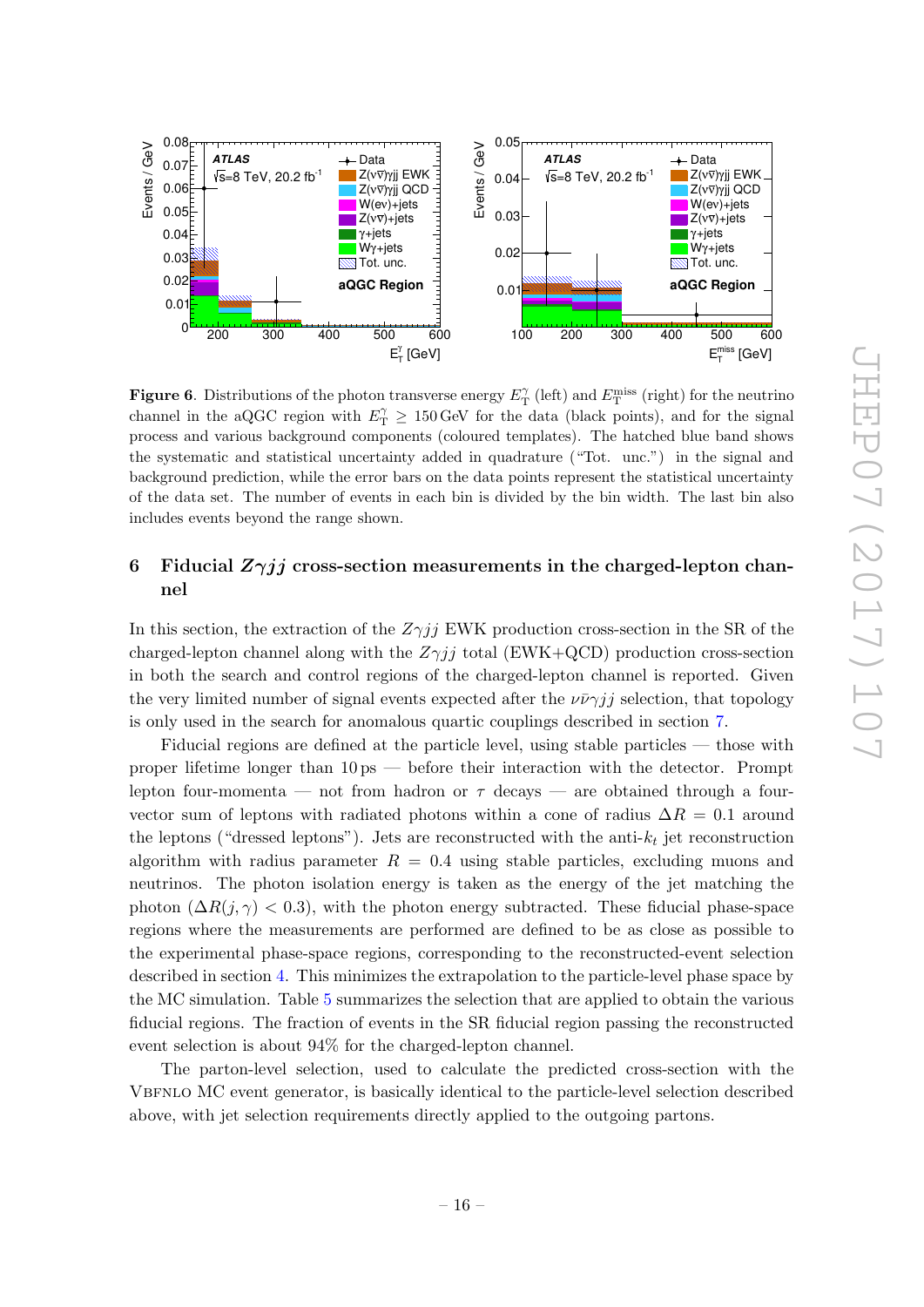| Objects                                  | Particle- (Parton-) level selection                                 |
|------------------------------------------|---------------------------------------------------------------------|
| Leptons                                  | $p_T^{\ell} > 25 \,\text{GeV}$ and $ \eta^{\ell}  < 2.5$            |
|                                          | Dressed leptons, OS charge                                          |
| Photon (kinematics)                      | $E_{\rm T}^{\gamma} > 15 \,\text{GeV},  \eta^{\gamma}  < 2.37$      |
|                                          | $\Delta R(\ell,\gamma) > 0.4$                                       |
| Photon (isolation)                       | $E_{\rm T}^{\rm iso} < 0.5 \cdot E_{\rm T}^{\gamma}$ (no isolation) |
| FSR cut                                  | $m_{\ell\ell} + m_{\ell\ell\gamma} > 182 \,\text{GeV}$              |
|                                          | $m_{\ell\ell} > 40~\text{GeV}$                                      |
| Particle jets (Outgoing partons)         | At least two jets (outgoing partons)                                |
| $(j = \text{jets})$                      | $E_{\rm T}^{j(p)} > 30$ GeV, $ \eta^{j(p)}  < 4.5$                  |
| $(p = \text{outgoing quarks or gluons})$ | $\Delta R(\ell, j(p)) > 0.3$                                        |
|                                          | $\Delta R(\gamma, j(p)) > 0.4$                                      |
| Control region (CR)                      | $150 < m_{jj(pp)} < 500$ GeV                                        |
| Search region (SR)                       | $m_{jj(pp)} > 500 \text{ GeV}$                                      |
| aQGC region                              | $m_{jj(pp)} > 500 \text{ GeV}$                                      |
|                                          | $E_{\rm T}^{\gamma} > 250$ GeV                                      |

<span id="page-17-1"></span>Table 5. Charged-lepton channel phase-space region definitions at particle level (parton level when different) for both  $pp \to Z\gamma jj$  EWK and QCD production. If there are more than two jets/finalstate partons, the two highest transverse momentum ones are considered.

In order to compare the measured fiducial cross-section (at particle level) with the NLO theory predictions by VBFNLO (at parton level) [\[48\]](#page-29-11), a correction factor  $A<sup>parton</sup>$  is derived. Such a correction accounts for differences between the parton- and particle-level phase-space regions. It is defined as the ratio of the number of generated events in the parton-level phase-space region to the number of events in the particle-level phase-space region, and it depends on fragmentation and hadronization models implemented in MC event generators. Using the  $Z\gamma jj$  EWK SHERPA MC simulation,  $A^{\text{parton}}$  is found to be 1.02 and 0.86 for the CR and SR respectively (with negligible statistical uncertainty).

### <span id="page-17-0"></span>6.1 Fiducial electroweak production cross-section determination

The determination of the fiducial cross-section is carried out using the signal strength parameter  $\mu$ 

$$
\mu = \frac{N_{\text{data}}^{\text{signal}}}{N_{\text{MC}}^{\text{signal}}} = \frac{\sigma_{\text{data}}}{\sigma_{\text{MC}}},\tag{6.1}
$$

where  $N_{\text{data}}^{\text{signal}}$  is the signal yield in the data and  $N_{\text{MC}}^{\text{signal}}$  is the number of signal events predicted by the SHERPA MC simulation, with selection efficiencies extracted from data. The measured cross-section  $\sigma_{data}$  is derived from the signal strength by multiplying it by the SHERPA MC cross-section prediction  $\sigma_{MC}$  in the fiducial region.

The signal strength is extracted using a likelihood fit over the centrality of the  $Z_{\gamma}$ two-body system,  $\zeta_{Z\gamma}$  (see equation [\(4.1\)](#page-8-1) and figure [5\)](#page-15-0), which provides good discrimination between the EWK and QCD production processes. Probability density functions are built [\[49\]](#page-29-12) from binned histograms of  $\zeta_{Z\gamma}$  distributions (referred to as templates) using MC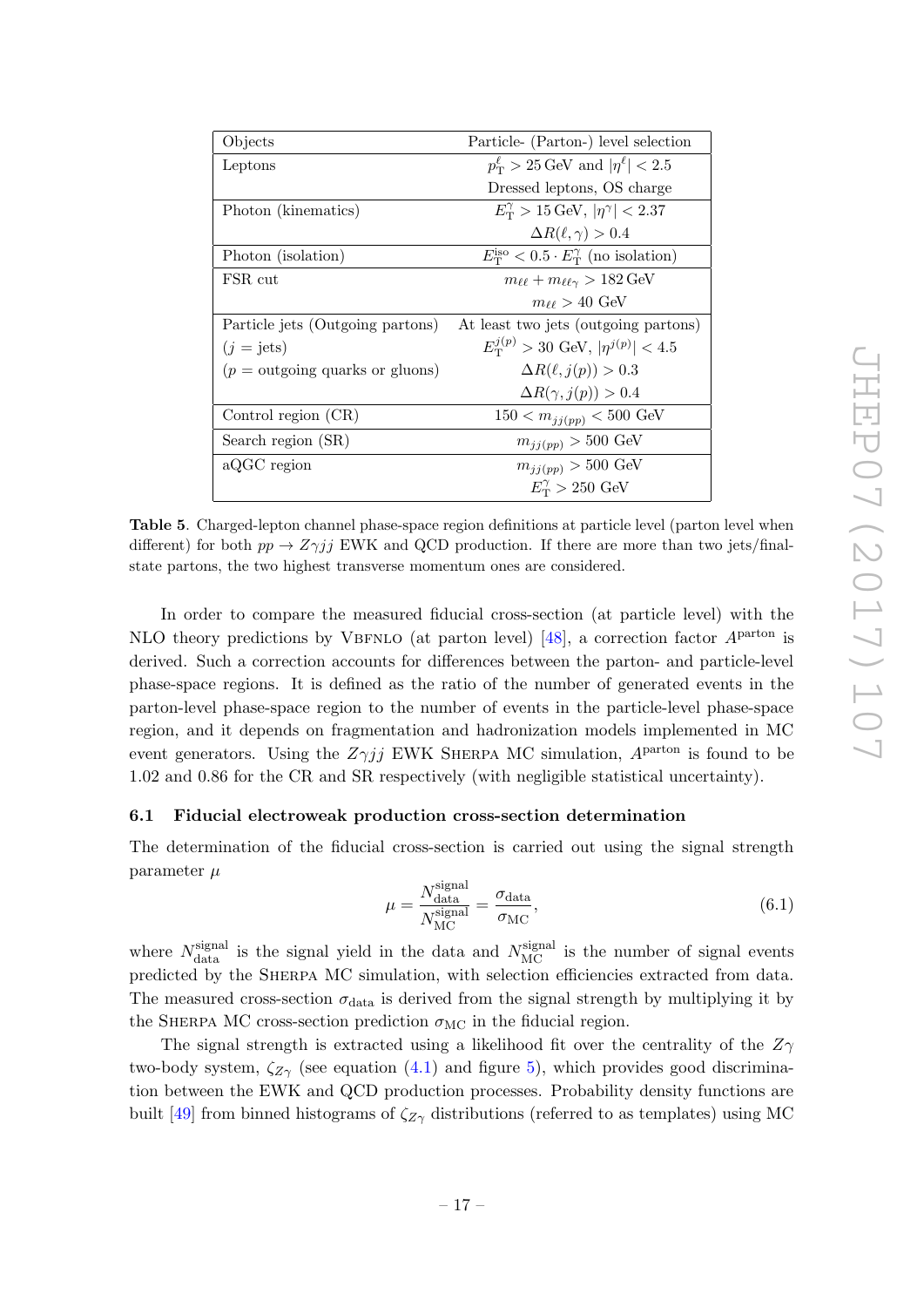

<span id="page-18-0"></span>**Figure 7.** The profile of the negative log-likelihood ratio  $\lambda(\mu_{\text{EWK}})$  of the signal strength  $\mu_{\text{EWK}}$  of the  $\zeta_{Z\gamma}$  template. The observed result is shown by the solid curve, while the dashed curve shows the results with only the statistical uncertainty included. The observed significance of the measurement is given by  $\sqrt{-2 \log \lambda(0)}$  and equals  $2.0\sigma$  in this case.

events for signal and each of the backgrounds described in section [5.](#page-9-0) The interference between the EWK and QCD induced processes is not included in the probability density functions but rather taken as an uncertainty ( $\sim 7\%$  of the signal yield, determined with SHERPA MC samples).

An extended likelihood is built from the product of four likelihoods corresponding to  $\zeta_{Z\gamma}$  distributions in the SR and CR for the electron channel and the SR and CR for the muon channel. The inclusion of the CR likelihoods in the fit (where the EWK signal process is suppressed) provides a strong constraint on the QCD process normalization in the SR. The QCD normalization is introduced in the likelihood as a single parameter for both the CR and the SR. It is treated as an unconstrained nuisance parameter and mainly determined by the data in the CR, where events from the QCD process dominate. The normalizations and shapes of the other backgrounds are taken from MC predictions and can vary within the uncertainties reported in section [5.](#page-9-0)

The signal strength for the EWK production,  $\mu_{\text{EWK}}$ , and its uncertainty are determined with a profile-likelihood-ratio test statistic [\[50\]](#page-29-13). Systematic uncertainties in the input templates are handled using nuisance parameters corresponding to each systematic effect, which are assumed to have Gaussian distributions with standard deviation  $\sigma$  equal to the systematic uncertainty in the parameter in question. The profile of the negative loglikelihood ratio of the signal strength  $\mu_{\text{EWK}}$  is shown in figure [7.](#page-18-0)

From the best-fit value of  $\mu_{\text{EWK}}$ , the observed  $Z\gamma jj$  EWK production fiducial crosssection in the SR defined in table [5,](#page-17-1) is found to be:

$$
\sigma_{Z\gamma jj}^{\text{EWK}} = 1.1 \pm 0.5
$$
 (stat)  $\pm 0.4$  (syst) fb = 1.1  $\pm$  0.6 fb.

while the SM NLO prediction [\[48\]](#page-29-11) from VBFNLO, after applying the  $A<sup>parton</sup>$  correction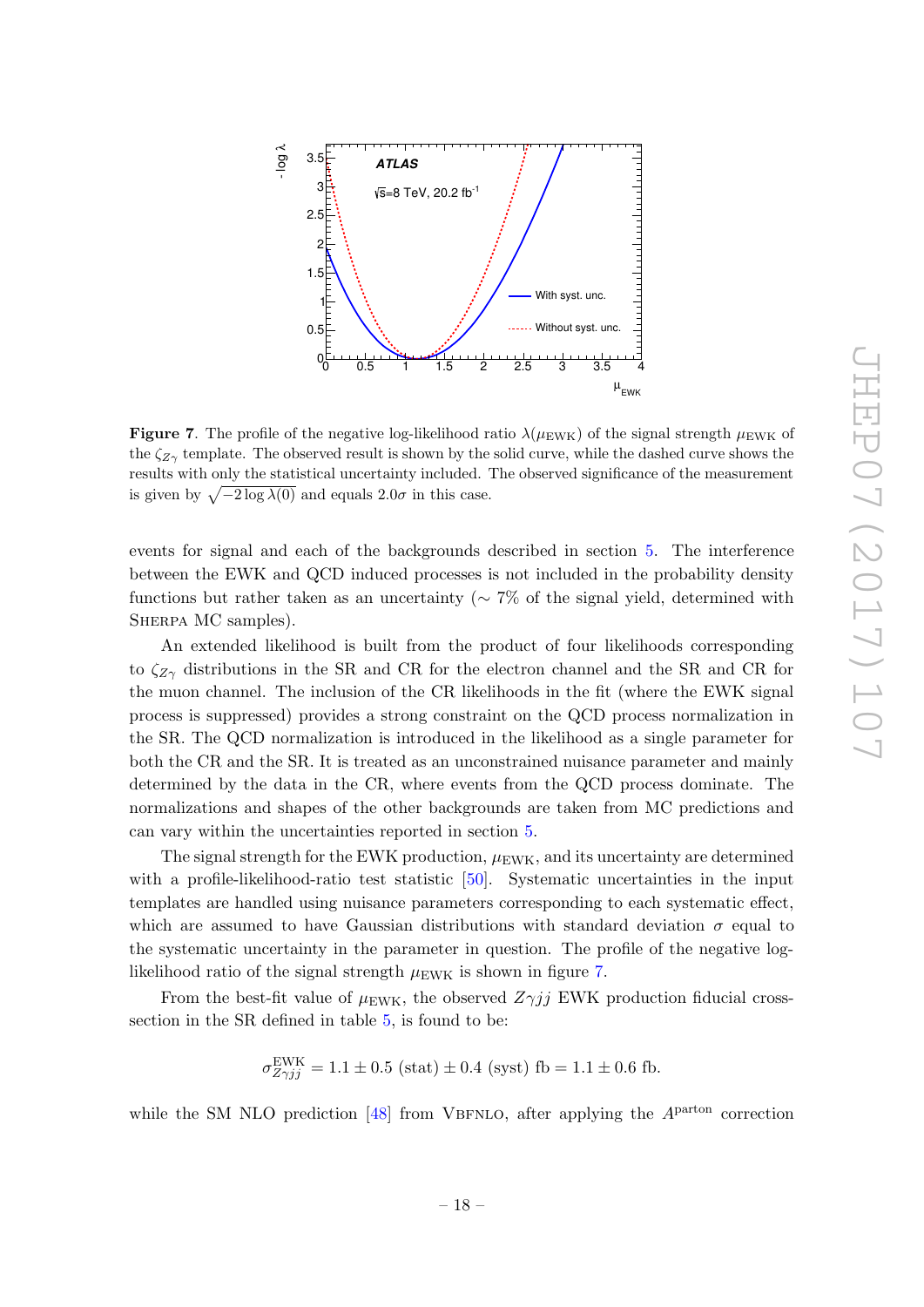| Source of        | EWK $[\%]$ |    | Total $(EWK+QCD)$ [%] |
|------------------|------------|----|-----------------------|
| uncertainty      |            | SR |                       |
| Statistical      |            |    |                       |
| Jet energy scale | 36         |    |                       |
| Theory           | 10         | 5  |                       |
| All other        |            | 5  |                       |
| Total systematic | 38         | 11 |                       |

<span id="page-19-1"></span>Table 6. Summary of the main relative uncertainties in cross-section measurements presented in this paper.

described above, and with uncertainties calculated as described in section [3,](#page-4-0) is

$$
\sigma_{Z\gamma jj}^{\text{VBFNLO,EWK}} = 0.94 \pm 0.09 \,\text{fb}.
$$

The significance of the observed EWK production signal is  $2.0\sigma$  (1.8 $\sigma$  expected), not large enough to claim an observation of this process. The measured 95% confidence level (CL) cross-section upper limit obtained with the  $CL_S$  technique [\[50\]](#page-29-13) is 2.2 fb. A breakdown of the uncertainties of the  $\sigma_{Z\gamma jj}^{\text{EWK}}$  cross-section measurement, as well as the total (EWK+QCD) cross-sections discussed in the next section, is given in table [6.](#page-19-1)

The statistical uncertainty of the measurement of  $\sigma_{Z\gamma jj}^{\text{EWK}}$  is 40%. The 38% systematic uncertainty is dominated by the 36% jet energy scale (JES) uncertainty contribution. In particular, the contribution of the uncertainty in the  $\eta$ -intercalibration method of the JES is quite large, since events at low  $\zeta_{Z\gamma}$  tend to have jets with high rapidity. This uncertainty strongly affects both the normalization and the shape of the EWK and QCD  $\zeta_{Z\gamma}$  distribution. The impact of the JES uncertainty in the shape of the  $\zeta_{Z\gamma}$  distributions increases the normalization-only uncertainty by about 40%, and affects the SR and CR uncertainties by different amounts. As a consequence, the constraint from CR data is not as effective in reducing the JES uncertainty as it is for other systematic uncertainties. Nonetheless, the use of the CR data reduces the total systematic uncertainty of the EWK cross-section measurement in the SR from about 60% to 38%.

The second largest contribution to the systematic uncertainty is from the theory uncertainty (SHERPA modelling of the  $Z\gamma jj$  production processes and interference between the QCD and EWK processes) and amounts to 10%, while all other contributions combined (photon and lepton identification, reconstruction, isolation and energy scale, and uncertainty from the  $Z+$ jet background estimate) are around  $8\%$ .

The post-fit QCD production normalization is found to be in agreement with the Sherpa predictions within one standard deviation. Cross-sections extracted separately in the electron and muon channels are also compatible within their statistical uncertainty.

## <span id="page-19-0"></span>6.2 Total  $Z\gamma jj$  fiducial cross-section measurements

The total  $Z\gamma jj$  production (QCD+EWK) cross-section in the SR and CR is extracted from data with a slight modification of the template fit method described in section [6.1.](#page-17-0) In this case both the EWK and QCD  $Z\gamma jj$  production are considered as signal. As a consequence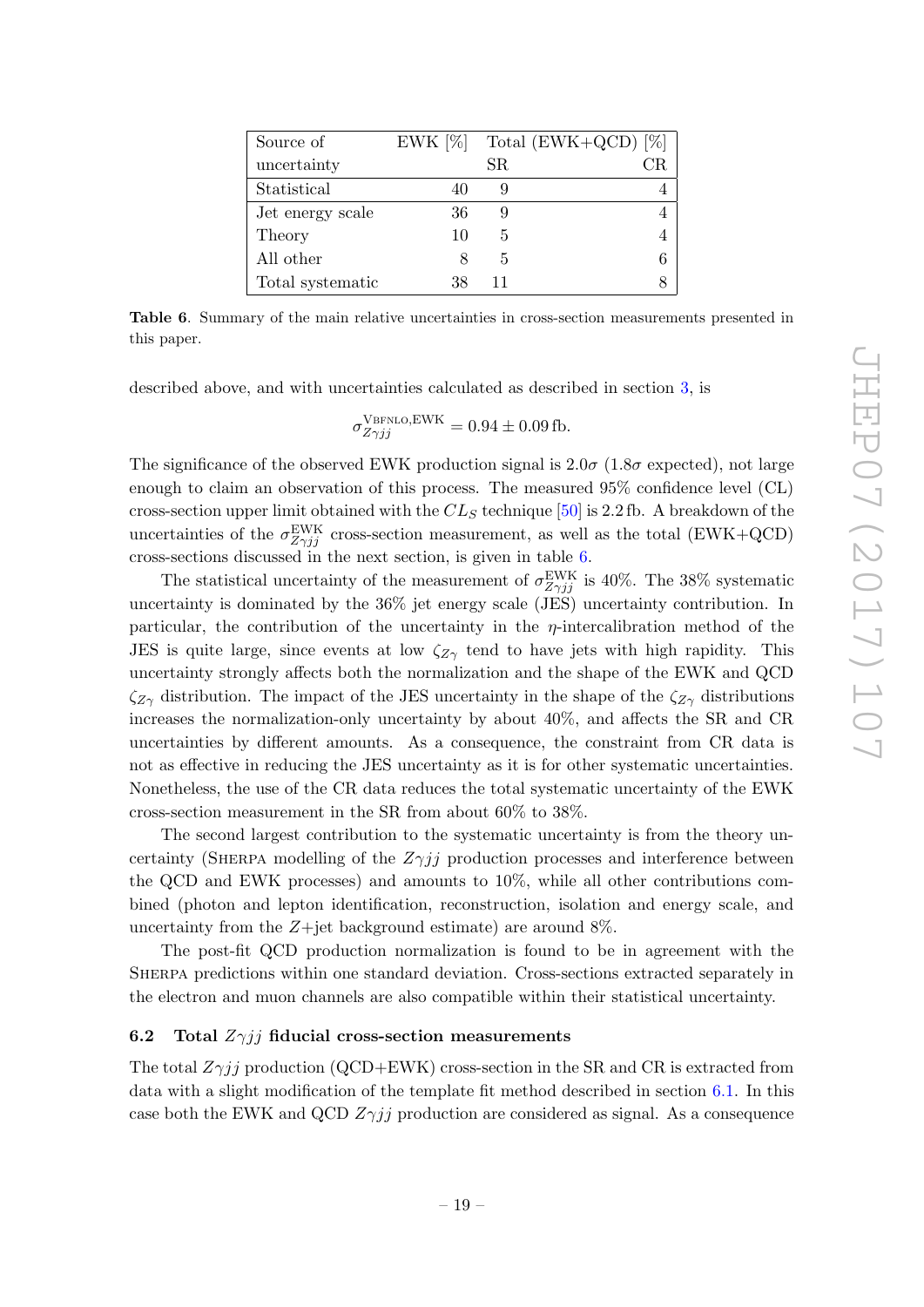| Channel                    | Phase-space   | Process   | Measured                                                                     | Predicted          |
|----------------------------|---------------|-----------|------------------------------------------------------------------------------|--------------------|
|                            | region        | type      | cross-section [fb]                                                           | cross-section [fb] |
| $Z(\ell^+\ell^-)\gamma jj$ | Search region | EWK       | $1.1 \pm 0.5$ (stat) $\pm 0.4$ (syst)                                        | $0.94 \pm 0.09$    |
| $Z(\ell^+\ell^-)\gamma jj$ | Search region | $EWK+QCD$ | $3.4 \pm 0.3$ (stat) $\pm 0.4$ (syst)                                        | $4.0 \pm 0.4$      |
| $Z(\ell^+\ell^-)\gamma jj$ |               |           | Control region EWK+QCD $21.9 \pm 0.9$ (stat) $\pm 1.8$ (syst) $22.9 \pm 1.9$ |                    |

<span id="page-20-1"></span>**Table 7.** Summary of  $Z\gamma jj$  production cross-section measurements in the search and control regions for the charged-lepton channel.

a unique signal strength  $\mu_{Z\gamma ij}$  for the total QCD and EWK production is used, and hence the relative ratio of QCD and EWK contributions is fixed to the Sherpa MC predicted value. The SR and CR phase-space regions are treated independently and  $\mu_{Z\gamma jj}$  is not assumed to be the same in the two regions. As before,  $\zeta_{Z\gamma}$  templates are taken from the separate SHERPA MC samples of the EWK and QCD production.

EWK-QCD interference is negligible with respect to the total production and is not considered.

From the best-fit value of  $\mu_{Z\gamma jj}$ , the measured total  $Z\gamma jj$  production cross-section in the SR and CR is found to be:

$$
\sigma_{Z\gamma jj}^{\text{SR}} = 3.4 \pm 0.3 \text{ (stat)} \pm 0.4 \text{ (syst) } \text{fb} = 3.4 \pm 0.5 \text{ fb},
$$
  

$$
\sigma_{Z\gamma jj}^{\text{CR}} = 21.9 \pm 0.9 \text{ (stat)} \pm 1.8 \text{ (syst) } \text{fb} = 21.9 \pm 2.0 \text{ fb}.
$$

The cross-sections measured separately in the electron and muon channels are compatible within their statistical uncertainty.

In both measurements, the systematic uncertainty (11% and 8% in the SR and CR respectively) dominates over the statistical uncertainty (9% and 4% in the SR and CR respectively). A summary of the main sources of systematic uncertainty is given in table [6.](#page-19-1)

The total  $Z\gamma ij$  cross-section predictions at QCD NLO [\[48\]](#page-29-11) are derived adding the individual VBFNLO QCD and EWK production predictions with uncertainties calculated as described in section [3.](#page-4-0) They are found to be:

$$
\sigma_{Z\gamma jj}^{\text{VBFNLO,SR}} = 4.0 \pm 0.4 \text{ fb},
$$
  

$$
\sigma_{Z\gamma jj}^{\text{VBFNLO,CR}} = 22.9 \pm 1.9 \text{ fb}.
$$

These predictions include  $A<sup>parton</sup>$  corrections derived from SHERPA MC samples reported before for EWK production as well as  $A<sup>parton</sup>$  corrections for QCD production, which are 0.76 and 0.82 in the CR and SR respectively, with negligible statistical uncertainty.

A summary of the  $Z\gamma jj$  production cross-section measurements in the charged-lepton channel is given in table [7.](#page-20-1) In both the SR and CR, and for both electroweak  $Z\gamma jj$  and total  $Z\gamma jj$  production, the VBFNLO MC predictions describe the data well.

## <span id="page-20-0"></span>7 Limits on quartic gauge-boson couplings

Since QGCs contribute to VBS processes in the SM, the  $Z\gamma jj$  EWK production, which contains VBS processes, can be used to probe new physics via anomalies in the extracted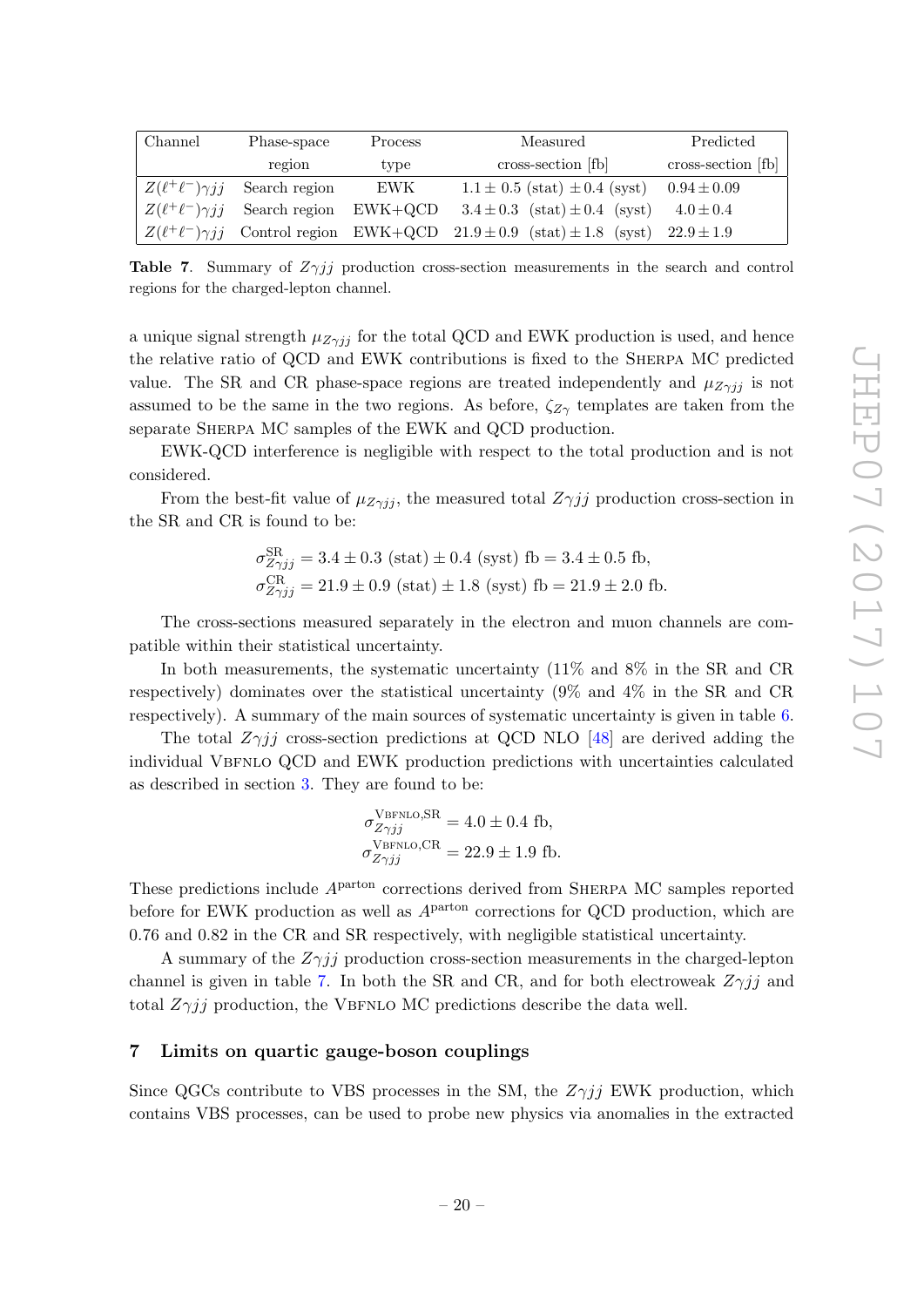coupling values.  $Z\gamma jj$  EWK production in the SM has no contributions at the tree level from the neutral QGCs of  $ZZZ\gamma$ ,  $ZZ\gamma\gamma$  and  $Z\gamma\gamma\gamma$  which consist of only the vector bosons with zero electric charges, but does contain the charged QGC  $WWZ\gamma$  vertex with the presence of charged vector bosons in the couplings. New physics beyond the SM could induce charged and neutral anomalous QGCs, enhancing the  $Z\gamma jj$  electroweak production cross-section and modifying the kinematic distributions of the final-state bosons.

In this section, events selected in the neutrino channel and in the "aQGC region" for the charged-lepton channel are used to probe aQGC contributions to the  $Z\gamma jj$  EWK production, whose relative size is expected to increase with the photon transverse energy. Optimization studies performed on MC samples show that the selection of events with  $E_{\rm T}^{\gamma} > 250 \,\text{GeV}$  ( $E_{\rm T}^{\gamma} > 150 \,\text{GeV}$ ) for the charged-lepton (neutrino) channel maximizes the sensitivity to aQGC contributions for the available amount of data. Figures [8](#page-22-0) and [9](#page-22-1) show the photon transverse energy distribution in the charged-lepton and neutrino channel, respectively, for the data as well as the expected signal and backgrounds, along with one possible aQGC contribution.

#### <span id="page-21-0"></span>7.1 Fiducial EWK production cross-section limits in high- $E_T^{\gamma}$  $T_{\rm T}^{\gamma}$  regions

In this section, limits on the fiducial cross-section of  $Z\gamma jj$  EWK production in the chargedlepton and neutrino channels in the high- $E_{\rm T}^{\gamma}$  $T_{\text{T}}^{\gamma}$  energy region dedicated to aQGC studies are reported. The fiducial phase-space region definition for the neutrino (charged-lepton) channel is provided in table [8](#page-23-1) (table [5\)](#page-17-1). These selections follow closely the experimental selection reported in section [4.3,](#page-8-0) with MC particle-level objects defined as in section [6.](#page-16-0)

For both channels, cross-sections are extracted from data using a log-likelihood fit method, where the likelihood function is constructed from a Poisson distribution for the expected number of signal and background events in the aQGC region and Gaussian constraints for nuisance parameters associated with systematic uncertainties. These systematic uncertainties are summarized in table [4.](#page-12-1)

The  $Z\gamma jj$  EWK cross-sections predicted by the SM in these high- $E_{\rm T}^{\gamma}$  $T_{\text{T}}^{\gamma}$  fiducial regions are very small:  $(71 \pm 7)$  ab and  $(17 \pm 2)$  ab for the neutrino and charged-lepton channels, respectively. Therefore, with  $20.2 \text{ fb}^{-1}$  of data only cross-section upper limits are extracted.

Using the SHERPA MC simulation, reconstruction efficiencies, defined as the number of reconstructed MC events passing the event selection divided by the number of generated events at particle level within the fiducial region, are found to be  $C_{\text{EWK}}^{\nu \bar{\nu} \gamma j j} = 0.54 \pm 0.03$ and  $C_{\text{EWK}}^{\ell^+\ell^-\gamma jj} = 0.56 \pm 0.03$ . These factors account for photon and lepton reconstruction, identification, isolation, trigger and jet identification efficiencies and related systematic uncertainties.

The numbers of observed events for the neutrino and charged-lepton channels are four and two, respectively. The 95% CL cross-section upper limits obtained with the  $CL<sub>S</sub>$  technique are 1.06 fb (0.99 fb expected) in the neutrino channel and 1.03 fb (1.01 fb expected) in the charged-lepton channel.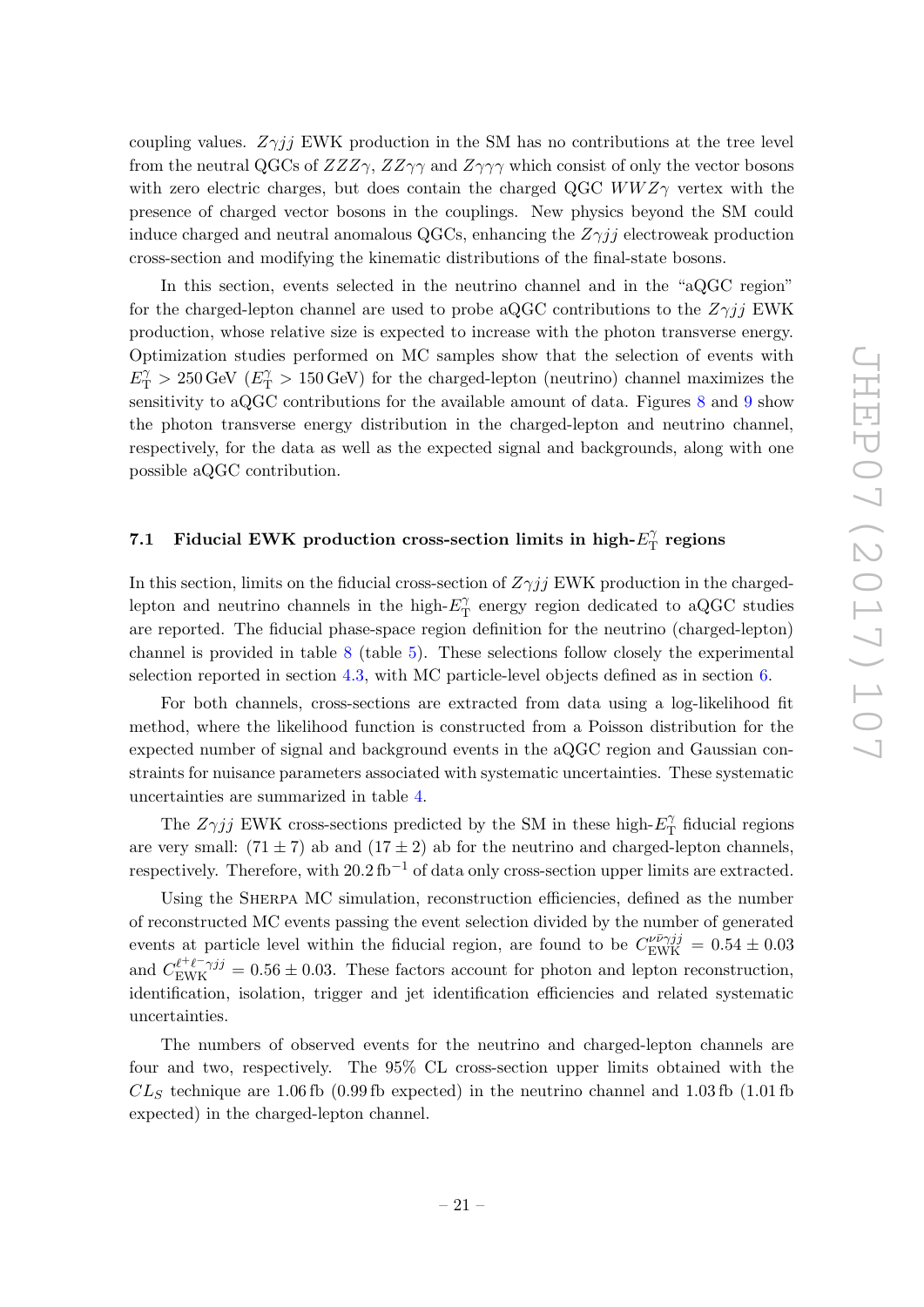

<span id="page-22-0"></span>Figure 8. Distributions of the photon transverse energy for the electron and muon channels added together in the search region, for the data (black points), and for the signal process and various background components (coloured templates) before any fit is done. The sum of the signal prediction with one non-zero aQGC parameter and the various backgrounds discussed in the text is also shown (blue dashed line). The ratio between data and the sum of all pre-fit expected contributions ("Pred.") is shown below the histogram. The hatched blue band shows the systematic and statistical uncertainty added in quadrature ("Tot. unc.") in the signal and background prediction, while the error bars on the data points represent the statistical uncertainty of the data set. The number of events in each bin is divided by the bin width. The last bin also includes events beyond the range shown.



<span id="page-22-1"></span>Figure 9. Distributions of the photon transverse energy for the neutrino channel in the aQGC region, for the data (black points), and for the signal process and various background components (coloured templates). The sum of the signal prediction with one non-zero aQGC parameter and the various backgrounds discussed in the text is also shown (blue dashed line). The hatched blue band shows the systematic and statistical uncertainty added in quadrature ("Tot. unc.") in the signal and background prediction, while the error bars on the data points represent the statistical uncertainty of the data set. The number of events in each bin is divided by the bin width. The last bin also includes events beyond the range shown.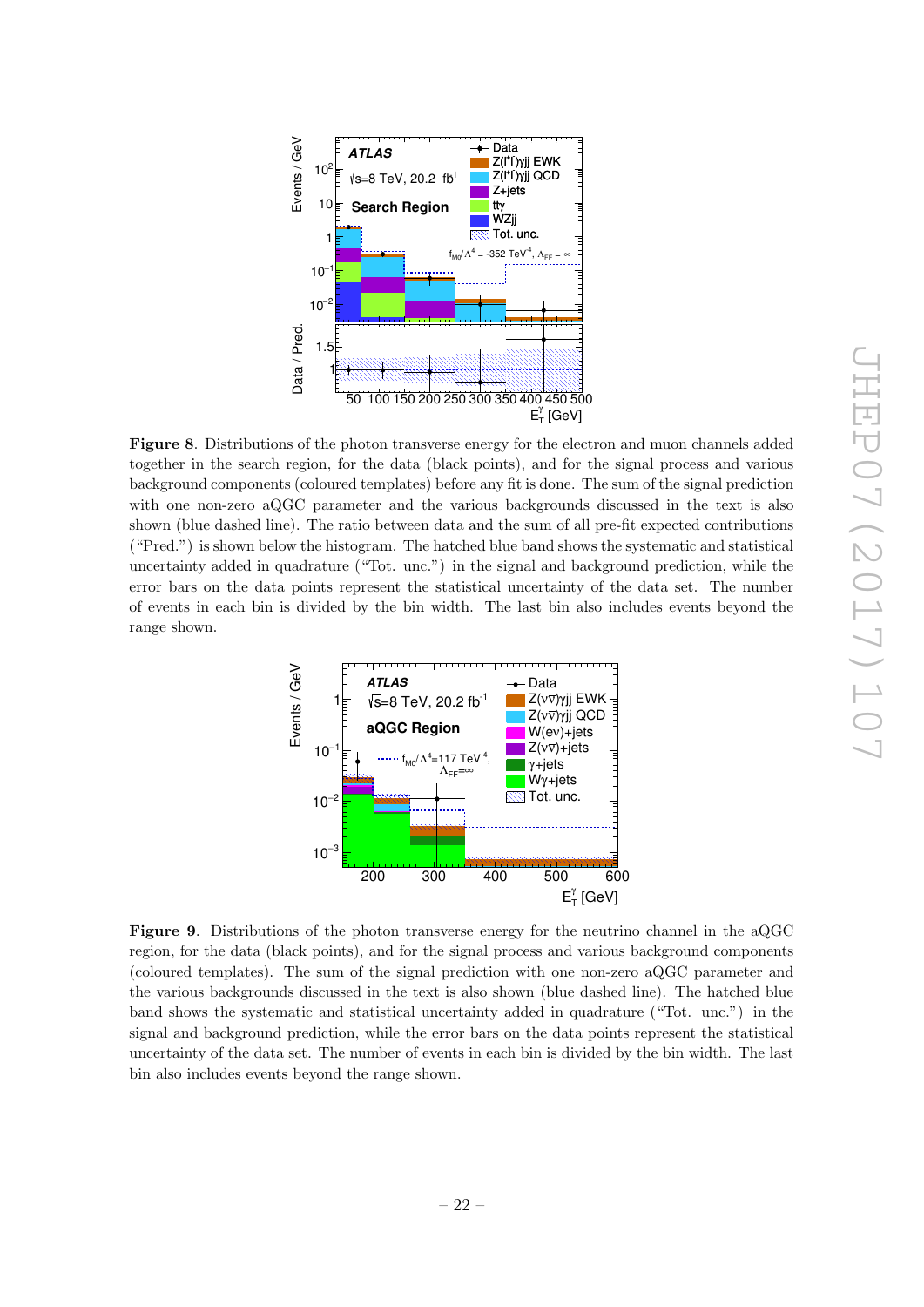| Objects                                | Particle- (Parton-) level selection                                 |
|----------------------------------------|---------------------------------------------------------------------|
| <b>Neutrinos</b>                       | $E_{\rm T}^{\nu\bar\nu} > 100\,\text{GeV}$                          |
| Photon (kinematics)                    | $E_{\rm T}^{\gamma} > 150 \,\text{GeV},  \eta^{\gamma}  < 2.37$     |
|                                        | $\Delta R(\ell,\gamma) > 0.4$                                       |
| Photon (isolation)                     | $E_{\rm T}^{\rm iso} < 0.5 \cdot E_{\rm T}^{\gamma}$                |
| Generator-level jets (Outgoing quarks) | At least two jets (quarks)                                          |
| $(pp \to Z \gamma qq)$                 | $E_{\rm T}^{j(q)} > 30$ GeV, $ \eta^{j(q)}  < 4.5$                  |
|                                        | $\Delta R(\gamma, j(q)) > 0.4$                                      |
| Event kinematic                        | $ \Delta\phi(E_T^{\nu\bar{\nu}}, \gamma j j(qq))  > \frac{3\pi}{4}$ |
| selection                              | $ \Delta\phi(E_{\rm T}^{\nu\bar{\nu}},\gamma) >\frac{\pi}{2}$       |
|                                        | $ \Delta \phi(E_{\rm T}^{\nu \bar{\nu}}, j(q))  > 1$                |
|                                        | $E_{\rm T}^{\gamma} > 150$ GeV                                      |
|                                        | $ \Delta y_{ij(qq)}  > 2.5$                                         |
|                                        | $\zeta_{\gamma} < 0.3$                                              |
|                                        | $p_{\rm T}^{\rm balance} < 0.1$                                     |
|                                        | $m_{jj(qq)} > 600 \text{ GeV}$                                      |

<span id="page-23-1"></span>Table 8. Neutrino channel aQGC region definition at particle (parton) level. If there are more than two jets at particle level, the two highest transverse momentum ones are considered.

## <span id="page-23-0"></span>7.2 Extracting confidence intervals on anomalous quartic gauge-boson couplings.

An effective field theory (EFT) [\[4\]](#page-27-1) with higher-dimensional operators [\[2\]](#page-27-10) is adopted to parameterize the anomalous couplings. These operators are in the linear Higgs-doublet representation [\[2,](#page-27-10) [3\]](#page-27-11).

A parity-conserving EFT Lagrangian is constructed based on the hypothesis that the observed Higgs boson belongs to an  $SU(2)_L$  doublet  $[2]$  and has the form

$$
\mathcal{L} = \mathcal{L}^{\text{SM}} + \sum_{i} \frac{c_i}{\Lambda^2} \mathcal{O}_i + \sum_{j} \frac{f_j}{\Lambda^4} \mathcal{O}_j. \tag{7.1}
$$

The first term represents the SM lagrangian, while higher-order terms represent new physics inducing anomalous gauge couplings, such as the dimension-6 term (second term) and dimension-8 term (third term) with all components of each term summed up according to the dimension of the new physics scale  $\Lambda$  [\[3,](#page-27-11) [4\]](#page-27-1). Out of these higher-order operators, the dimension-8 ones are the lowest-dimension operators inducing only quartic gauge-boson couplings without triple gauge-boson vertices. The dimension-8 operators with coefficients  $f_i$  are sub-categorized in  $f_{T,x}$  operators, containing only the field-strength tensor, and  $f_{M,x}$ operators, containing both the Higgs  $SU(2)_L$  doublet derivatives and the field strength. The charged anomalous couplings of  $WWZ\gamma$  can be induced only by the  $f_{M,x}$  (x=0–7) and  $f_{T,x}$  (x=0–7) operators. The neutral aQGCs of  $ZZZ\gamma$  and  $ZZ\gamma\gamma$  can be induced by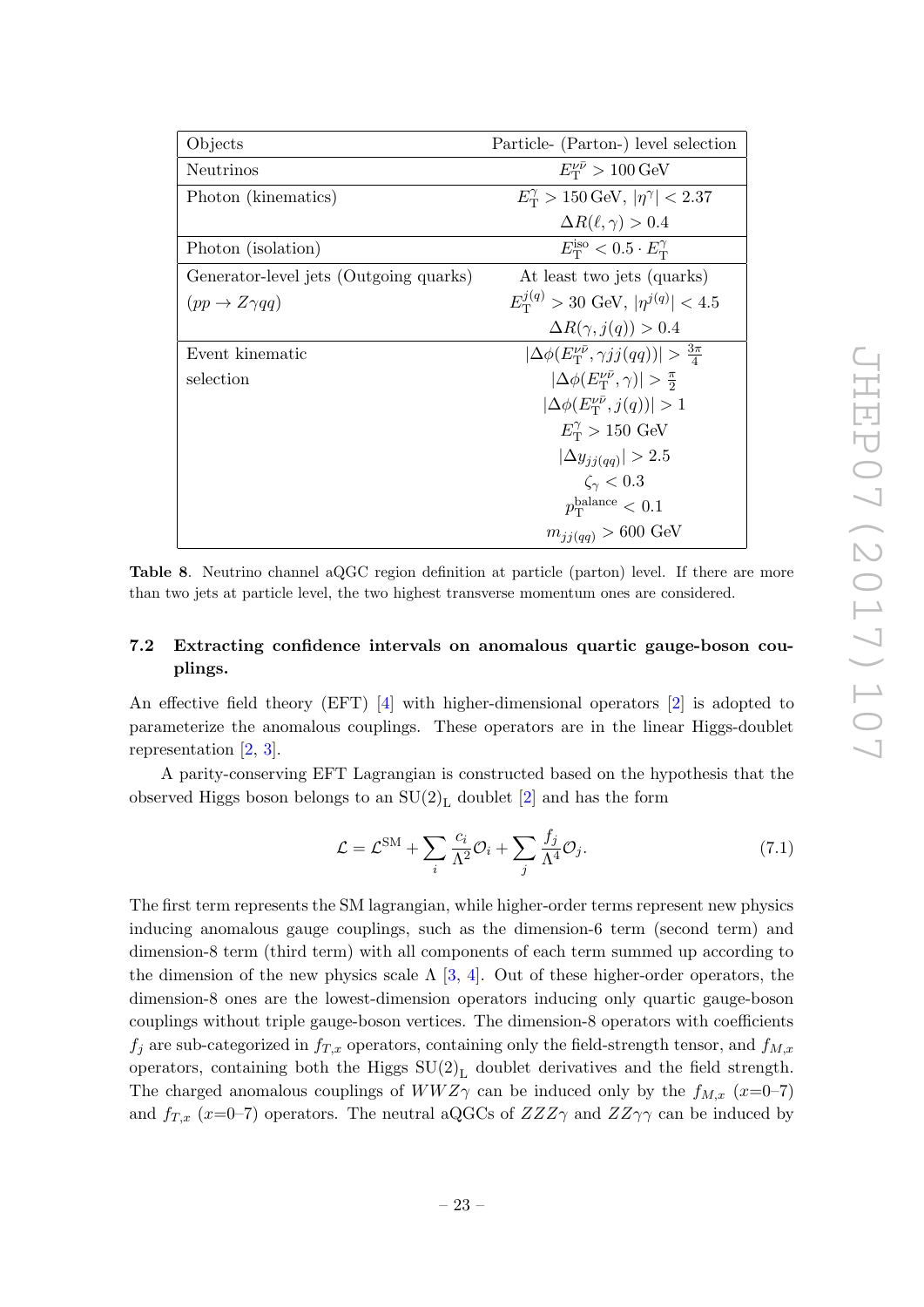the  $f_{M,x}$  (x=0–7) and  $f_{T,x}$  (x=0–9) operators while  $Z\gamma\gamma\gamma$  QGC can be modified only by  $f_{T,x}$  (x=0–9) operators.

Only a subset of these dimension-8 operators are probed here with events from  $Z\gamma jj$ EWK production:  $f_{T0}/\Lambda^4$ , as a representative operator of  $f_{T1}/\Lambda^4$  and  $f_{T2}/\Lambda^4$ ;  $f_{T8}/\Lambda^4$  and  $f_{T9}/\Lambda^4$ , the two unique operators which can be probed only via neutral QGC vertices; and  $f_{M0}/\Lambda^4$ ,  $f_{M1}/\Lambda^4$ ,  $f_{M2}/\Lambda^4$  and  $f_{M3}/\Lambda^4$ , which allow comparisons and possible combinations with results from other experiments.

Form factors (FF) must be introduced to restore unitarity at very high parton centre-Form factors (FF) must be introduced to restore unitarity at very high parton centre-<br>of-mass energy  $\sqrt{\hat{s}}$ :  $f_i(\hat{s}) = f_i/(1 + \hat{s}/\Lambda_{FF}^2)^n$ , where  $\Lambda_{FF}$  is the parameter chosen to prevent of-mass energy vs.  $f_i(s) = f_i/(1+s) \Lambda_{\text{FF}}$ , where  $\Lambda_{\text{FF}}$  is the parameter on unitarity violation up to  $\sqrt{\hat{s}} = 8$  TeV and the FF exponent is set to  $n = 2$ .

Data in the aQGC regions, defined in tables [5](#page-17-1) and [8](#page-23-1) for the charged-lepton and neutrino channels respectively, are used. These phase-space regions are determined by optimizing the expected confidence intervals on the dimension-8 operator coefficients in the individual channels.

MC  $Z\gamma jj$  EWK events with non-zero EFT dimension-8 operator coefficients are gen-erated by MADGRAPH 5.1 [\[23\]](#page-28-6) at LO, interfaced with PYTHIA  $6$  [\[51\]](#page-29-14) for parton showering, and processed through the ATLAS detector full simulation, for both the charged-lepton and the neutrino channels. One MC sample is generated for each of the dimension-8 operators to study the aQGC event selection efficiencies. The difference with respect to the selection efficiency calculated from SM samples modelled with Sherpa is taken as an additional uncertainty of  $20\% (10\%)$  for the charged-lepton (neutrino) channel analysis. The event yields from background physics processes sensitive to aQGC probed here are kept fixed to SM predictions.

The aQGC cross-sections are calculated at NLO precision in  $\alpha_s$  [\[48\]](#page-29-11) using the VBFNLO event generator and parameterized as a function of the dimension-8 operator anomalous coupling values. For each operator, the cross-sections are calculated for five aQGC coupling values. A parabola is then fit to parameterize the cross-section as a function of the operator coefficient.

For both channels, a one-dimensional profile-likelihood fit is used to derive the expected and observed 95% CL intervals of each dimension-8 operator coefficient, with all the other operator coefficients set to zero. The neutrino channel provides the best expected intervals for all operators. However, they are improved by 10–30% when the results from both channels are combined. The channel combination is obtained taking into account correlations between systematic uncertainties. In particular, the systematic uncertainties of the photon identification efficiency, uncertainties due to the jet energy scale and resolution, PDF uncertainties, uncertainties in parton-shower modelling, and the systematic uncertainty on the QCD renormalisation and factorization scales are considered as correlated. Among these systematic uncertainties, the QCD renormalization and factorization scale uncertainties are the leading ones, and are 8.0% (7.7%) in the charged-lepton (neutrino) channel.

Table [9](#page-25-1) shows the expected and observed 95% CL intervals derived with the  $\Lambda_{\text{FF}}$  set to the maximum allowed value to preserve unitarity, according to the VBFNLO calculation. The expected and observed 95% CL intervals derived without respecting the unitarity bounds  $(n = 0)$  and without other unitarization restrictions are also reported in table [9.](#page-25-1)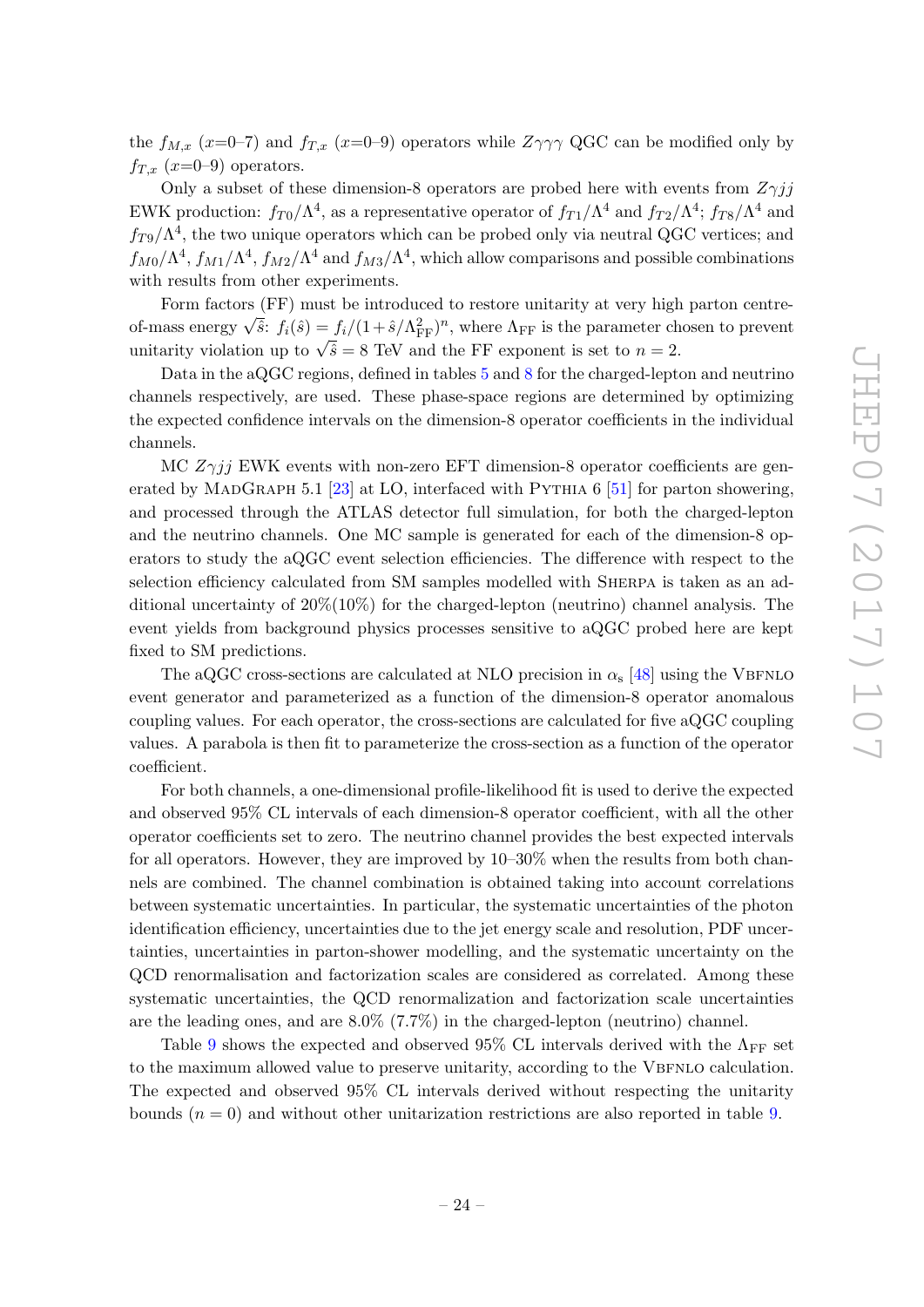|                                 | 95% CL intervals   | Measured $[TeV^{-4}]$       | Expected $[TeV^{-4}]$       | $\Lambda_{\text{FF}}$ [TeV] |
|---------------------------------|--------------------|-----------------------------|-----------------------------|-----------------------------|
|                                 | $f_{T9}/\Lambda^4$ | $[-4.1, 4.2] \times 10^3$   | $[-2.9, 3.0] \times 10^3$   |                             |
|                                 | $f_{T8}/\Lambda^4$ | $[-1.9, 2.1] \times 10^3$   | $[-1.2, 1.7] \times 10^3$   |                             |
|                                 | $f_{T0}/\Lambda^4$ | $[-1.9, 1.6] \times 10^{1}$ | $[-1.6, 1.3] \times 10^{1}$ |                             |
| $\boldsymbol{n}=\boldsymbol{0}$ | $f_{M0}/\Lambda^4$ | $[-1.6, 1.8] \times 10^2$   | $[-1.4, 1.5] \times 10^2$   |                             |
|                                 | $f_{M1}/\Lambda^4$ | $[-3.5, 3.4] \times 10^2$   | $[-3.0, 2.9] \times 10^2$   |                             |
|                                 | $f_{M2}/\Lambda^4$ | $[-8.9, 8.9] \times 10^2$   | $[-7.5, 7.5] \times 10^2$   |                             |
|                                 | $f_{M3}/\Lambda^4$ | $[-1.7, 1.7] \times 10^3$   | $[-1.4, 1.4] \times 10^3$   |                             |
|                                 | $f_{T9}/\Lambda^4$ | $[-6.9, 6.9] \times 10^4$   | $[-5.4, 5.3] \times 10^4$   | 0.7                         |
|                                 | $f_{T8}/\Lambda^4$ | $[-3.4, 3.3] \times 10^4$   | $[-2.6, 2.5] \times 10^4$   | 0.7                         |
| $n=2$                           | $f_{T0}/\Lambda^4$ | $[-7.2, 6.1] \times 10^{1}$ | $[-6.1, 5.0] \times 10^{1}$ | 1.7                         |
|                                 | $f_{M0}/\Lambda^4$ | $[-1.0, 1.0] \times 10^3$   | $[-8.8, 8.8] \times 10^2$   | 1.0                         |
|                                 | $f_{M1}/\Lambda^4$ | $[-1.6, 1.7] \times 10^3$   | $[-1.4, 1.4] \times 10^3$   | 1.2                         |
|                                 | $f_{M2}/\Lambda^4$ | $[-1.1, 1.1] \times 10^4$   | $[-9.2, 9.6] \times 10^3$   | 0.7                         |
|                                 | $f_{M3}/\Lambda^4$ | $[-1.6, 1.6] \times 10^4$   | $[-1.4, 1.3] \times 10^4$   | 0.8                         |

<span id="page-25-1"></span>Table 9. Measured and expected one-dimensional 95% confidence level intervals on aQGC parameters (in the VBFNLO formalism) using the combination of all  $Z\gamma jj$  channels (charged-lepton and neutrino). The FF exponent  $n = 0$  entries correspond to an infinite FF scale and therefore result in non-unitarized 95% CL intervals. FF exponent  $n = 2$  confidence intervals preserve unitarity with individual form-factor scales as shown in the last column for each dimension-8 operator. The maximum allowed form-factor values  $\Lambda_{\text{FF}}$  are chosen, according to the unitarity bounds calculated by VBFNLO and are also reported in this table. The latest NLO cross-section prediction of VBFNLO is used in the aQGC parameterization [\[48\]](#page-29-11).

### <span id="page-25-0"></span>8 Conclusions

Studies of electroweak production of a Z boson and a photon in association with a high-mass dijet system, with the Z boson decaying into a pair of either electrons, muons, or neutrinos, have been performed using 20.2 fb<sup>-1</sup> of proton-proton collision data at  $\sqrt{s} = 8$  TeV collected by the ATLAS experiment at the LHC.

In the charged-lepton channel, the  $Z\gamma jj$  EWK production cross-section in a fiducial region with a signal purity of about 18% is found to be:

$$
\sigma_{Z\gamma jj}^{\text{EWK}} = 1.1 \pm 0.6 \,\text{fb},
$$

which is consistent with the NLO SM prediction from VBFNLO, and corresponds to a significance of  $2\sigma$ . The total  $Z\gamma jj$  production cross-section is also measured in the same fiducial region and in a phase-space region dominated by QCD production and both are found to be in good agreement with the NLO SM predictions from VBFNLO.

Events with high- $E<sub>T</sub>$  photons in both the charged-lepton and neutrino decay modes of the Z boson are used to extract confidence intervals on seven different aQGC parameters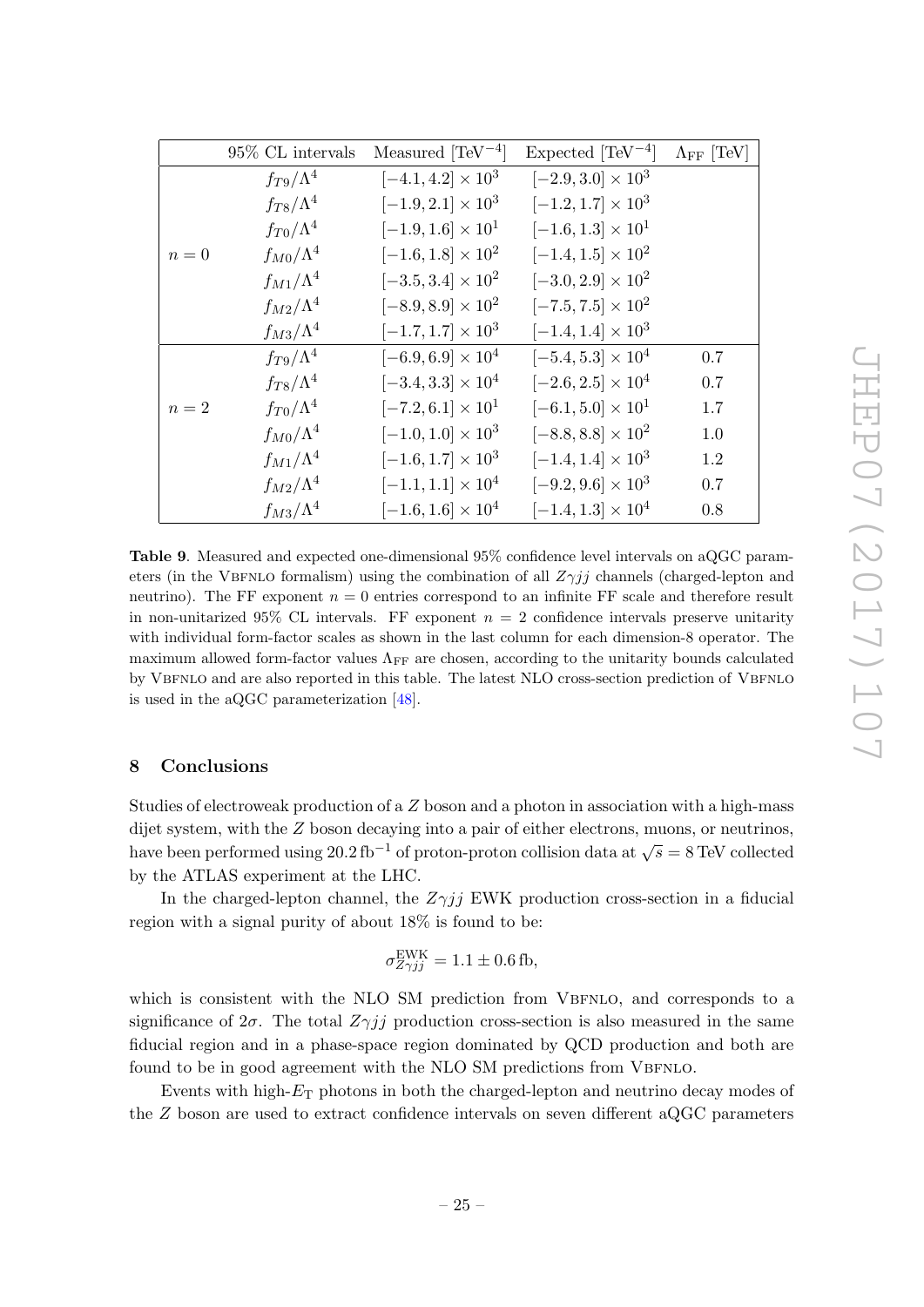modelled by dimension-8 operators of an effective field theory. In both channels, 95% CL upper limits on the SM  $Z\gamma i\bar{j}$  EWK production cross-sections are placed in these high- $E<sub>T</sub>$  photon phase-space regions. The 95% CL intervals on the aQGC parameters are competitive or even more stringent than previous constraints obtained with events with  $Z\gamma ij$  and different final states.

#### Acknowledgments

We thank CERN for the very successful operation of the LHC, as well as the support staff from our institutions without whom ATLAS could not be operated efficiently.

We acknowledge the support of ANPCyT, Argentina; YerPhI, Armenia; ARC, Australia; BMWFW and FWF, Austria; ANAS, Azerbaijan; SSTC, Belarus; CNPq and FAPESP, Brazil; NSERC, NRC and CFI, Canada; CERN; CONICYT, Chile; CAS, MOST and NSFC, China; COLCIENCIAS, Colombia; MSMT CR, MPO CR and VSC CR, Czech Republic; DNRF and DNSRC, Denmark; IN2P3-CNRS, CEA-DSM/IRFU, France; SRNSF, Georgia; BMBF, HGF, and MPG, Germany; GSRT, Greece; RGC, Hong Kong SAR, China; ISF, I-CORE and Benoziyo Center, Israel; INFN, Italy; MEXT and JSPS, Japan; CNRST, Morocco; NWO, Netherlands; RCN, Norway; MNiSW and NCN, Poland; FCT, Portugal; MNE/IFA, Romania; MES of Russia and NRC KI, Russian Federation; JINR; MESTD, Serbia; MSSR, Slovakia; ARRS and MIZS, Slovenia; DST/NRF, South Africa; MINECO, Spain; SRC and Wallenberg Foundation, Sweden; SERI, SNSF and Cantons of Bern and Geneva, Switzerland; MOST, Taiwan; TAEK, Turkey; STFC, United Kingdom; DOE and NSF, United States of America. In addition, individual groups and members have received support from BCKDF, the Canada Council, CANARIE, CRC, Compute Canada, FQRNT, and the Ontario Innovation Trust, Canada; EPLANET, ERC, ERDF, FP7, Horizon 2020 and Marie Skłodowska-Curie Actions, European Union; Investissements d'Avenir Labex and Idex, ANR, R´egion Auvergne and Fondation Partager le Savoir, France; DFG and AvH Foundation, Germany; Herakleitos, Thales and Aristeia programmes co-financed by EU-ESF and the Greek NSRF; BSF, GIF and Minerva, Israel; BRF, Norway; CERCA Programme Generalitat de Catalunya, Generalitat Valenciana, Spain; the Royal Society and Leverhulme Trust, United Kingdom.

The crucial computing support from all WLCG partners is acknowledged gratefully, in particular from CERN, the ATLAS Tier-1 facilities at TRIUMF (Canada), NDGF (Denmark, Norway, Sweden), CC-IN2P3 (France), KIT/GridKA (Germany), INFN-CNAF (Italy), NL-T1 (Netherlands), PIC (Spain), ASGC (Taiwan), RAL (UK) and BNL (USA), the Tier-2 facilities worldwide and large non-WLCG resource providers. Major contributors of computing resources are listed in ref. [\[52\]](#page-29-15).

Open Access. This article is distributed under the terms of the Creative Commons Attribution License [\(CC-BY 4.0\)](https://creativecommons.org/licenses/by/4.0/), which permits any use, distribution and reproduction in any medium, provided the original author(s) and source are credited.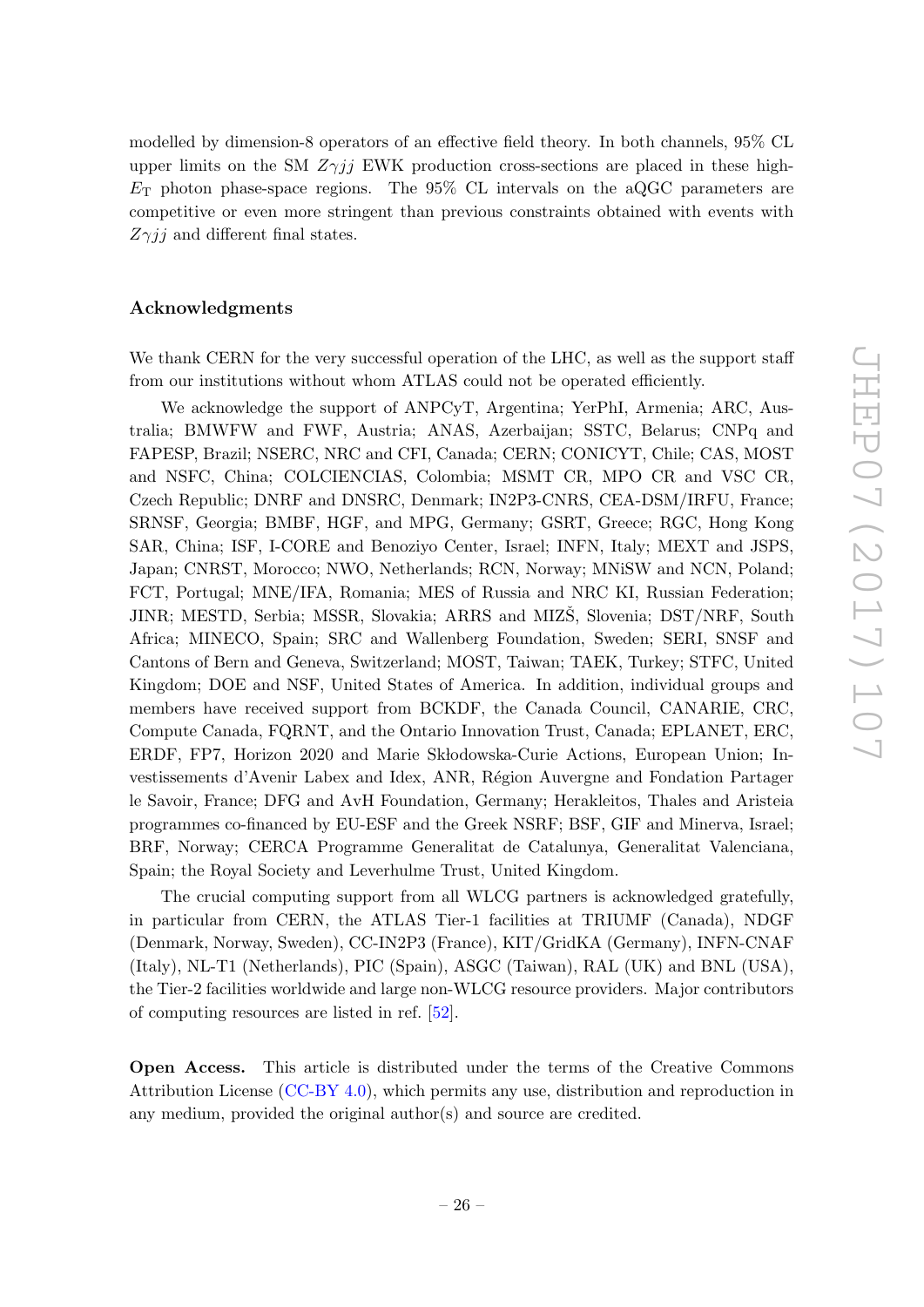#### References

- <span id="page-27-0"></span>[1] O.J.P. Eboli, M.C. Gonzalez-Garcia and S.M. Lietti, Bosonic quartic couplings at CERN LHC, Phys. Rev. D 69 [\(2004\) 095005](https://doi.org/10.1103/PhysRevD.69.095005) [[hep-ph/0310141](https://arxiv.org/abs/hep-ph/0310141)] [IN[SPIRE](https://inspirehep.net/search?p=find+EPRINT+hep-ph/0310141)].
- <span id="page-27-10"></span>[2] O.J.P. Eboli, M.C. Gonzalez-Garcia and J.K. Mizukoshi,  $pp \to jje^{\pm}\mu^{\pm}\nu\nu$  and  $jje^{\pm}\mu^{\mp}\nu\nu$  at  $O(\alpha_{em}^6)$  and  $O(\alpha_{em}^4 \alpha_s^2)$  for the study of the quartic electroweak gauge boson vertex at CERN LHC, Phys. Rev. D 74 [\(2006\) 073005](https://doi.org/10.1103/PhysRevD.74.073005) [[hep-ph/0606118](https://arxiv.org/abs/hep-ph/0606118)] [IN[SPIRE](https://inspirehep.net/search?p=find+EPRINT+hep-ph/0606118)].
- <span id="page-27-11"></span>[3] M. Baak et al., Study of Electroweak Interactions at the Energy Frontier, [arXiv:1310.6708](https://arxiv.org/abs/1310.6708) [IN[SPIRE](https://inspirehep.net/search?p=find+EPRINT+arXiv:1310.6708)].
- <span id="page-27-1"></span>[4] C. Degrande et al., *Effective field theory: a modern approach to anomalous couplings*, *[Annals](https://doi.org/10.1016/j.aop.2013.04.016)* Phys. 335 [\(2013\) 21](https://doi.org/10.1016/j.aop.2013.04.016) [[arXiv:1205.4231](https://arxiv.org/abs/1205.4231)] [IN[SPIRE](https://inspirehep.net/search?p=find+EPRINT+arXiv:1205.4231)].
- <span id="page-27-2"></span>[5] C. Arzt, M.B. Einhorn and J. Wudka, *Patterns of deviation from the standard model*, *[Nucl.](https://doi.org/10.1016/0550-3213(94)00336-D)* Phys. **B 433** [\(1995\) 41](https://doi.org/10.1016/0550-3213(94)00336-D) [[hep-ph/9405214](https://arxiv.org/abs/hep-ph/9405214)] [IN[SPIRE](https://inspirehep.net/search?p=find+EPRINT+hep-ph/9405214)].
- <span id="page-27-3"></span>[6] CMS collaboration, Search for WW $\gamma$  and WZ $\gamma$  production and constraints on anomalous quartic gauge couplings in pp collisions at  $\sqrt{s} = 8 \text{ TeV}$ , Phys. Rev. **D** 90 [\(2014\) 032008](https://doi.org/10.1103/PhysRevD.90.032008) [[arXiv:1404.4619](https://arxiv.org/abs/1404.4619)] [IN[SPIRE](https://inspirehep.net/search?p=find+EPRINT+arXiv:1404.4619)].
- [7] ATLAS collaboration, Evidence of  $W\gamma\gamma$  Production in pp Collisions at  $\sqrt{s} = 8$  TeV and Limits on Anomalous Quartic Gauge Couplings with the ATLAS Detector, [Phys. Rev. Lett.](https://doi.org/10.1103/PhysRevLett.115.031802) 115 [\(2015\) 031802](https://doi.org/10.1103/PhysRevLett.115.031802) [[arXiv:1503.03243](https://arxiv.org/abs/1503.03243)] [IN[SPIRE](https://inspirehep.net/search?p=find+EPRINT+arXiv1503.03243:)].
- [8] CMS collaboration, Measurements of the  $pp \to W\gamma\gamma$  and  $pp \to Z\gamma\gamma$  cross sections and limits on anomalous quartic gauge couplings at  $\sqrt{s} = 8 \text{ TeV}$ ,  $\frac{\text{arXiv:1704.00366}}{\text{[NSPIRE]}}$  $\frac{\text{arXiv:1704.00366}}{\text{[NSPIRE]}}$  $\frac{\text{arXiv:1704.00366}}{\text{[NSPIRE]}}$  $\frac{\text{arXiv:1704.00366}}{\text{[NSPIRE]}}$  $\frac{\text{arXiv:1704.00366}}{\text{[NSPIRE]}}$ .
- <span id="page-27-9"></span>[9] ATLAS collaboration, Measurements of  $Z\gamma$  and  $Z\gamma\gamma$  production in pp collisions at  $\sqrt{s} = 8$  TeV with the ATLAS detector, Phys. Rev. **D** 93 [\(2016\) 112002](https://doi.org/10.1103/PhysRevD.93.112002) [[arXiv:1604.05232](https://arxiv.org/abs/1604.05232)] [IN[SPIRE](https://inspirehep.net/search?p=find+EPRINT+arXiv:1604.05232)].
- <span id="page-27-4"></span>[10] ATLAS collaboration, , Search for triboson  $W^{\pm}W^{\pm}W^{\mp}$  production in pp collisions at  $\sqrt{s} = 8 \text{ TeV}$  with the ATLAS detector, [Eur. Phys. J.](https://doi.org/10.1140/epjc/s10052-017-4692-1) C 77 (2017) 141 [[arXiv:1610.05088](https://arxiv.org/abs/1610.05088)] [IN[SPIRE](https://inspirehep.net/search?p=find+EPRINT+arXiv:1610.05088)].
- <span id="page-27-5"></span>[11] CMS collaboration, Study of exclusive two-photon production of  $W^+W^-$  in pp collisions at  $\sqrt{s}$  = 7 TeV and constraints on anomalous quartic gauge couplings, JHEP 07 [\(2013\) 116](https://doi.org/10.1007/JHEP07(2013)116) [[arXiv:1305.5596](https://arxiv.org/abs/1305.5596)] [IN[SPIRE](https://inspirehep.net/search?p=find+EPRINT+arXiv:1305.5596)].
- [12] ATLAS collaboration, Measurement of exclusive  $\gamma \gamma \rightarrow W^+W^-$  production and search for exclusive Higgs boson production in pp collisions at  $\sqrt{s} = 8 \text{ TeV}$  using the ATLAS detector, Phys. Rev. D 94 [\(2016\) 032011](https://doi.org/10.1103/PhysRevD.94.032011) [[arXiv:1607.03745](https://arxiv.org/abs/1607.03745)] [IN[SPIRE](https://inspirehep.net/search?p=find+EPRINT+arXiv:1607.03745)].
- [13] ATLAS collaboration, Measurement of  $W^{\pm}W^{\pm}$  vector-boson scattering and limits on anomalous quartic gauge couplings with the ATLAS detector, [arXiv:1611.02428](https://arxiv.org/abs/1611.02428) [IN[SPIRE](https://inspirehep.net/search?p=find+EPRINT+arXiv:1611.02428)].
- <span id="page-27-6"></span>[14] ATLAS collaboration, Search for anomalous electroweak production of  $WW/WZ$  in AT EXIS CORRECTED, SCREEN FOR anomalous electronical production of  $W W/W Z$  in<br>association with a high-mass dijet system in pp collisions at  $\sqrt{s} = 8 \text{ TeV}$  with the ATLAS detector, Phys. Rev. D 95 [\(2017\) 032001](https://doi.org/10.1103/PhysRevD.95.032001) [[arXiv:1609.05122](https://arxiv.org/abs/1609.05122)] [IN[SPIRE](https://inspirehep.net/search?p=find+EPRINT+arXiv:1609.05122)].
- <span id="page-27-7"></span>[15] CMS collaboration, *Measurement of the cross section for electroweak production of*  $Z_{\gamma}$  in association with two jets and constraints on anomalous quartic gauge couplings in  $\mu$  proton–proton collisions at  $\sqrt{s} = 8 \text{ TeV}$ , [Phys. Lett.](https://doi.org/10.1016/j.physletb.2017.04.071) **B 770** (2017) 380 [[arXiv:1702.03025](https://arxiv.org/abs/1702.03025)] [IN[SPIRE](https://inspirehep.net/search?p=find+EPRINT+arXiv:1702.03025)].
- <span id="page-27-8"></span>[16] CMS collaboration, *Measurement of electroweak-induced production of W* $\gamma$  with two jets in pp collisions at  $\sqrt{s} = 8$  TeV and constraints on anomalous quartic gauge couplings, [JHEP](https://doi.org/10.1007/JHEP06(2017)106) 06 [\(2017\) 106](https://doi.org/10.1007/JHEP06(2017)106) [[arXiv:1612.09256](https://arxiv.org/abs/1612.09256)] [IN[SPIRE](https://inspirehep.net/search?p=find+EPRINT+arXiv:1612.09256)].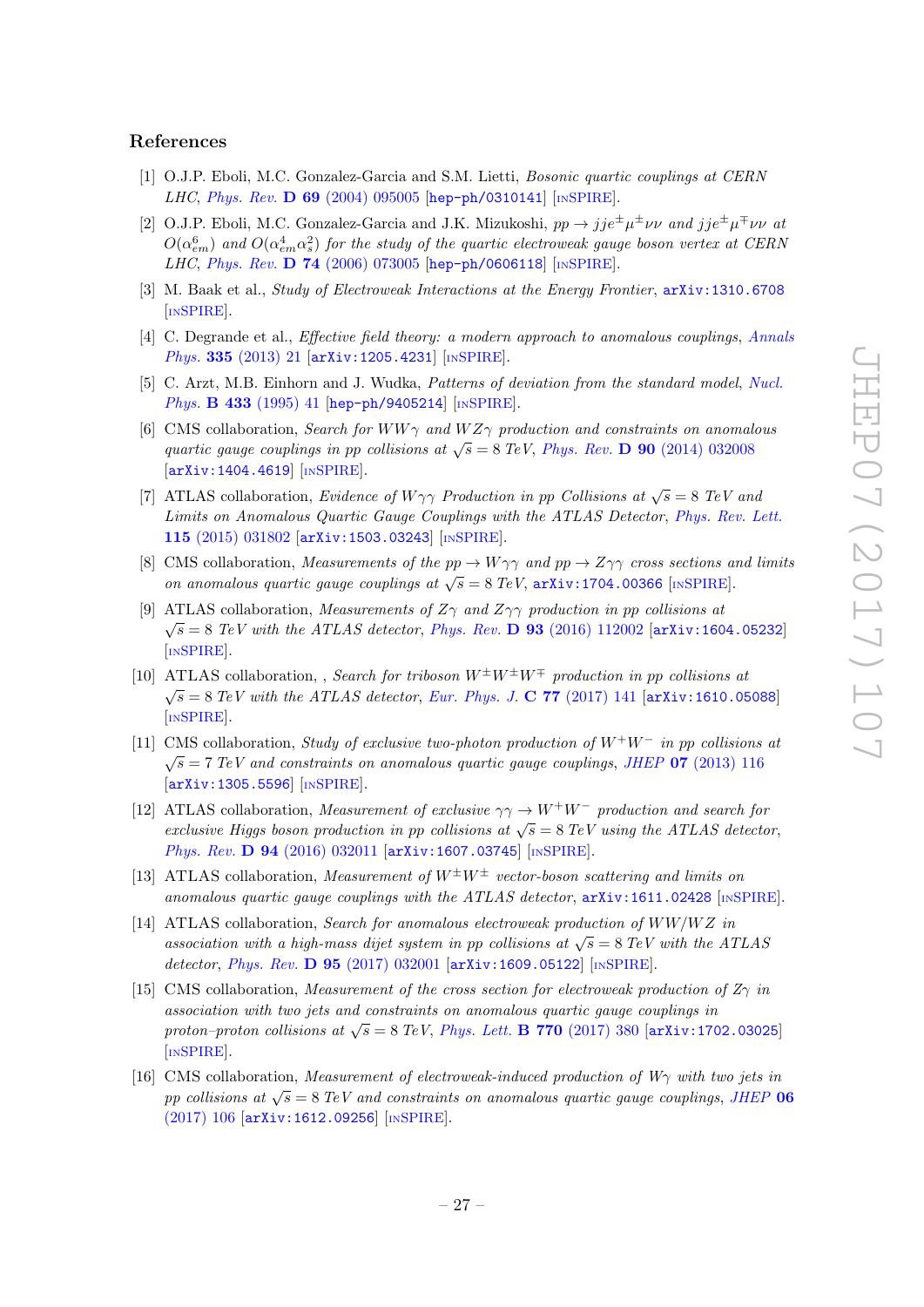- <span id="page-28-0"></span>[17] J.D. Bjorken, Rapidity gaps and jets as a new physics signature in very high-energy hadron hadron collisions, [Phys. Rev.](https://doi.org/10.1103/PhysRevD.47.101) **D 47** (1993) 101 [IN[SPIRE](https://inspirehep.net/search?p=find+J+%22Phys.Rev.,D47,101%22)].
- <span id="page-28-1"></span>[18] ATLAS collaboration, The ATLAS Experiment at the CERN Large Hadron Collider, [2008](https://doi.org/10.1088/1748-0221/3/08/S08003)  $JINST$  3 [S08003](https://doi.org/10.1088/1748-0221/3/08/S08003) [IN[SPIRE](https://inspirehep.net/search?p=find+J+%22JINST,3,S08003%22)].
- <span id="page-28-2"></span>[19] ATLAS collaboration, Luminosity determination in pp collisions at  $\sqrt{s} = 8$  TeV using the ATLAS detector at the LHC, [Eur. Phys. J.](https://doi.org/10.1140/epjc/s10052-016-4466-1)  $C$  76 (2016) 653 [[arXiv:1608.03953](https://arxiv.org/abs/1608.03953)] [IN[SPIRE](https://inspirehep.net/search?p=find+EPRINT+arXiv:1608.03953)].
- <span id="page-28-3"></span>[20] ATLAS collaboration, The ATLAS Simulation Infrastructure, [Eur. Phys. J.](https://doi.org/10.1140/epjc/s10052-010-1429-9) C 70 (2010) [823](https://doi.org/10.1140/epjc/s10052-010-1429-9) [[arXiv:1005.4568](https://arxiv.org/abs/1005.4568)] [IN[SPIRE](https://inspirehep.net/search?p=find+EPRINT+arXiv:1005.4568)].
- <span id="page-28-4"></span>[21] GEANT4 collaboration, S. Agostinelli et al., GEANT4: A Simulation toolkit, [Nucl.](https://doi.org/10.1016/S0168-9002(03)01368-8) [Instrum. Meth.](https://doi.org/10.1016/S0168-9002(03)01368-8) A 506 (2003) 250 [IN[SPIRE](https://inspirehep.net/search?p=find+J+%22Nucl.Instrum.Meth.,A506,250%22)].
- <span id="page-28-5"></span>[22] T. Gleisberg et al., Event generation with SHERPA 1.1, JHEP 02 [\(2009\) 007](https://doi.org/10.1088/1126-6708/2009/02/007) [[arXiv:0811.4622](https://arxiv.org/abs/0811.4622)] [IN[SPIRE](https://inspirehep.net/search?p=find+EPRINT+arXiv:0811.4622)].
- <span id="page-28-6"></span>[23] J. Alwall et al., The automated computation of tree-level and next-to-leading order differential cross sections and their matching to parton shower simulations, JHEP **07** [\(2014\)](https://doi.org/10.1007/JHEP07(2014)079) [079](https://doi.org/10.1007/JHEP07(2014)079) [[arXiv:1405.0301](https://arxiv.org/abs/1405.0301)] [IN[SPIRE](https://inspirehep.net/search?p=find+EPRINT+arXiv:1405.0301)].
- <span id="page-28-7"></span>[24] S. Catani, F. Krauss, R. Kuhn and B.R. Webber, QCD matrix elements + parton showers, JHEP 11 [\(2001\) 063](https://doi.org/10.1088/1126-6708/2001/11/063) [[hep-ph/0109231](https://arxiv.org/abs/hep-ph/0109231)] [IN[SPIRE](https://inspirehep.net/search?p=find+EPRINT+hep-ph/0109231)].
- <span id="page-28-8"></span>[25] F. Krauss, Matrix elements and parton showers in hadronic interactions, JHEP 08 [\(2002\)](https://doi.org/10.1088/1126-6708/2002/08/015) [015](https://doi.org/10.1088/1126-6708/2002/08/015) [[hep-ph/0205283](https://arxiv.org/abs/hep-ph/0205283)] [IN[SPIRE](https://inspirehep.net/search?p=find+EPRINT+hep-ph/0205283)].
- <span id="page-28-9"></span>[26] H.-L. Lai et al., New parton distributions for collider physics, Phys. Rev. D 82 [\(2010\) 074024](https://doi.org/10.1103/PhysRevD.82.074024) [[arXiv:1007.2241](https://arxiv.org/abs/1007.2241)] [IN[SPIRE](https://inspirehep.net/search?p=find+EPRINT+arXiv:1007.2241)].
- <span id="page-28-10"></span>[27] S. Frixione and B.R. Webber, Matching NLO QCD computations and parton shower  $simulations, JHEP$  06 [\(2002\) 029](https://doi.org/10.1088/1126-6708/2002/06/029) [[hep-ph/0204244](https://arxiv.org/abs/hep-ph/0204244)] [IN[SPIRE](https://inspirehep.net/search?p=find+EPRINT+hep-ph/0204244)].
- <span id="page-28-11"></span>[28] S. Frixione, F. Stoeckli, P. Torrielli and B.R. Webber, NLO QCD corrections in  $HERWIG++$  with  $MCOMLO$ , JHEP 01 [\(2011\) 053](https://doi.org/10.1007/JHEP01(2011)053) [[arXiv:1010.0568](https://arxiv.org/abs/1010.0568)] [IN[SPIRE](https://inspirehep.net/search?p=find+EPRINT+arXiv:1010.0568)].
- <span id="page-28-12"></span>[29] J.M. Butterworth, J.R. Forshaw and M.H. Seymour, Multiparton interactions in photoproduction at HERA, Z. Phys.  $C$  72 [\(1996\) 637](https://doi.org/10.1007/BF02909195) [[hep-ph/9601371](https://arxiv.org/abs/hep-ph/9601371)] [IN[SPIRE](https://inspirehep.net/search?p=find+EPRINT+hep-ph/9601371)].
- <span id="page-28-13"></span>[30] J. Pumplin, D.R. Stump, J. Huston, H.L. Lai, P.M. Nadolsky and W.K. Tung, New generation of parton distributions with uncertainties from global QCD analysis, [JHEP](https://doi.org/10.1088/1126-6708/2002/07/012) 07 [\(2002\) 012](https://doi.org/10.1088/1126-6708/2002/07/012) [[hep-ph/0201195](https://arxiv.org/abs/hep-ph/0201195)] [IN[SPIRE](https://inspirehep.net/search?p=find+EPRINT+hep-ph/0201195)].
- <span id="page-28-14"></span>[31] T. Sjöstrand, S. Mrenna and P.Z. Skands, A Brief Introduction to PYTHIA 8.1, [Comput.](https://doi.org/10.1016/j.cpc.2008.01.036) [Phys. Commun.](https://doi.org/10.1016/j.cpc.2008.01.036) 178 (2008) 852 [arXiv: 0710.3820] [IN[SPIRE](https://inspirehep.net/search?p=find+EPRINT+arXiv:0710.3820)].
- <span id="page-28-15"></span>[32] K. Melnikov, M. Schulze and A. Scharf, QCD corrections to top quark pair production in association with a photon at hadron colliders, Phys. Rev.  $\bf{D}$  83 [\(2011\) 074013](https://doi.org/10.1103/PhysRevD.83.074013) [[arXiv:1102.1967](https://arxiv.org/abs/1102.1967)] [IN[SPIRE](https://inspirehep.net/search?p=find+EPRINT+arXiv:1102.1967)].
- <span id="page-28-16"></span>[33] ATLAS collaboration, Summary of ATLAS PYTHIA 8 tunes, [ATL-PHYS-PUB-2012-003](http://cds.cern.ch/record/1474107) (2012).
- <span id="page-28-17"></span>[34] A.D. Martin, W.J. Stirling, R.S. Thorne and G. Watt, *Parton distributions for the LHC*, [Eur. Phys. J.](https://doi.org/10.1140/epjc/s10052-009-1072-5) C 63 (2009) 189  $\left[$ [arXiv:0901.0002](https://arxiv.org/abs/0901.0002) $\right]$   $\left[$ IN[SPIRE](https://inspirehep.net/search?p=find+EPRINT+arXiv:0901.0002) $\right]$ .
- <span id="page-28-18"></span>[35] K. Arnold et al., VBFNLO: A Parton level Monte Carlo for processes with electroweak bosons, [Comput. Phys. Commun.](https://doi.org/10.1016/j.cpc.2009.03.006) 180 (2009) 1661 [[arXiv:0811.4559](https://arxiv.org/abs/0811.4559)] [IN[SPIRE](https://inspirehep.net/search?p=find+EPRINT+arXiv:0811.4559)].
- [36] K. Arnold et al., VBFNLO: A parton level monte carlo for processes with electroweak bosons — Manual for version  $2.7.0$ ,  $arXiv:1107.4038$  [IN[SPIRE](https://inspirehep.net/search?p=find+EPRINT+arXiv:1107.4038)].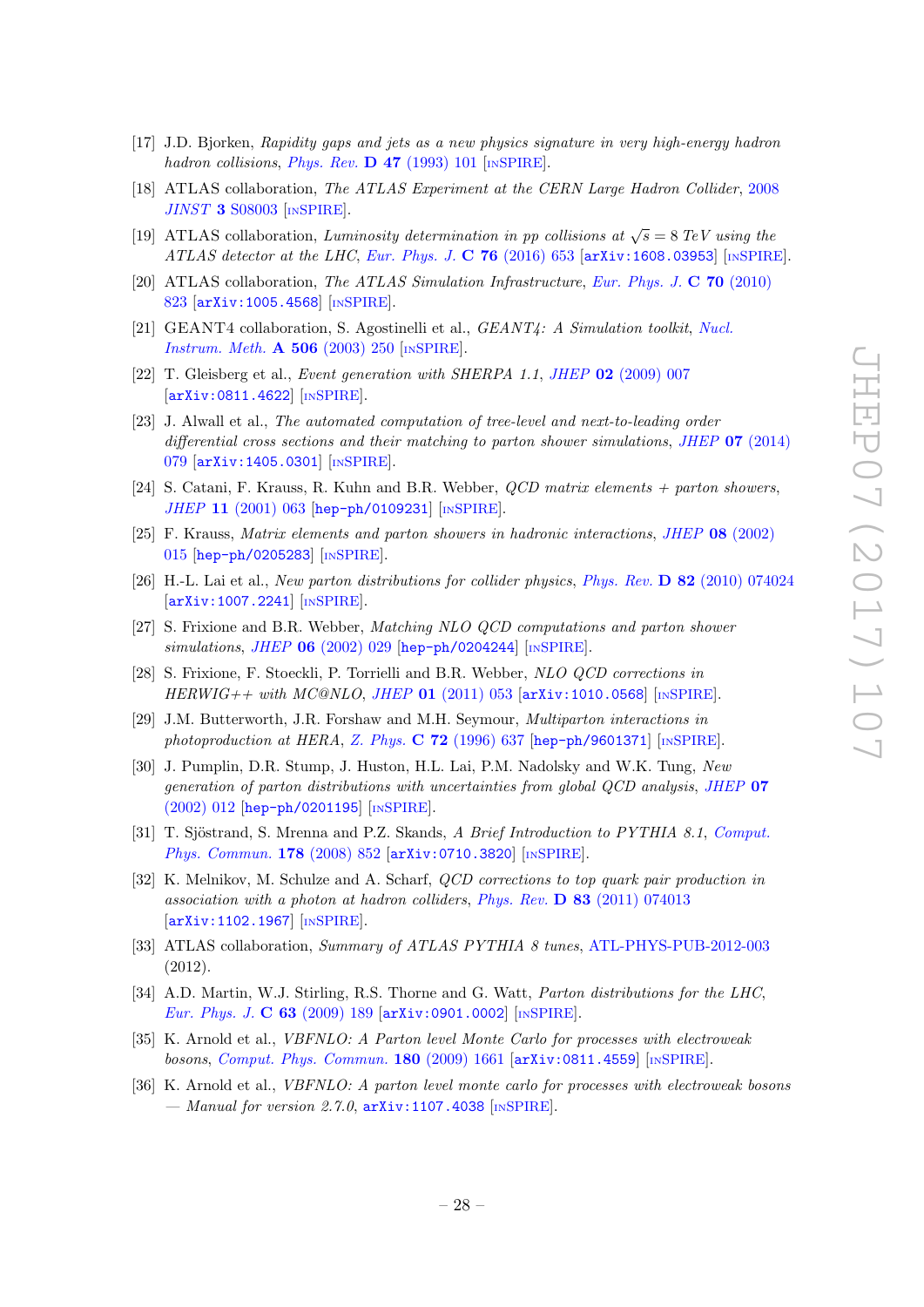- <span id="page-29-0"></span>[37] K. Arnold et al., *Release Note – Vbfnlo-2.6.0*,  $arXiv:1207.4975$  [IN[SPIRE](https://inspirehep.net/search?p=find+EPRINT+arXiv:1207.4975)].
- <span id="page-29-1"></span>[38] ATLAS collaboration, *Electron efficiency measurements with the ATLAS detector using* 2012 LHC proton–proton collision data, [Eur. Phys. J.](https://doi.org/10.1140/epjc/s10052-017-4756-2) C  $77$  (2017) 195  $\left[$ [arXiv:1612.01456](https://arxiv.org/abs/1612.01456) $\right]$ [IN[SPIRE](https://inspirehep.net/search?p=find+EPRINT+arXiv:1612.01456)].
- <span id="page-29-2"></span>[39] ATLAS collaboration, Electron performance measurements with the ATLAS detector using the 2010 LHC proton-proton collision data, [Eur. Phys. J.](https://doi.org/10.1140/epjc/s10052-012-1909-1)  $\bf{C}$  72 (2012) 1909 [[arXiv:1110.3174](https://arxiv.org/abs/1110.3174)] [IN[SPIRE](https://inspirehep.net/search?p=find+EPRINT+arXiv:1110.3174)].
- <span id="page-29-3"></span>[40] ATLAS collaboration, Measurement of the muon reconstruction performance of the ATLAS detector using 2011 and 2012 LHC proton–proton collision data, [Eur. Phys. J.](https://doi.org/10.1140/epjc/s10052-014-3130-x) C 74 (2014) [3130](https://doi.org/10.1140/epjc/s10052-014-3130-x) [[arXiv:1407.3935](https://arxiv.org/abs/1407.3935)] [IN[SPIRE](https://inspirehep.net/search?p=find+EPRINT+arXiv:1407.3935)].
- <span id="page-29-4"></span>[41] ATLAS collaboration, Measurement of the photon identification efficiencies with the ATLAS detector using LHC Run-1 data, [Eur. Phys. J.](https://doi.org/10.1140/epjc/s10052-016-4507-9) C 76 (2016) 666 [[arXiv:1606.01813](https://arxiv.org/abs/1606.01813)] [IN[SPIRE](https://inspirehep.net/search?p=find+EPRINT+arXiv:1606.01813)].
- <span id="page-29-5"></span>[42] M. Cacciari, G.P. Salam and S. Sapeta, On the characterisation of the underlying event, JHEP 04 [\(2010\) 065](https://doi.org/10.1007/JHEP04(2010)065) [[arXiv:0912.4926](https://arxiv.org/abs/0912.4926)] [IN[SPIRE](https://inspirehep.net/search?p=find+EPRINT+arXiv:0912.4926)].
- <span id="page-29-6"></span>[43] ATLAS collaboration, Measurement of the inclusive isolated prompt photon cross section in pp collisions at  $\sqrt{s} = 7$  TeV with the ATLAS detector, Phys. Rev. **D 83** [\(2011\) 052005](https://doi.org/10.1103/PhysRevD.83.052005) [[arXiv:1012.4389](https://arxiv.org/abs/1012.4389)] [IN[SPIRE](https://inspirehep.net/search?p=find+EPRINT+arXiv:1012.4389)].
- <span id="page-29-7"></span>[44] M. Cacciari, G.P. Salam and G. Soyez, The Anti- $k(t)$  jet clustering algorithm, [JHEP](https://doi.org/10.1088/1126-6708/2008/04/063) 04 [\(2008\) 063](https://doi.org/10.1088/1126-6708/2008/04/063) [[arXiv:0802.1189](https://arxiv.org/abs/0802.1189)] [IN[SPIRE](https://inspirehep.net/search?p=find+EPRINT+arXiv:0802.1189)].
- <span id="page-29-8"></span>[45] ATLAS collaboration, Jet energy measurement and its systematic uncertainty in proton-proton collisions at  $\sqrt{s} = 7$  TeV with the ATLAS detector, [Eur. Phys. J.](https://doi.org/10.1140/epjc/s10052-014-3190-y) C 75 (2015) [17](https://doi.org/10.1140/epjc/s10052-014-3190-y) [[arXiv:1406.0076](https://arxiv.org/abs/1406.0076)] [IN[SPIRE](https://inspirehep.net/search?p=find+EPRINT+arXiv:1406.0076)].
- <span id="page-29-9"></span>[46] ATLAS collaboration, Performance of pile-up mitigation techniques for jets in pp collisions at  $\sqrt{s} = 8 \text{ TeV}$  using the ATLAS detector, [Eur. Phys. J.](https://doi.org/10.1140/epjc/s10052-016-4395-z) C 76 (2016) 581 [[arXiv:1510.03823](https://arxiv.org/abs/1510.03823)] [IN[SPIRE](https://inspirehep.net/search?p=find+EPRINT+arXiv:1510.03823)].
- <span id="page-29-10"></span>[47] ATLAS collaboration, Performance of Missing Transverse Momentum Reconstruction in Proton-Proton Collisions at 7 TeV with ATLAS, [Eur. Phys. J.](https://doi.org/10.1140/epjc/s10052-011-1844-6) C 72 (2012) 1844 [[arXiv:1108.5602](https://arxiv.org/abs/1108.5602)] [IN[SPIRE](https://inspirehep.net/search?p=find+EPRINT+arXiv:1108.5602)].
- <span id="page-29-11"></span>[48] F. Campanario, M. Kerner and D. Zeppenfeld, ZA production in vector-boson scattering at next-to-leading order QCD,  $arXiv:1704.01921$  [IN[SPIRE](https://inspirehep.net/search?p=find+EPRINT+arXiv:1704.01921)].
- <span id="page-29-12"></span>[49] (NIKHEF, Amsterdam), HistFactory: A tool for creating statistical models for use with RooFit and RooStats, [CERN-OPEN-2012-016](http://cds.cern.ch/record/1456844) (2012).
- <span id="page-29-13"></span>[50] G. Cowan, K. Cranmer, E. Gross and O. Vitells, Asymptotic formulae for likelihood-based tests of new physics, [Eur. Phys. J.](https://doi.org/10.1140/epjc/s10052-011-1554-0) C  $71$  (2011) 1554 [Erratum ibid. C  $73$  (2013) 2501] [[arXiv:1007.1727](https://arxiv.org/abs/1007.1727)] [IN[SPIRE](https://inspirehep.net/search?p=find+EPRINT+arXiv:1007.1727)].
- <span id="page-29-14"></span>[51] T. Sjöstrand, S. Mrenna and P.Z. Skands, PYTHIA 6.4 Physics and Manual, [JHEP](https://doi.org/10.1088/1126-6708/2006/05/026) 05 [\(2006\) 026](https://doi.org/10.1088/1126-6708/2006/05/026) [[hep-ph/0603175](https://arxiv.org/abs/hep-ph/0603175)] [IN[SPIRE](https://inspirehep.net/search?p=find+EPRINT+hep-ph/0603175)].
- <span id="page-29-15"></span>[52] ATLAS collaboration, ATLAS Computing Acknowledgements 2016-2017, [ATL-GEN-PUB-2016-002](http://cds.cern.ch/record/2202407) (2016).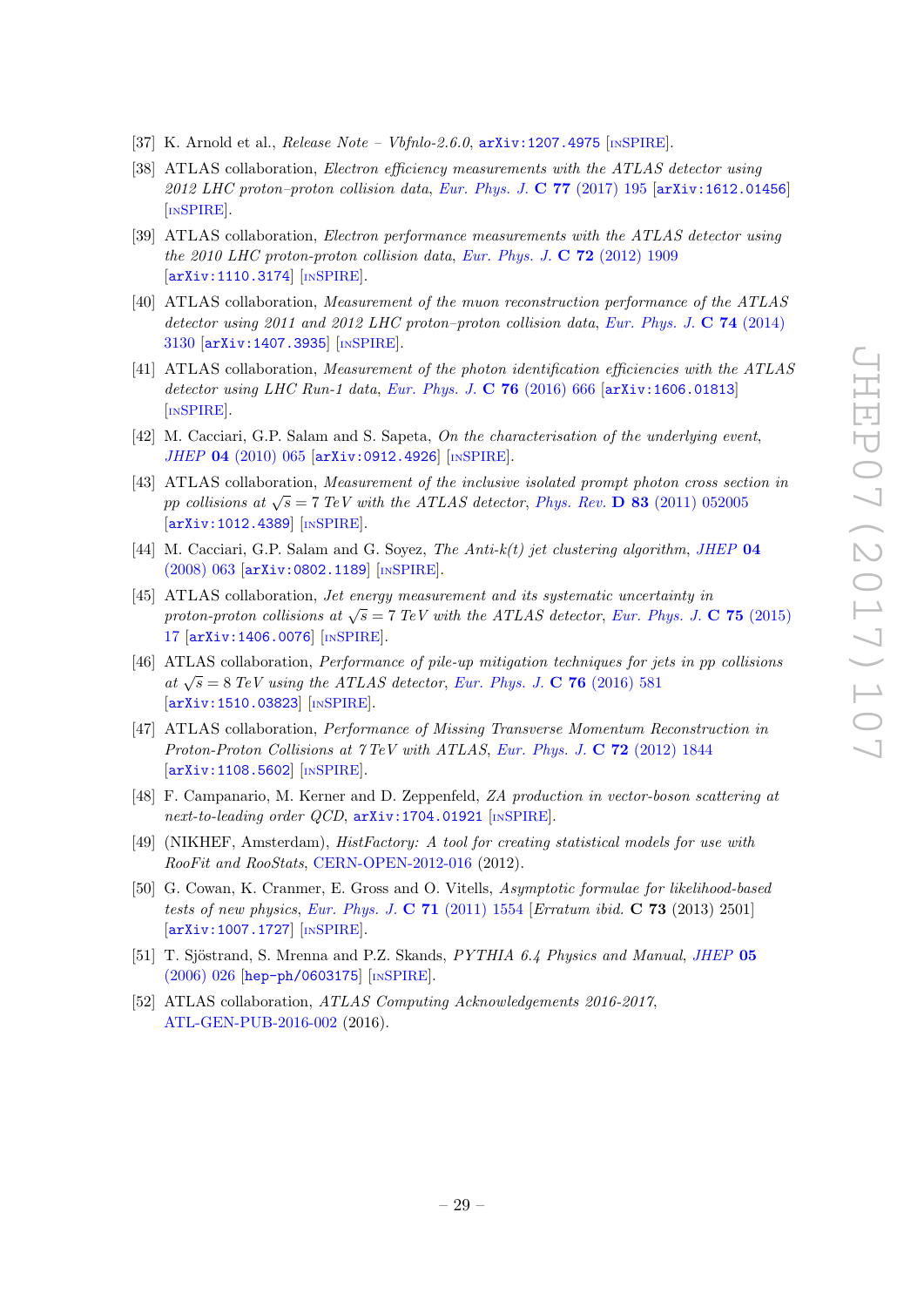## The ATLAS collaboration

<span id="page-30-0"></span>M. Aaboud<sup>137d</sup>, G. Aad<sup>88</sup>, B. Abbott<sup>115</sup>, J. Abdallah<sup>8</sup>, O. Abdinov<sup>12,\*</sup>, B. Abeloos<sup>119</sup>, S.H. Abidi $^{161}$ , O.S. AbouZeid $^{139}$ , N.L. Abraham $^{151}$ , H. Abramowicz $^{155}$ , H. Abreu $^{154}$ , R. Abreu<sup>118</sup>, Y. Abulaiti<sup>148a,148b</sup>, B.S. Acharya<sup>167a,167b,a</sup>, S. Adachi<sup>157</sup>, L. Adamczyk<sup>41a</sup>, J. Adelman<sup>110</sup>, M. Adersberger<sup>102</sup>, T. Adye<sup>133</sup>, A.A. Affolder<sup>139</sup>, T. Agatonovic-Jovin<sup>14</sup>, C. Agheorghiesei<sup>28c</sup>, J.A. Aguilar-Saavedra<sup>128a,128f</sup>, S.P. Ahlen<sup>24</sup>, F. Ahmadov<sup>68,b</sup>, G. Aielli<sup>135a,135b</sup>, S. Akatsuka<sup>71</sup>, H. Akerstedt<sup>148a,148b</sup>, T.P.A. Åkesson<sup>84</sup>, A.V. Akimov<sup>98</sup>, G.L. Alberghi<sup>22a,22b</sup>, J. Albert<sup>172</sup>, M.J. Alconada Verzini<sup>74</sup>, M. Aleksa<sup>32</sup>, I.N. Aleksandrov<sup>68</sup>, C. Alexa<sup>28b</sup>, G. Alexander<sup>155</sup>, T. Alexopoulos<sup>10</sup>, M. Alhroob<sup>115</sup>, B. Ali<sup>130</sup>, M. Aliev<sup>76a,76b</sup>, G. Alimonti<sup>94a</sup>, J. Alison<sup>33</sup>, S.P. Alkire<sup>38</sup>, B.M.M. Allbrooke<sup>151</sup>, B.W. Allen<sup>118</sup>, P.P. Allport<sup>19</sup>, A. Aloisio<sup>106a,106b</sup>, A. Alonso<sup>39</sup>, F. Alonso<sup>74</sup>, C. Alpigiani<sup>140</sup>, A.A. Alshehri<sup>56</sup>, M. Alstaty<sup>88</sup>, B. Alvarez Gonzalez<sup>32</sup>, D. Álvarez Piqueras<sup>170</sup>, M.G. Alviggi<sup>106a,106b</sup>, B.T. Amadio<sup>16</sup>, Y. Amaral Coutinho<sup>26a</sup>, C. Amelung<sup>25</sup>, D. Amidei<sup>92</sup>, S.P. Amor Dos Santos<sup>128a,128c</sup>, A. Amorim<sup>128a,128b</sup>, S. Amoroso<sup>32</sup>, G. Amundsen<sup>25</sup>, C. Anastopoulos<sup>141</sup>, L.S. Ancu<sup>52</sup>, N. Andari<sup>19</sup>, T. Andeen<sup>11</sup>, C.F. Anders<sup>60b</sup>, J.K. Anders<sup>77</sup>, K.J. Anderson<sup>33</sup>, A. Andreazza<sup>94a,94b</sup>, V. Andrei<sup>60a</sup>, S. Angelidakis<sup>9</sup>, I. Angelozzi<sup>109</sup>, A. Angerami<sup>38</sup>, A.V. Anisenkov<sup>111,c</sup>, N. Anjos<sup>13</sup>, A. Annovi<sup>126a,126b</sup>, C. Antel<sup>60a</sup>, M. Antonelli<sup>50</sup>, A. Antonov<sup>100,\*</sup>, D.J. Antrim<sup>166</sup>, F. Anulli<sup>134a</sup>, M. Aoki<sup>69</sup>, L. Aperio Bella<sup>32</sup>, G. Arabidze<sup>93</sup>, Y. Arai<sup>69</sup>, J.P. Araque<sup>128a</sup>, V. Araujo Ferraz<sup>26a</sup>, A.T.H. Arce<sup>48</sup>, R.E. Ardell<sup>80</sup>, F.A. Arduh<sup>74</sup>, J-F. Arguin<sup>97</sup>, S. Argyropoulos<sup>66</sup>, M. Arik<sup>20a</sup>, A.J. Armbruster<sup>145</sup>, L.J. Armitage<sup>79</sup>, O. Arnaez<sup>161</sup>, H. Arnold<sup>51</sup>, M. Arratia<sup>30</sup>, O. Arslan<sup>23</sup>, A. Artamonov<sup>99</sup>, G. Artoni<sup>122</sup>, S. Artz<sup>86</sup>, S. Asai<sup>157</sup>, N. Asbah<sup>45</sup>, A. Ashkenazi<sup>155</sup>, L. Asquith<sup>151</sup>, K. Assamagan<sup>27</sup>, R. Astalos<sup>146a</sup>, M. Atkinson<sup>169</sup>, N.B. Atlay<sup>143</sup>, K. Augsten<sup>130</sup>, G. Avolio<sup>32</sup>, B. Axen<sup>16</sup>, M.K. Ayoub<sup>119</sup>, G. Azuelos<sup>97,d</sup>, A.E. Baas<sup>60a</sup>, M.J. Baca<sup>19</sup>, H. Bachacou<sup>138</sup>, K. Bachas<sup>76a,76b</sup>, M. Backes<sup>122</sup>, M. Backhaus<sup>32</sup>, P. Bagiacchi<sup>134a,134b</sup>, P. Bagnaia<sup>134a,134b</sup>, H. Bahrasemani<sup>144</sup>, J.T. Baines<sup>133</sup>, M. Bajic<sup>39</sup>, O.K. Baker<sup>179</sup>, E.M. Baldin<sup>111,c</sup>, P. Balek<sup>175</sup>, T. Balestri<sup>150</sup>, F. Balli<sup>138</sup>, W.K. Balunas<sup>124</sup>, E. Banas<sup>42</sup>, Sw. Banerjee<sup>176,e</sup>, A.A.E. Bannoura<sup>178</sup>, L. Barak<sup>32</sup>, E.L. Barberio<sup>91</sup>, D. Barberis<sup>53a,53b</sup>, M. Barbero<sup>88</sup>, T. Barillari<sup>103</sup>, M-S Barisits<sup>32</sup>, T. Barklow<sup>145</sup>, N. Barlow<sup>30</sup>, S.L. Barnes<sup>36c</sup>, B.M. Barnett<sup>133</sup>, R.M. Barnett<sup>16</sup>, Z. Barnovska-Blenessy<sup>36a</sup>, A. Baroncelli<sup>136a</sup>, G. Barone<sup>25</sup>, A.J. Barr<sup>122</sup>, L. Barranco Navarro<sup>170</sup>, F. Barreiro<sup>85</sup>, J. Barreiro Guimarães da Costa<sup>35a</sup>, R. Bartoldus<sup>145</sup>, A.E. Barton<sup>75</sup>, P. Bartos<sup>146a</sup>, A. Basalaev<sup>125</sup>, A. Bassalat<sup>119,f</sup>, R.L. Bates<sup>56</sup>, S.J. Batista<sup>161</sup>, J.R. Batley<sup>30</sup>, M. Battaglia<sup>139</sup>, M. Bauce<sup>134a,134b</sup>, F. Bauer<sup>138</sup>, H.S. Bawa<sup>145,9</sup>, J.B. Beacham<sup>113</sup>, M.D. Beattie<sup>75</sup>, T. Beau<sup>83</sup>, P.H. Beauchemin<sup>165</sup>, P. Bechtle<sup>23</sup>, H.P. Beck<sup>18,h</sup>, K. Becker<sup>122</sup>, M. Becker<sup>86</sup>, M. Beckingham<sup>173</sup>, C. Becot<sup>112</sup>, A.J. Beddall<sup>20e</sup>, A. Beddall<sup>20b</sup>, V.A. Bednyakov<sup>68</sup>, M. Bedognetti<sup>109</sup>, C.P. Bee<sup>150</sup>, T.A. Beermann<sup>32</sup>, M. Begalli<sup>26a</sup>, M. Begel<sup>27</sup>, J.K. Behr<sup>45</sup>, A.S. Bell<sup>81</sup>, G. Bella<sup>155</sup>, L. Bellagamba<sup>22a</sup>, A. Bellerive<sup>31</sup>, M. Bellomo<sup>154</sup>, K. Belotskiy<sup>100</sup>, O. Beltramello<sup>32</sup>, N.L. Belyaev<sup>100</sup>, O. Benary<sup>155,\*</sup>, D. Benchekroun<sup>137a</sup>, M. Bender<sup>102</sup>, K. Bendtz<sup>148a,148b</sup>, N. Benekos<sup>10</sup>, Y. Benhammou<sup>155</sup>, E. Benhar Noccioli<sup>179</sup>, J. Benitez<sup>66</sup>, D.P. Benjamin<sup>48</sup>, M. Benoit<sup>52</sup>, J.R. Bensinger<sup>25</sup>, S. Bentvelsen<sup>109</sup>, L. Beresford<sup>122</sup>, M. Beretta<sup>50</sup>, D. Berge<sup>109</sup>, E. Bergeaas Kuutmann<sup>168</sup>, N. Berger<sup>5</sup>, J. Beringer<sup>16</sup>, S. Berlendis<sup>58</sup>, N.R. Bernard<sup>89</sup>, G. Bernardi<sup>83</sup>, C. Bernius<sup>145</sup>, F.U. Bernlochner<sup>23</sup>, T. Berry<sup>80</sup>, P. Berta<sup>131</sup>, C. Bertella<sup>35a</sup>, G. Bertoli<sup>148a,148b</sup>, F. Bertolucci<sup>126a,126b</sup>, I.A. Bertram<sup>75</sup>, C. Bertsche<sup>45</sup>, D. Bertsche<sup>115</sup>, G.J. Besjes<sup>39</sup>, O. Bessidskaia Bylund<sup>148a,148b</sup>, M. Bessner<sup>45</sup>, N. Besson<sup>138</sup>, C. Betancourt<sup>51</sup>, A. Bethani<sup>87</sup>, S. Bethke<sup>103</sup>, A.J. Bevan<sup>79</sup>, R.M. Bianchi<sup>127</sup>, O. Biebel<sup>102</sup>, D. Biedermann<sup>17</sup>, R. Bielski<sup>87</sup>, N.V. Biesuz<sup>126a,126b</sup>, M. Biglietti<sup>136a</sup>, J. Bilbao De Mendizabal<sup>52</sup>, T.R.V. Billoud<sup>97</sup>, H. Bilokon<sup>50</sup>, M. Bindi<sup>57</sup>, A. Bingul<sup>20b</sup>, C. Bini<sup>134a,134b</sup>, S. Biondi<sup>22a,22b</sup>, T. Bisanz<sup>57</sup>, C. Bittrich<sup>47</sup>, D.M. Bjergaard<sup>48</sup>, C.W. Black<sup>152</sup>, J.E. Black<sup>145</sup>, K.M. Black<sup>24</sup>,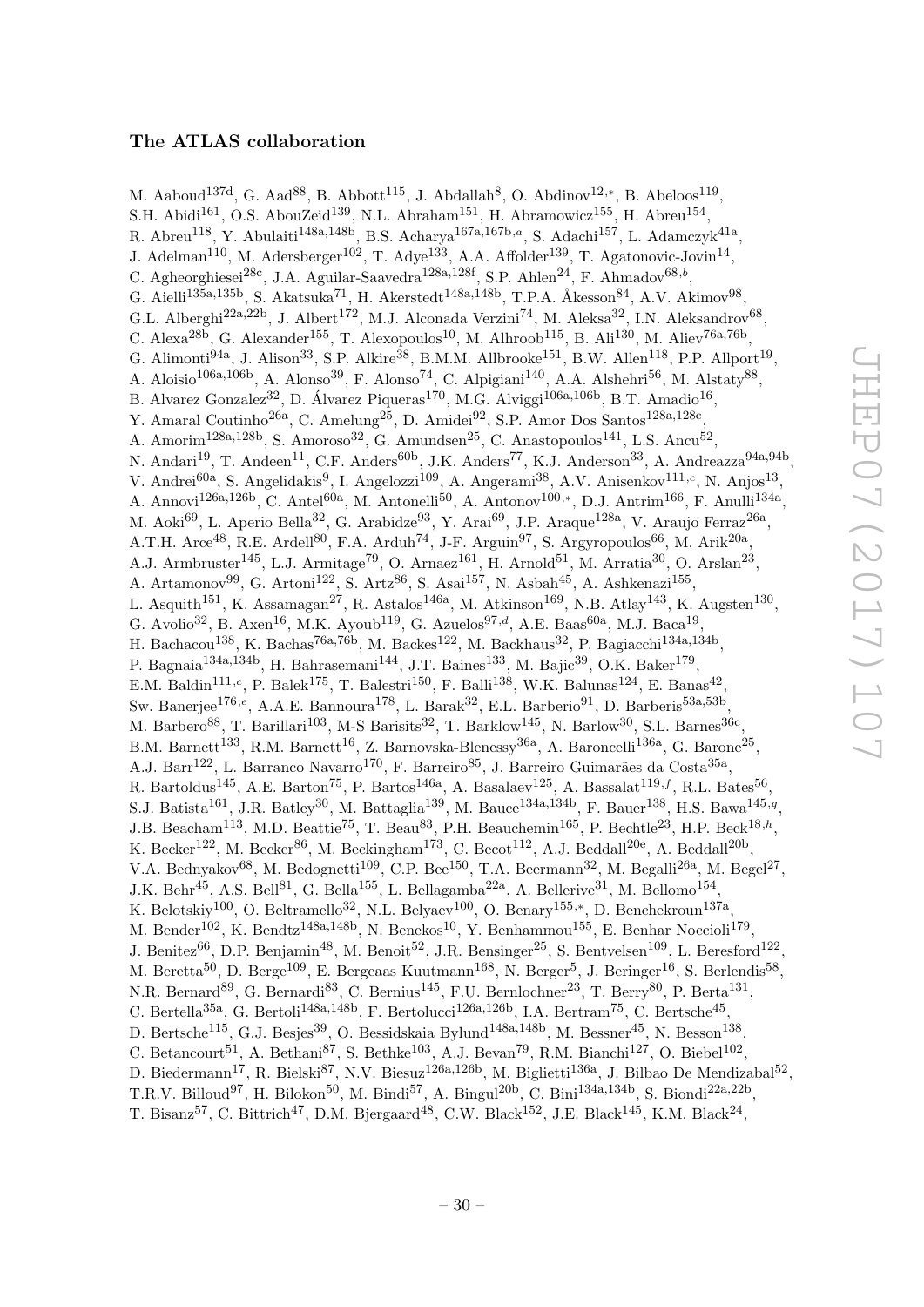D. Blackburn<sup>140</sup>, R.E. Blair<sup>6</sup>, T. Blazek<sup>146a</sup>, I. Bloch<sup>45</sup>, C. Blocker<sup>25</sup>, A. Blue<sup>56</sup>, W. Blum<sup>86,\*</sup>, U. Blumenschein<sup>79</sup>, S. Blunier<sup>34a</sup>, G.J. Bobbink<sup>109</sup>, V.S. Bobrovnikov<sup>111,c</sup>, S.S. Bocchetta<sup>84</sup>, A. Bocci<sup>48</sup>, C. Bock<sup>102</sup>, M. Boehler<sup>51</sup>, D. Boerner<sup>178</sup>, D. Bogavac<sup>102</sup>, A.G. Bogdanchikov<sup>111</sup>, C. Bohm<sup>148a</sup>, V. Boisvert<sup>80</sup>, P. Bokan<sup>168,i</sup>, T. Bold<sup>41a</sup>, A.S. Boldyrev<sup>101</sup>, A.E. Bolz<sup>60b</sup>, M. Bomben<sup>83</sup>, M. Bona<sup>79</sup>, M. Boonekamp<sup>138</sup>, A. Borisov<sup>132</sup>, G. Borissov<sup>75</sup>, J. Bortfeldt<sup>32</sup>, D. Bortoletto<sup>122</sup>, V. Bortolotto<sup>62a,62b,62c</sup>, D. Boscherini<sup>22a</sup>, M. Bosman<sup>13</sup>, J.D. Bossio Sola<sup>29</sup>, J. Boudreau<sup>127</sup>, J. Bouffard<sup>2</sup>, E.V. Bouhova-Thacker<sup>75</sup>, D. Boumediene<sup>37</sup>, C. Bourdarios<sup>119</sup>, S.K. Boutle<sup>56</sup>, A. Boveia<sup>113</sup>, J. Boyd<sup>32</sup>, I.R. Boyko<sup>68</sup>, J. Bracinik<sup>19</sup>, A. Brandt<sup>8</sup>, G. Brandt<sup>57</sup>, O. Brandt $^{60a}$ , U. Bratzler<sup>158</sup>, B. Brau<sup>89</sup>, J.E. Brau<sup>118</sup>, W.D. Breaden Madden<sup>56</sup>, K. Brendlinger<sup>45</sup>, A.J. Brennan<sup>91</sup>, L. Brenner<sup>109</sup>, R. Brenner<sup>168</sup>, S. Bressler<sup>175</sup>, D.L. Briglin<sup>19</sup>, T.M. Bristow<sup>49</sup>, D. Britton<sup>56</sup>, D. Britzger<sup>45</sup>, F.M. Brochu<sup>30</sup>, I. Brock<sup>23</sup>, R. Brock<sup>93</sup>, G. Brooijmans<sup>38</sup>, T. Brooks<sup>80</sup>, W.K. Brooks<sup>34b</sup>, J. Brosamer<sup>16</sup>, E. Brost<sup>110</sup>, J.H Broughton<sup>19</sup>, P.A. Bruckman de Renstrom<sup>42</sup>, D. Bruncko<sup>146b</sup>, A. Bruni<sup>22a</sup>, G. Bruni<sup>22a</sup>, L.S. Bruni<sup>109</sup>, BH Brunt<sup>30</sup>, M. Bruschi<sup>22a</sup>, N. Bruscino<sup>23</sup>, P. Bryant<sup>33</sup>, L. Bryngemark<sup>84</sup>, T. Buanes<sup>15</sup>, Q. Buat<sup>144</sup>, P. Buchholz<sup>143</sup>, A.G. Buckley<sup>56</sup>, I.A. Budagov<sup>68</sup>, F. Buehrer<sup>51</sup>, M.K. Bugge<sup>121</sup>, O. Bulekov<sup>100</sup>, D. Bullock<sup>8</sup>, H. Burckhart<sup>32</sup>, S. Burdin<sup>77</sup>, C.D. Burgard<sup>51</sup>, A.M. Burger<sup>5</sup>, B. Burghgrave<sup>110</sup>, K. Burka<sup>42</sup>, S. Burke<sup>133</sup>, I. Burmeister<sup>46</sup>, J.T.P. Burr<sup>122</sup>, E. Busato<sup>37</sup>, D. Büscher<sup>51</sup>, V. Büscher<sup>86</sup>, P. Bussey<sup>56</sup>, J.M. Butler<sup>24</sup>, C.M. Buttar<sup>56</sup>, J.M. Butterworth<sup>81</sup>, P. Butti<sup>32</sup>, W. Buttinger<sup>27</sup>, A. Buzatu<sup>35c</sup>, A.R. Buzykaev<sup>111,c</sup>, S. Cabrera Urbán<sup>170</sup>, D. Caforio<sup>130</sup>, V.M. Cairo<sup>40a,40b</sup>, O. Cakir<sup>4a</sup>, N. Calace<sup>52</sup>, P. Calafiura<sup>16</sup>, A. Calandri<sup>88</sup>, G. Calderini<sup>83</sup>, P. Calfayan<sup>64</sup>, G. Callea<sup>40a,40b</sup>, L.P. Caloba<sup>26a</sup>, S. Calvente Lopez<sup>85</sup>, D. Calvet<sup>37</sup>, S. Calvet<sup>37</sup>, T.P. Calvet<sup>88</sup>, R. Camacho Toro<sup>33</sup>, S. Camarda<sup>32</sup>, P. Camarri<sup>135a,135b</sup>, D. Cameron<sup>121</sup>, R. Caminal Armadans<sup>169</sup>, C. Camincher<sup>58</sup>, S. Campana<sup>32</sup>, M. Campanelli<sup>81</sup>, A. Camplani<sup>94a,94b</sup>, A. Campoverde<sup>143</sup>, V. Canale<sup>106a,106b</sup>, M. Cano Bret<sup>36c</sup>, J. Cantero<sup>116</sup>, T. Cao<sup>155</sup>, M.D.M. Capeans Garrido<sup>32</sup>, I. Caprini<sup>28b</sup>, M. Caprini<sup>28b</sup>, M. Capua<sup>40a,40b</sup>, R.M. Carbone<sup>38</sup>, R. Cardarelli<sup>135a</sup>, F. Cardillo<sup>51</sup>, I. Carli<sup>131</sup>, T. Carli<sup>32</sup>, G. Carlino<sup>106a</sup>, B.T. Carlson<sup>127</sup>, L. Carminati<sup>94a,94b</sup>, R.M.D. Carney<sup>148a,148b</sup>, S. Caron<sup>108</sup>, E. Carquin<sup>34b</sup>, S. Carrá<sup>94a,94b</sup>, G.D. Carrillo-Montoya<sup>32</sup>, J. Carvalho<sup>128a,128c</sup>, D. Casadei<sup>19</sup>, M.P. Casado<sup>13,j</sup>, M. Casolino<sup>13</sup>, D.W. Casper<sup>166</sup>, R. Castelijn<sup>109</sup>, A. Castelli<sup>109</sup>, V. Castillo Gimenez<sup>170</sup>, N.F. Castro<sup>128a,k</sup>, A. Catinaccio<sup>32</sup>, J.R. Catmore<sup>121</sup>, A. Cattai<sup>32</sup>, J. Caudron<sup>23</sup>, V. Cavaliere<sup>169</sup>, E. Cavallaro<sup>13</sup>, D. Cavalli<sup>94a</sup>, M. Cavalli-Sforza<sup>13</sup>, V. Cavasinni<sup>126a,126b</sup>, E. Celebi<sup>20a</sup>, F. Ceradini<sup>136a,136b</sup>, L. Cerda Alberich<sup>170</sup>, A.S. Cerqueira<sup>26b</sup>, A. Cerri<sup>151</sup>, L. Cerrito<sup>135a,135b</sup>, F. Cerutti<sup>16</sup>, A. Cervelli<sup>18</sup>, S.A. Cetin<sup>20d</sup>, A. Chafaq<sup>137a</sup>, D. Chakraborty<sup>110</sup>, S.K. Chan<sup>59</sup>, W.S. Chan<sup>109</sup>, Y.L. Chan<sup>62a</sup>, P. Chang<sup>169</sup>, J.D. Chapman<sup>30</sup>, D.G. Charlton<sup>19</sup>, A. Chatterjee<sup>52</sup>, C.C. Chau<sup>161</sup>, C.A. Chavez Barajas<sup>151</sup>, S. Che<sup>113</sup>, S. Cheatham<sup>167a,167c</sup>, A. Chegwidden<sup>93</sup>, S. Chekanov<sup>6</sup>, S.V. Chekulaev<sup>163a</sup>, G.A. Chelkov<sup>68,*l*</sup>, M.A. Chelstowska<sup>32</sup>, C. Chen<sup>67</sup>, H. Chen<sup>27</sup>, S. Chen<sup>35b</sup>, S. Chen<sup>157</sup>, X. Chen<sup>35c,m</sup>, Y. Chen<sup>70</sup>, H.C. Cheng<sup>92</sup>, H.J. Cheng<sup>35a</sup>, Y. Cheng<sup>33</sup>, A. Cheplakov<sup>68</sup>, E. Cheremushkina<sup>132</sup>, R. Cherkaoui El Moursli<sup>137e</sup>, V. Chernyatin<sup>27,\*</sup>, E. Cheu<sup>7</sup>, L. Chevalier<sup>138</sup>, V. Chiarella<sup>50</sup>, G. Chiarelli<sup>126a,126b</sup>, G. Chiodini<sup>76a</sup>, A.S. Chisholm<sup>32</sup>, A. Chitan<sup>28b</sup>, Y.H. Chiu<sup>172</sup>, M.V. Chizhov<sup>68</sup>, K. Choi<sup>64</sup>, A.R. Chomont<sup>37</sup>, S. Chouridou<sup>156</sup>, B.K.B. Chow<sup>102</sup>, V. Christodoulou<sup>81</sup>, D. Chromek-Burckhart<sup>32</sup>, M.C. Chu<sup>62a</sup>, J. Chudoba<sup>129</sup>, A.J. Chuinard<sup>90</sup>, J.J. Chwastowski<sup>42</sup>, L. Chytka<sup>117</sup>, A.K. Ciftci<sup>4a</sup>, D. Cinca<sup>46</sup>, V. Cindro<sup>78</sup>, I.A. Cioara<sup>23</sup>, C. Ciocca<sup>22a,22b</sup>, A. Ciocio<sup>16</sup>, F. Cirotto<sup>106a,106b</sup>, Z.H. Citron<sup>175</sup>, M. Citterio<sup>94a</sup>, M. Ciubancan<sup>28b</sup>, A. Clark<sup>52</sup>, B.L. Clark<sup>59</sup>, M.R. Clark<sup>38</sup>, P.J. Clark<sup>49</sup>, R.N. Clarke<sup>16</sup>, C. Clement<sup>148a,148b</sup>, Y. Coadou<sup>88</sup>, M. Cobal<sup>167a,167c</sup>, A. Coccaro<sup>52</sup>, J. Cochran<sup>67</sup>, L. Colasurdo<sup>108</sup>, B. Cole<sup>38</sup>, A.P. Colijn<sup>109</sup>, J. Collot<sup>58</sup>, T. Colombo<sup>166</sup>, P. Conde Muiño<sup>128a,128b</sup>,

E. Coniavitis<sup>51</sup>, S.H. Connell<sup>147b</sup>, I.A. Connelly<sup>87</sup>, V. Consorti<sup>51</sup>, S. Constantinescu<sup>28b</sup>,

G. Conti<sup>32</sup>, F. Conventi<sup>106a,n</sup>, M. Cooke<sup>16</sup>, B.D. Cooper<sup>81</sup>, A.M. Cooper-Sarkar<sup>122</sup>,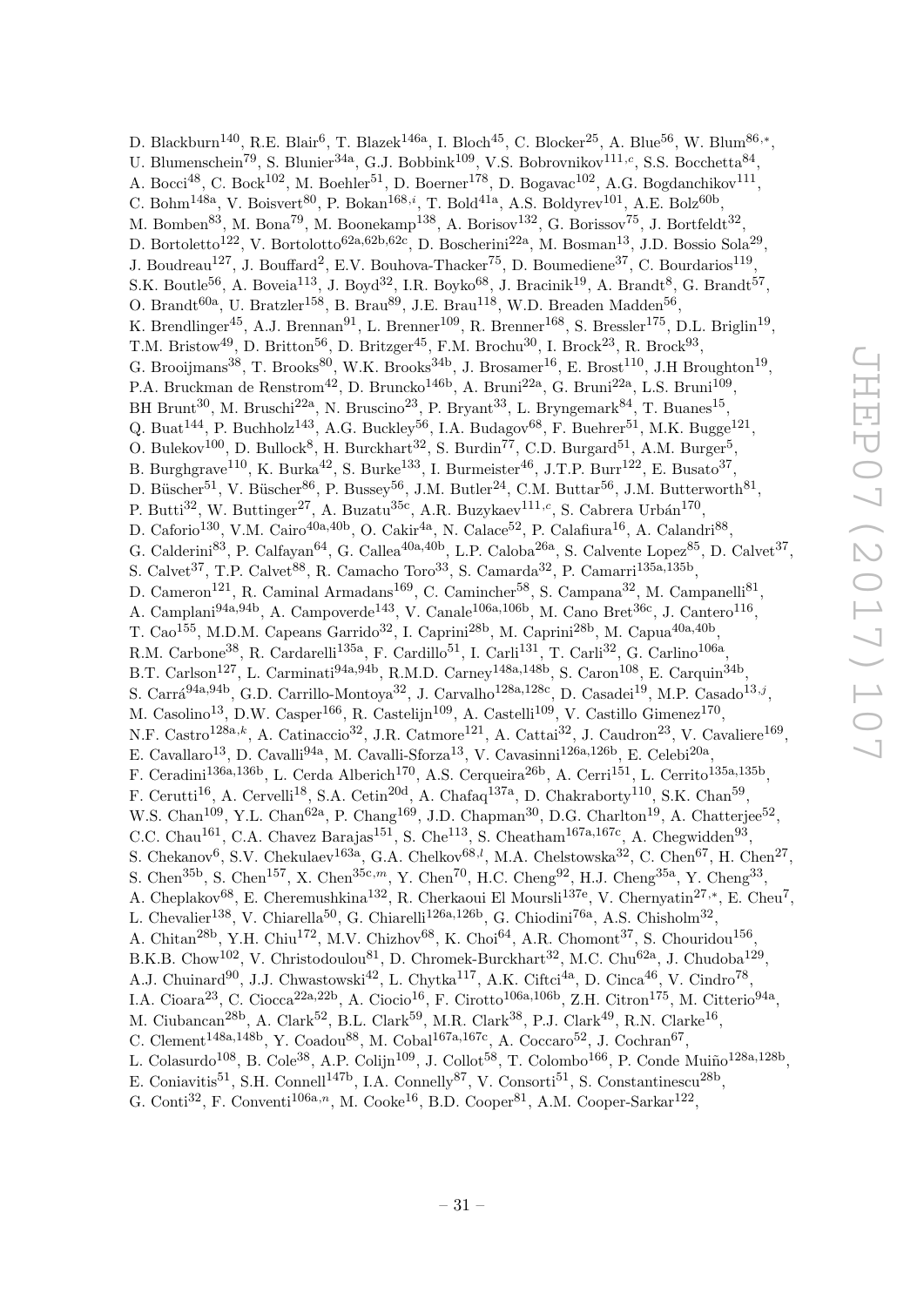F. Cormier<sup>171</sup>, K.J.R. Cormier<sup>161</sup>, M. Corradi<sup>134a,134b</sup>, F. Corriveau<sup>90,o</sup>, A. Cortes-Gonzalez<sup>32</sup>, G. Cortiana<sup>103</sup>, G. Costa<sup>94a</sup>, M.J. Costa<sup>170</sup>, D. Costanzo<sup>141</sup>, G. Cottin<sup>30</sup>, G. Cowan<sup>80</sup>, B.E. Cox<sup>87</sup>, K. Cranmer<sup>112</sup>, S.J. Crawley<sup>56</sup>, R.A. Creager<sup>124</sup>, G. Cree<sup>31</sup>, S. Crépé-Renaudin<sup>58</sup>, F. Crescioli<sup>83</sup>, W.A. Cribbs<sup>148a,148b</sup>, M. Crispin Ortuzar<sup>122</sup>, M. Cristinziani<sup>23</sup>, V. Croft<sup>108</sup>, G. Crosetti<sup>40a,40b</sup>, A. Cueto<sup>85</sup>, T. Cuhadar Donszelmann<sup>141</sup>, A.R. Cukierman<sup>145</sup>, J. Cummings<sup>179</sup>, M. Curatolo<sup>50</sup>, J. Cúth<sup>86</sup>, H. Czirr<sup>143</sup>, P. Czodrowski<sup>32</sup>, G. D'amen<sup>22a,22b</sup>, S. D'Auria<sup>56</sup>, M. D'Onofrio<sup>77</sup>, M.J. Da Cunha Sargedas De Sousa<sup>128a,128b</sup>, C. Da Via<sup>87</sup>, W. Dabrowski<sup>41a</sup>, T. Dado<sup>146a</sup>, T. Dai<sup>92</sup>, O. Dale<sup>15</sup>, F. Dallaire<sup>97</sup>, C. Dallapiccola<sup>89</sup>, M. Dam<sup>39</sup>, J.R. Dandoy<sup>124</sup>, N.P. Dang<sup>51</sup>, A.C. Daniells<sup>19</sup>, N.S. Dann<sup>87</sup>, M. Danninger<sup>171</sup>, M. Dano Hoffmann<sup>138</sup>, V. Dao<sup>150</sup>, G. Darbo<sup>53a</sup>, S. Darmora<sup>8</sup>, J. Dassoulas<sup>3</sup>, A. Dattagupta<sup>118</sup>, T. Daubney<sup>45</sup>, W. Davey<sup>23</sup>, C. David<sup>45</sup>, T. Davidek<sup>131</sup>, M. Davies<sup>155</sup>, P. Davison<sup>81</sup>, E. Dawe<sup>91</sup>, I. Dawson<sup>141</sup>, K. De<sup>8</sup>, R. de Asmundis<sup>106a</sup>, A. De Benedetti<sup>115</sup>, S. De Castro<sup>22a,22b</sup>, S. De Cecco<sup>83</sup>, N. De Groot<sup>108</sup>, P. de Jong<sup>109</sup>, H. De la Torre<sup>93</sup>, F. De Lorenzi<sup>67</sup>, A. De Maria<sup>57</sup>, D. De Pedis<sup>134a</sup>, A. De Salvo<sup>134a</sup>, U. De Sanctis<sup>135a,135b</sup>, A. De Santo<sup>151</sup>, K. De Vasconcelos Corga<sup>88</sup>, J.B. De Vivie De Regie<sup>119</sup>, W.J. Dearnaley<sup>75</sup>, R. Debbe<sup>27</sup>, C. Debenedetti<sup>139</sup>, D.V. Dedovich<sup>68</sup>, N. Dehghanian<sup>3</sup>, I. Deigaard<sup>109</sup>, M. Del Gaudio<sup>40a,40b</sup>, J. Del Peso<sup>85</sup>, T. Del Prete<sup>126a,126b</sup>, D. Delgove<sup>119</sup>, F. Deliot<sup>138</sup>, C.M. Delitzsch<sup>52</sup>, A. Dell'Acqua<sup>32</sup>, L. Dell'Asta<sup>24</sup>, M. Dell'Orso<sup>126a,126b</sup>, M. Della Pietra<sup>106a,106b</sup>, D. della Volpe<sup>52</sup>, M. Delmastro<sup>5</sup>, C. Delporte<sup>119</sup>, P.A. Delsart<sup>58</sup>, D.A. DeMarco<sup>161</sup>, S. Demers<sup>179</sup>, M. Demichev<sup>68</sup>, A. Demilly<sup>83</sup>, S.P. Denisov<sup>132</sup>, D. Denysiuk<sup>138</sup>, D. Derendarz<sup>42</sup>, J.E. Derkaoui<sup>137d</sup>, F. Derue<sup>83</sup>, P. Dervan<sup>77</sup>, K. Desch<sup>23</sup>, C. Deterre<sup>45</sup>, K. Dette<sup>46</sup>, P.O. Deviveiros<sup>32</sup>, A. Dewhurst<sup>133</sup>, S. Dhaliwal<sup>25</sup>, A. Di Ciaccio<sup>135a,135b</sup>, L. Di Ciaccio<sup>5</sup>, W.K. Di Clemente<sup>124</sup>, C. Di Donato<sup>106a,106b</sup>, A. Di Girolamo<sup>32</sup>, B. Di Girolamo<sup>32</sup>, B. Di Micco<sup>136a,136b</sup>, R. Di Nardo<sup>32</sup>, K.F. Di Petrillo<sup>59</sup>, A. Di Simone<sup>51</sup>, R. Di Sipio<sup>161</sup>, D. Di Valentino<sup>31</sup>, C. Diaconu<sup>88</sup>, M. Diamond<sup>161</sup>, F.A. Dias<sup>49</sup>, M.A. Diaz<sup>34a</sup>, E.B. Diehl<sup>92</sup>, J. Dietrich<sup>17</sup>, S. Díez Cornell<sup>45</sup>, A. Dimitrievska<sup>14</sup>, J. Dingfelder<sup>23</sup>, P. Dita<sup>28b</sup>, S. Dita<sup>28b</sup>, F. Dittus<sup>32</sup>, F. Djama<sup>88</sup>, T. Djobava<sup>54b</sup>, J.I. Djuvsland<sup>60a</sup>, M.A.B. do Vale<sup>26c</sup>, D. Dobos<sup>32</sup>, M. Dobre<sup>28b</sup>, C. Doglioni<sup>84</sup>, J. Dolejsi<sup>131</sup>, Z. Dolezal<sup>131</sup>, M. Donadelli<sup>26d</sup>, S. Donati<sup>126a,126b</sup>, P. Dondero<sup>123a,123b</sup>, J. Donini<sup>37</sup>, J. Dopke<sup>133</sup>, A. Doria<sup>106a</sup>, M.T. Dova<sup>74</sup>, A.T. Doyle<sup>56</sup>, E. Drechsler<sup>57</sup>, M. Dris<sup>10</sup>, Y. Du<sup>36b</sup>, J. Duarte-Campderros<sup>155</sup>, E. Duchovni<sup>175</sup>, G. Duckeck<sup>102</sup>, A. Ducourthial<sup>83</sup>, O.A. Ducu<sup>97,*p*</sup>, D. Duda<sup>109</sup>, A. Dudarev<sup>32</sup>, A.Chr. Dudder<sup>86</sup>, E.M. Duffield<sup>16</sup>, L. Duflot<sup>119</sup>, M. Dührssen<sup>32</sup>, M. Dumancic<sup>175</sup>, A.E. Dumitriu<sup>28b</sup>, A.K. Duncan<sup>56</sup>, M. Dunford<sup>60a</sup>, H. Duran Yildiz<sup>4a</sup>, M. Düren<sup>55</sup>, A. Durglishvili<sup>54b</sup>, D. Duschinger<sup>47</sup>, B. Dutta<sup>45</sup>, M. Dyndal<sup>45</sup>, C. Eckardt<sup>45</sup>, K.M. Ecker<sup>103</sup>, R.C. Edgar<sup>92</sup>, T. Eifert<sup>32</sup>, G. Eigen<sup>15</sup>, K. Einsweiler<sup>16</sup>, T. Ekelof<sup>168</sup>, M. El Kacimi<sup>137c</sup>, R. El Kosseifi<sup>88</sup>, V. Ellajosyula<sup>88</sup>, M. Ellert<sup>168</sup>, S. Elles<sup>5</sup>, F. Ellinghaus<sup>178</sup>, A.A. Elliot<sup>172</sup>, N. Ellis<sup>32</sup>, J. Elmsheuser<sup>27</sup>, M. Elsing<sup>32</sup>, D. Emeliyanov<sup>133</sup>, Y. Enari<sup>157</sup>, O.C. Endner<sup>86</sup>, J.S. Ennis<sup>173</sup>, J. Erdmann<sup>46</sup>, A. Ereditato<sup>18</sup>, G. Ernis<sup>178</sup>, M. Ernst<sup>27</sup>, S. Errede<sup>169</sup>, E. Ertel<sup>86</sup>, M. Escalier<sup>119</sup>, H. Esch<sup>46</sup>, C. Escobar<sup>127</sup>, B. Esposito<sup>50</sup>, O. Estrada Pastor<sup>170</sup>, A.I. Etienvre<sup>138</sup>, E. Etzion<sup>155</sup>, H. Evans<sup>64</sup>, A. Ezhilov<sup>125</sup>, M. Ezzi<sup>137e</sup>, F. Fabbri<sup>22a,22b</sup>, L. Fabbri<sup>22a,22b</sup>, G. Facini<sup>33</sup>, R.M. Fakhrutdinov<sup>132</sup>, S. Falciano<sup>134a</sup>, R.J. Falla<sup>81</sup>, J. Faltova<sup>32</sup>, Y. Fang<sup>35a</sup>, M. Fanti<sup>94a,94b</sup>, A. Farbin<sup>8</sup>, A. Farilla<sup>136a</sup>, C. Farina<sup>127</sup>, E.M. Farina<sup>123a,123b</sup>, T. Farooque<sup>93</sup>, S. Farrell<sup>16</sup>, S.M. Farrington<sup>173</sup>, P. Farthouat<sup>32</sup>, F. Fassi<sup>137e</sup>, P. Fassnacht<sup>32</sup>, D. Fassouliotis<sup>9</sup>, M. Faucci Giannelli<sup>80</sup>, A. Favareto<sup>53a,53b</sup>, W.J. Fawcett<sup>122</sup>, L. Fayard<sup>119</sup>, O.L. Fedin<sup>125,q</sup>, W. Fedorko<sup>171</sup>, S. Feigl<sup>121</sup>, L. Feligioni<sup>88</sup>, C. Feng<sup>36b</sup>, E.J. Feng<sup>32</sup>, H. Feng<sup>92</sup>, A.B. Fenyuk<sup>132</sup>, L. Feremenga<sup>8</sup>, P. Fernandez Martinez<sup>170</sup>, S. Fernandez Perez<sup>13</sup>, J. Ferrando<sup>45</sup>, A. Ferrari<sup>168</sup>, P. Ferrari<sup>109</sup>, R. Ferrari<sup>123a</sup>, D.E. Ferreira de Lima<sup>60b</sup>, A. Ferrer<sup>170</sup>, D. Ferrere<sup>52</sup>, C. Ferretti<sup>92</sup>, F. Fiedler<sup>86</sup>, A. Filipčič<sup>78</sup>,

M. Filipuzzi<sup>45</sup>, F. Filthaut<sup>108</sup>, M. Fincke-Keeler<sup>172</sup>, K.D. Finelli<sup>152</sup>, M.C.N. Fiolhais<sup>128a,128c,r</sup>,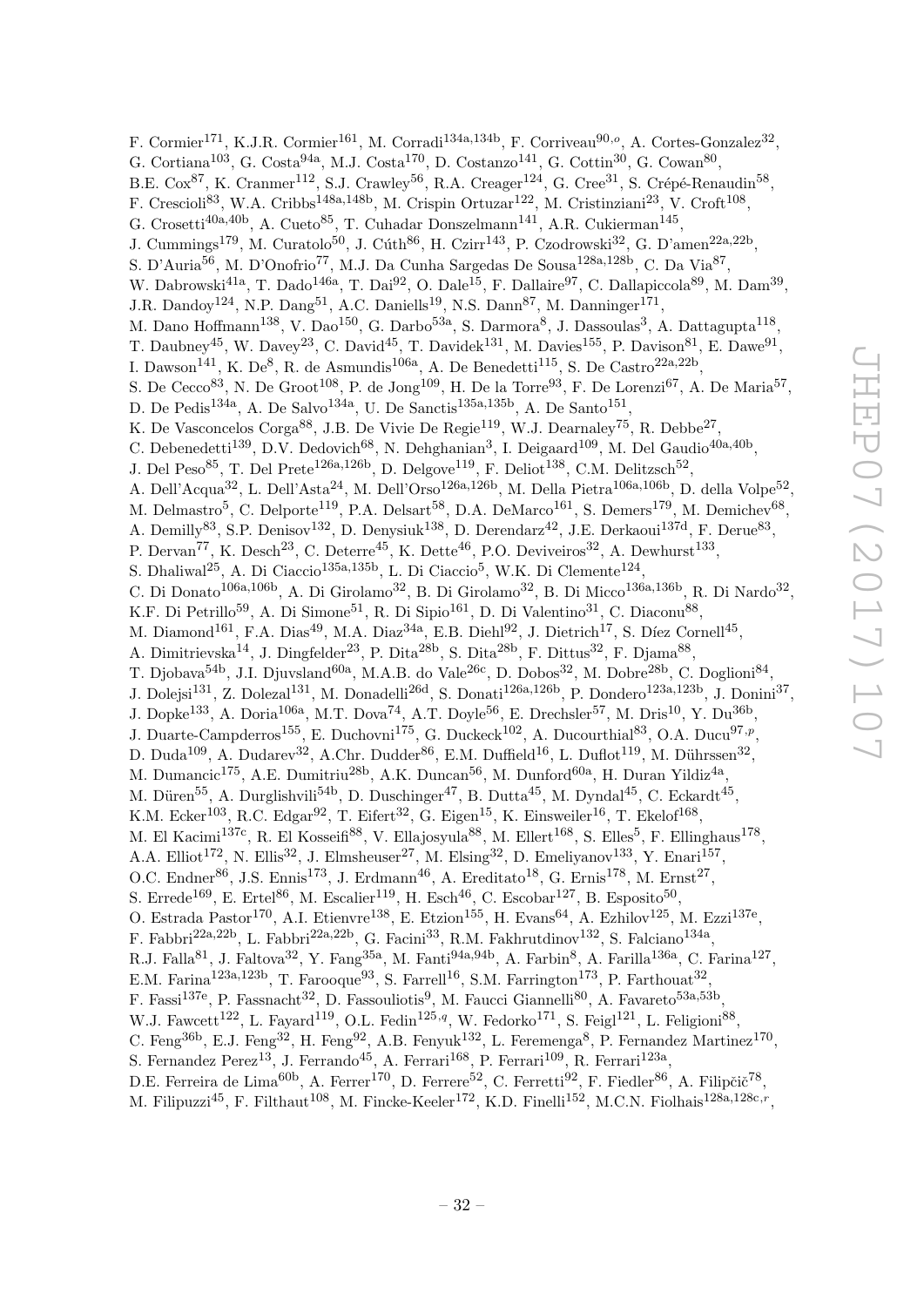L. Fiorini<sup>170</sup>, A. Fischer<sup>2</sup>, C. Fischer<sup>13</sup>, J. Fischer<sup>178</sup>, W.C. Fisher<sup>93</sup>, N. Flaschel<sup>45</sup>, I. Fleck<sup>143</sup>, P. Fleischmann<sup>92</sup>, R.R.M. Fletcher<sup>124</sup>, T. Flick<sup>178</sup>, B.M. Flierl<sup>102</sup>, L.R. Flores Castillo<sup>62a</sup>, M.J. Flowerdew<sup>103</sup>, G.T. Forcolin<sup>87</sup>, A. Formica<sup>138</sup>, F.A. Förster<sup>13</sup>, A. Forti<sup>87</sup>, A.G. Foster<sup>19</sup>, D. Fournier<sup>119</sup>, H. Fox<sup>75</sup>, S. Fracchia<sup>141</sup>, P. Francavilla<sup>83</sup>, M. Franchini<sup>22a,22b</sup>, S. Franchino<sup>60a</sup>, D. Francis<sup>32</sup>, L. Franconi<sup>121</sup>, M. Franklin<sup>59</sup>, M. Frate<sup>166</sup>, M. Fraternali<sup>123a,123b</sup>, D. Freeborn<sup>81</sup>, S.M. Fressard-Batraneanu<sup>32</sup>, B. Freund<sup>97</sup>, D. Froidevaux<sup>32</sup>, J.A. Frost<sup>122</sup>, C. Fukunaga<sup>158</sup>, T. Fusayasu<sup>104</sup>, J. Fuster<sup>170</sup>, C. Gabaldon<sup>58</sup>, O. Gabizon<sup>154</sup>, A. Gabrielli<sup>22a,22b</sup>, A. Gabrielli<sup>16</sup>, G.P. Gach<sup>41a</sup>, S. Gadatsch<sup>32</sup>, S. Gadomski<sup>80</sup>, G. Gagliardi<sup>53a,53b</sup>, L.G. Gagnon<sup>97</sup>, P. Gagnon<sup>64</sup>, C. Galea<sup>108</sup>, B. Galhardo<sup>128a,128c</sup>, E.J. Gallas<sup>122</sup>, B.J. Gallop<sup>133</sup>, P. Gallus<sup>130</sup>, G. Galster<sup>39</sup>, K.K. Gan<sup>113</sup>, S. Ganguly<sup>37</sup>, J. Gao<sup>36a</sup>, Y. Gao<sup>77</sup>, Y.S. Gao<sup>145,g</sup>, F.M. Garay Walls<sup>49</sup>, C. García<sup>170</sup>, J.E. García Navarro<sup>170</sup>, M. Garcia-Sciveres<sup>16</sup>, R.W. Gardner<sup>33</sup>, N. Garelli<sup>145</sup>, V. Garonne<sup>121</sup>, A. Gascon Bravo<sup>45</sup>, K. Gasnikova<sup>45</sup>, C. Gatti<sup>50</sup>, A. Gaudiello<sup>53a,53b</sup>, G. Gaudio<sup>123a</sup>, I.L. Gavrilenko<sup>98</sup>, C. Gay<sup>171</sup>, G. Gaycken<sup>23</sup>, E.N. Gazis<sup>10</sup>, C.N.P. Gee<sup>133</sup>, M. Geisen $^{86}$ , M.P. Geisler $^{60a}$ , K. Gellerstedt $^{148a,148b}$ , C. Gemme $^{53a}$ , M.H. Genest $^{58}$ , C. Geng<sup>36a,s</sup>, S. Gentile<sup>134a,134b</sup>, C. Gentsos<sup>156</sup>, S. George<sup>80</sup>, D. Gerbaudo<sup>13</sup>, A. Gershon<sup>155</sup>, S. Ghasemi<sup>143</sup>, M. Ghneimat<sup>23</sup>, B. Giacobbe<sup>22a</sup>, S. Giagu<sup>134a,134b</sup>, P. Giannetti<sup>126a,126b</sup>, S.M. Gibson<sup>80</sup>, M. Gignac<sup>171</sup>, M. Gilchriese<sup>16</sup>, D. Gillberg<sup>31</sup>, G. Gilles<sup>178</sup>, D.M. Gingrich<sup>3,d</sup>, N. Giokaris<sup>9,∗</sup>, M.P. Giordani<sup>167a,167c</sup>, F.M. Giorgi<sup>22a</sup>, P.F. Giraud<sup>138</sup>, P. Giromini<sup>59</sup>, D. Giugni<sup>94a</sup>, F. Giuli<sup>122</sup>, C. Giuliani<sup>103</sup>, M. Giulini<sup>60b</sup>, B.K. Gjelsten<sup>121</sup>, S. Gkaitatzis<sup>156</sup>, I. Gkialas<sup>9</sup>, E.L. Gkougkousis<sup>139</sup>, L.K. Gladilin<sup>101</sup>, C. Glasman<sup>85</sup>, J. Glatzer<sup>13</sup>, P.C.F. Glaysher<sup>45</sup>, A. Glazov<sup>45</sup>, M. Goblirsch-Kolb<sup>25</sup>, J. Godlewski<sup>42</sup>, S. Goldfarb<sup>91</sup>, T. Golling<sup>52</sup>, D. Golubkov<sup>132</sup>, A. Gomes<sup>128a,128b,128d</sup>, R. Gonçalo<sup>128a</sup>, R. Goncalves Gama<sup>26a</sup>, J. Goncalves Pinto Firmino Da Costa<sup>138</sup>, G. Gonella<sup>51</sup>, L. Gonella<sup>19</sup>, A. Gongadze<sup>68</sup>, S. González de la Hoz<sup>170</sup>, S. Gonzalez-Sevilla<sup>52</sup>, L. Goossens<sup>32</sup>, P.A. Gorbounov<sup>99</sup>, H.A. Gordon<sup>27</sup>, I. Gorelov<sup>107</sup>, B. Gorini<sup>32</sup>, E. Gorini<sup>76a,76b</sup>, A. Gorišek<sup>78</sup>, A.T. Goshaw<sup>48</sup>, C. Gössling<sup>46</sup>, M.I. Gostkin<sup>68</sup>, C.R. Goudet<sup>119</sup>, D. Goujdami<sup>137c</sup>, A.G. Goussiou<sup>140</sup>, N. Govender<sup>147b,t</sup>, E. Gozani<sup>154</sup>, L. Graber<sup>57</sup>, I. Grabowska-Bold<sup>41a</sup>, P.O.J. Gradin<sup>168</sup>, J. Gramling<sup>52</sup>, E. Gramstad<sup>121</sup>, S. Grancagnolo<sup>17</sup>, V. Gratchev<sup>125</sup>, P.M. Gravila<sup>28f</sup>, C. Gray<sup>56</sup>, H.M. Gray<sup>32</sup>, Z.D. Greenwood<sup>82,*u*</sup>, C. Grefe<sup>23</sup>, K. Gregersen<sup>81</sup>, I.M. Gregor<sup>45</sup>, P. Grenier<sup>145</sup>, K. Grevtsov<sup>5</sup>, J. Griffiths<sup>8</sup>, A.A. Grillo<sup>139</sup>, K. Grimm<sup>75</sup>, S. Grinstein<sup>13,</sup><sup>v</sup>, Ph. Gris<sup>37</sup>, J.-F. Grivaz<sup>119</sup>, S. Groh<sup>86</sup>, E. Gross<sup>175</sup>, J. Grosse-Knetter<sup>57</sup>, G.C. Grossi<sup>82</sup>, Z.J. Grout<sup>81</sup>, A. Grummer<sup>107</sup>, L. Guan<sup>92</sup>, W. Guan<sup>176</sup>, J. Guenther<sup>65</sup>, F. Guescini<sup>163a</sup>, D. Guest<sup>166</sup>, O. Gueta<sup>155</sup>, B. Gui<sup>113</sup>, E. Guido<sup>53a,53b</sup>, T. Guillemin<sup>5</sup>, S. Guindon<sup>2</sup>, U. Gul<sup>56</sup>, C. Gumpert<sup>32</sup>, J. Guo<sup>36c</sup>, W. Guo<sup>92</sup>, Y. Guo<sup>36a</sup>, R. Gupta<sup>43</sup>, S. Gupta<sup>122</sup>, G. Gustavino<sup>134a,134b</sup>, P. Gutierrez<sup>115</sup>, N.G. Gutierrez Ortiz<sup>81</sup>, C. Gutschow<sup>81</sup>, C. Guyot<sup>138</sup>, M.P. Guzik<sup>41a</sup>, C. Gwenlan<sup>122</sup>, C.B. Gwilliam<sup>77</sup>, A. Haas<sup>112</sup>, C. Haber<sup>16</sup>, H.K. Hadavand<sup>8</sup>, N. Haddad<sup>137e</sup>, A. Hadef<sup>88</sup>, S. Hageböck<sup>23</sup>, M. Hagihara<sup>164</sup>, H. Hakobyan<sup>180,\*</sup>, M. Haleem<sup>45</sup>, J. Haley<sup>116</sup>, G. Halladjian<sup>93</sup>, G.D. Hallewell<sup>88</sup>, K. Hamacher<sup>178</sup>, P. Hamal<sup>117</sup>, K. Hamano<sup>172</sup>, A. Hamilton<sup>147a</sup>, G.N. Hamity<sup>141</sup>, P.G. Hamnett<sup>45</sup>, L. Han<sup>36a</sup>, S. Han<sup>35a</sup>, K. Hanagaki<sup>69,w</sup>, K. Hanawa<sup>157</sup>, M. Hance<sup>139</sup>, B. Haney<sup>124</sup>, P. Hanke<sup>60a</sup>, J.B. Hansen<sup>39</sup>, J.D. Hansen<sup>39</sup>, M.C. Hansen<sup>23</sup>, P.H. Hansen<sup>39</sup>, K. Hara<sup>164</sup>, A.S. Hard<sup>176</sup>, T. Harenberg<sup>178</sup>, F. Hariri<sup>119</sup>, S. Harkusha<sup>95</sup>, R.D. Harrington<sup>49</sup>, P.F. Harrison<sup>173</sup>, N.M. Hartmann<sup>102</sup>, M. Hasegawa<sup>70</sup>, Y. Hasegawa<sup>142</sup>, A. Hasib<sup>49</sup>, S. Hassani<sup>138</sup>, S. Haug<sup>18</sup>, R. Hauser<sup>93</sup>, L. Hauswald<sup>47</sup>, L.B. Havener<sup>38</sup>, M. Havranek<sup>130</sup>, C.M. Hawkes<sup>19</sup>, R.J. Hawkings<sup>32</sup>, D. Hayakawa<sup>159</sup>, D. Hayden<sup>93</sup>, C.P. Hays<sup>122</sup>, J.M. Hays<sup>79</sup>, H.S. Hayward<sup>77</sup>, S.J. Haywood<sup>133</sup>, S.J. Head<sup>19</sup>, T. Heck<sup>86</sup>, V. Hedberg<sup>84</sup>, L. Heelan<sup>8</sup>, K.K. Heidegger<sup>51</sup>, S. Heim<sup>45</sup>, T. Heim<sup>16</sup>, B. Heinemann<sup>45,x</sup>, J.J. Heinrich<sup>102</sup>, L. Heinrich<sup>112</sup>, C. Heinz<sup>55</sup>, J. Hejbal<sup>129</sup>, L. Helary<sup>32</sup>,

A. Held<sup>171</sup>, S. Hellman<sup>148a,148b</sup>, C. Helsens<sup>32</sup>, J. Henderson<sup>122</sup>, R.C.W. Henderson<sup>75</sup>, Y. Heng<sup>176</sup>,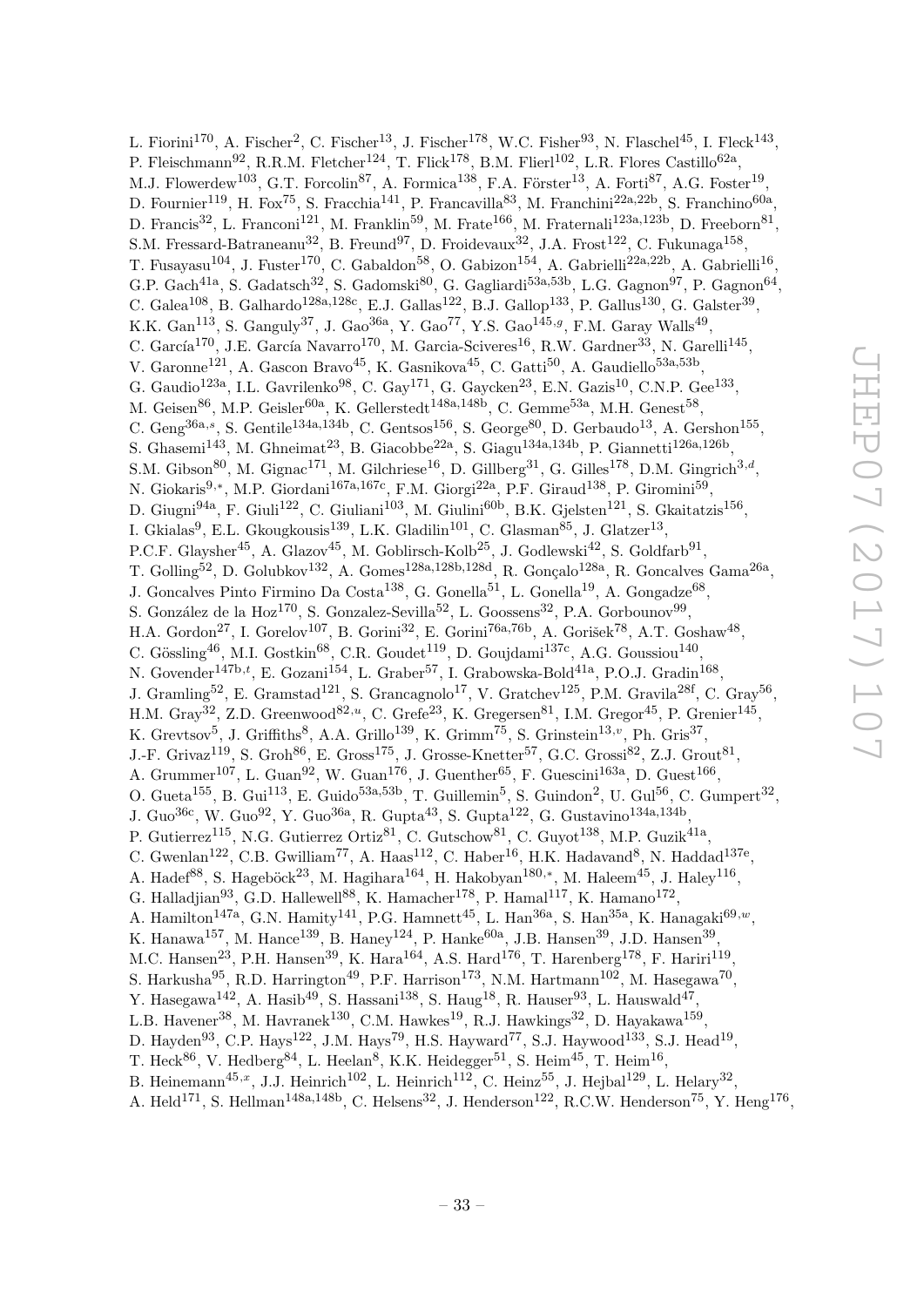S. Henkelmann<sup>171</sup>, A.M. Henriques Correia<sup>32</sup>, S. Henrot-Versille<sup>119</sup>, G.H. Herbert<sup>17</sup>, H. Herde<sup>25</sup>, V. Herget<sup>177</sup>, Y. Hernández Jiménez<sup>147c</sup>, G. Herten<sup>51</sup>, R. Hertenberger<sup>102</sup>, L. Hervas<sup>32</sup>, T.C. Herwig<sup>124</sup>, G.G. Hesketh<sup>81</sup>, N.P. Hessey<sup>163a</sup>, J.W. Hetherly<sup>43</sup>, S. Higashino<sup>69</sup>, E. Higón-Rodriguez $^{170}$ , E. Hill $^{172}$ , J.C. Hill $^{30}$ , K.H. Hiller $^{45}$ , S.J. Hillier $^{19}$ , I. Hinchliffe $^{16}$ , M. Hirose<sup>51</sup>, D. Hirschbuehl<sup>178</sup>, B. Hiti<sup>78</sup>, O. Hladik<sup>129</sup>, X. Hoad<sup>49</sup>, J. Hobbs<sup>150</sup>, N. Hod<sup>163a</sup>, M.C. Hodgkinson<sup>141</sup>, P. Hodgson<sup>141</sup>, A. Hoecker<sup>32</sup>, M.R. Hoeferkamp<sup>107</sup>, F. Hoenig<sup>102</sup>, D. Hohn<sup>23</sup>, T.R. Holmes<sup>16</sup>, M. Homann<sup>46</sup>, S. Honda<sup>164</sup>, T. Honda<sup>69</sup>, T.M. Hong<sup>127</sup>, B.H. Hooberman<sup>169</sup>, W.H. Hopkins<sup>118</sup>, Y. Horii<sup>105</sup>, A.J. Horton<sup>144</sup>, J-Y. Hostachy<sup>58</sup>, S. Hou<sup>153</sup>, A. Hoummada<sup>137a</sup>, J. Howarth<sup>45</sup>, J. Hoya<sup>74</sup>, M. Hrabovsky<sup>117</sup>, I. Hristova<sup>17</sup>, J. Hrivnac<sup>119</sup>, T. Hryn'ova<sup>5</sup>, A. Hrynevich<sup>96</sup>, P.J. Hsu<sup>63</sup>, S.-C. Hsu<sup>140</sup>, Q. Hu<sup>36a</sup>, S. Hu<sup>36c</sup>, Y. Huang<sup>35a</sup>, Z. Hubacek<sup>130</sup>, F. Hubaut<sup>88</sup>, F. Huegging<sup>23</sup>, T.B. Huffman<sup>122</sup>, E.W. Hughes<sup>38</sup>, G. Hughes<sup>75</sup>, M. Huhtinen<sup>32</sup>, P. Huo<sup>150</sup>, N. Huseynov<sup>68,b</sup>, J. Huston<sup>93</sup>, J. Huth<sup>59</sup>, G. Iacobucci<sup>52</sup>, G. Iakovidis<sup>27</sup>, I. Ibragimov<sup>143</sup>, L. Iconomidou-Fayard<sup>119</sup>, Z. Idrissi<sup>137e</sup>, P. Iengo<sup>32</sup>, O. Igonkina<sup>109,y</sup>, T. Iizawa<sup>174</sup>, Y. Ikegami<sup>69</sup>, M. Ikeno<sup>69</sup>, Y. Ilchenko<sup>11,z</sup>, D. Iliadis<sup>156</sup>, N. Ilic<sup>145</sup>, G. Introzzi<sup>123a,123b</sup>, P. Ioannou<sup>9,\*</sup>, M. Iodice<sup>136a</sup>, K. Iordanidou<sup>38</sup>, V. Ippolito<sup>59</sup>, M.F. Isacson<sup>168</sup>, N. Ishijima<sup>120</sup>, M. Ishino<sup>157</sup>, M. Ishitsuka<sup>159</sup>, C. Issever<sup>122</sup>, S. Istin<sup>20a</sup>, F. Ito<sup>164</sup>, J.M. Iturbe Ponce<sup>87</sup>, R. Iuppa<sup>162a,162b</sup>, H. Iwasaki<sup>69</sup>, J.M. Izen<sup>44</sup>, V. Izzo<sup>106a</sup>, S. Jabbar<sup>3</sup>, P. Jackson<sup>1</sup>, V. Jain<sup>2</sup>, K.B. Jakobi<sup>86</sup>, K. Jakobs<sup>51</sup>, S. Jakobsen<sup>32</sup>, T. Jakoubek<sup>129</sup>, D.O. Jamin<sup>116</sup>, D.K. Jana $^{82}$ , R. Jansky $^{65}$ , J. Janssen $^{23}$ , M. Janus $^{57}$ , P.A. Janus $^{41a}$ , G. Jarlskog $^{84}$ , N. Javadov $^{68,b}$ , T. Javůrek $^{51}$ , M. Javurkova $^{51}$ , F. Jeanneau $^{138}$ , L. Jeanty $^{16}$ , J. Jejelava $^{54a,aa}$ , A. Jelinskas $^{173}$ , P. Jenni<sup>51,ab</sup>, C. Jeske<sup>173</sup>, S. Jézéquel<sup>5</sup>, H. Ji<sup>176</sup>, J. Jia<sup>150</sup>, H. Jiang<sup>67</sup>, Y. Jiang<sup>36a</sup>, Z. Jiang<sup>145</sup>, S. Jiggins<sup>81</sup>, J. Jimenez Pena<sup>170</sup>, S. Jin<sup>35a</sup>, A. Jinaru<sup>28b</sup>, O. Jinnouchi<sup>159</sup>, H. Jivan<sup>147c</sup>, P. Johansson<sup>141</sup>, K.A. Johns<sup>7</sup>, C.A. Johnson<sup>64</sup>, W.J. Johnson<sup>140</sup>, K. Jon-And<sup>148a,148b</sup>, R.W.L. Jones<sup>75</sup>, S.D. Jones<sup>151</sup>, S. Jones<sup>7</sup>, T.J. Jones<sup>77</sup>, J. Jongmanns<sup>60a</sup>, P.M. Jorge<sup>128a,128b</sup>, J. Jovicevic<sup>163a</sup>, X. Ju<sup>176</sup>, A. Juste Rozas<sup>13,</sup><sup>v</sup>, M.K. Köhler<sup>175</sup>, A. Kaczmarska<sup>42</sup>, M. Kado<sup>119</sup>, H. Kagan $^{113}$ , M. Kagan $^{145}$ , S.J. Kahn $^{88}$ , T. Kaji $^{174}$ , E. Kajomovitz $^{48}$ , C.W. Kalderon $^{84}$ , A. Kaluza<sup>86</sup>, S. Kama<sup>43</sup>, A. Kamenshchikov<sup>132</sup>, N. Kanaya<sup>157</sup>, S. Kaneti<sup>30</sup>, L. Kanjir<sup>78</sup>, V.A. Kantserov<sup>100</sup>, J. Kanzaki<sup>69</sup>, B. Kaplan<sup>112</sup>, L.S. Kaplan<sup>176</sup>, D. Kar<sup>147c</sup>, K. Karakostas<sup>10</sup>, N. Karastathis<sup>10</sup>, M.J. Kareem<sup>57</sup>, E. Karentzos<sup>10</sup>, S.N. Karpov<sup>68</sup>, Z.M. Karpova<sup>68</sup>, K. Karthik<sup>112</sup>, V. Kartvelishvili<sup>75</sup>, A.N. Karyukhin<sup>132</sup>, K. Kasahara<sup>164</sup>, L. Kashif<sup>176</sup>, R.D. Kass<sup>113</sup>, A. Kastanas<sup>149</sup>, Y. Kataoka<sup>157</sup>, C. Kato<sup>157</sup>, A. Katre<sup>52</sup>, J. Katzy<sup>45</sup>, K. Kawade<sup>105</sup>, K. Kawagoe<sup>73</sup>, T. Kawamoto<sup>157</sup>, G. Kawamura<sup>57</sup>, E.F. Kay<sup>77</sup>, V.F. Kazanin<sup>111,c</sup>, R. Keeler<sup>172</sup>, R. Kehoe<sup>43</sup>, J.S. Keller<sup>45</sup>, J.J. Kempster<sup>80</sup>, H. Keoshkerian<sup>161</sup>, O. Kepka<sup>129</sup>, B.P. Kerševan<sup>78</sup>, S. Kersten<sup>178</sup>, R.A. Keyes<sup>90</sup>, M. Khader<sup>169</sup>, F. Khalil-zada<sup>12</sup>, A. Khanov<sup>116</sup>, A.G. Kharlamov<sup>111,c</sup>, T. Kharlamova<sup>111,c</sup>, A. Khodinov<sup>160</sup>, T.J. Khoo<sup>52</sup>, V. Khovanskiy<sup>99,\*</sup>, E. Khramov $^{68}$ , J. Khubua $^{54b,ac}$ , S. Kido<sup>70</sup>, C.R. Kilby $^{80}$ , H.Y. Kim $^8$ , S.H. Kim $^{164}$ , Y.K. Kim $^{33}$ , N. Kimura<sup>156</sup>, O.M. Kind<sup>17</sup>, B.T. King<sup>77</sup>, D. Kirchmeier<sup>47</sup>, J. Kirk<sup>133</sup>, A.E. Kiryunin<sup>103</sup>, T. Kishimoto<sup>157</sup>, D. Kisielewska<sup>41a</sup>, K. Kiuchi<sup>164</sup>, O. Kivernyk<sup>5</sup>, E. Kladiva<sup>146b</sup>, T. Klapdor-Kleingrothaus<sup>51</sup>, M.H. Klein<sup>38</sup>, M. Klein<sup>77</sup>, U. Klein<sup>77</sup>, K. Kleinknecht<sup>86</sup>, P. Klimek<sup>110</sup>, A. Klimentov<sup>27</sup>, R. Klingenberg<sup>46</sup>, T. Klingl<sup>23</sup>, T. Klioutchnikova<sup>32</sup>, E.-E. Kluge<sup>60a</sup>, P. Kluit<sup>109</sup>, S. Kluth<sup>103</sup>, J. Knapik<sup>42</sup>, E. Kneringer<sup>65</sup>, E.B.F.G. Knoops<sup>88</sup>, A. Knue<sup>103</sup>, A. Kobayashi<sup>157</sup>, D. Kobayashi<sup>159</sup>, T. Kobayashi<sup>157</sup>, M. Kobel<sup>47</sup>, M. Kocian<sup>145</sup>, P. Kodys<sup>131</sup>, T. Koffas<sup>31</sup>, E. Koffeman<sup>109</sup>, N.M. Köhler<sup>103</sup>, T. Koi<sup>145</sup>, M. Kolb<sup>60b</sup>, I. Koletsou<sup>5</sup>, A.A. Komar<sup>98,\*</sup>, Y. Komori<sup>157</sup>, T. Kondo<sup>69</sup>, N. Kondrashova<sup>36c</sup>, K. Köneke<sup>51</sup>, A.C. König<sup>108</sup>, T. Kono<sup>69,ad</sup>, R. Konoplich<sup>112,ae</sup>, N. Konstantinidis<sup>81</sup>, R. Kopeliansky<sup>64</sup>, S. Koperny<sup>41a</sup>, A.K. Kopp<sup>51</sup>, K. Korcyl<sup>42</sup>, K. Kordas<sup>156</sup>, A. Korn<sup>81</sup>, A.A. Korol<sup>111,c</sup>, I. Korolkov<sup>13</sup>, E.V. Korolkova<sup>141</sup>, O. Kortner<sup>103</sup>, S. Kortner<sup>103</sup>, T. Kosek<sup>131</sup>, V.V. Kostyukhin<sup>23</sup>, A. Kotwal<sup>48</sup>,

A. Koulouris<sup>10</sup>, A. Kourkoumeli-Charalampidi<sup>123a,123b</sup>, C. Kourkoumelis<sup>9</sup>, E. Kourlitis<sup>141</sup>,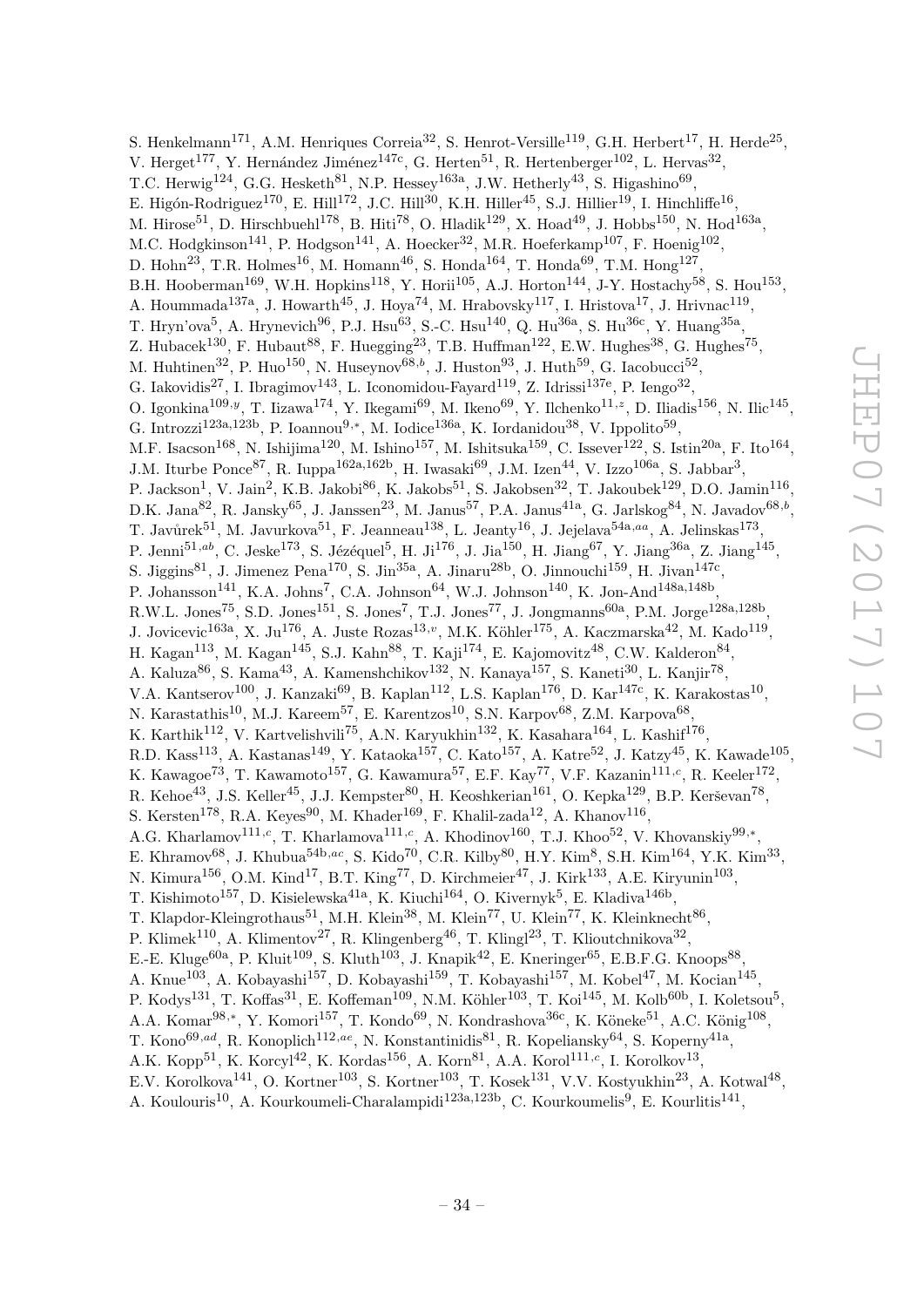V. Kouskoura<sup>27</sup>, A.B. Kowalewska<sup>42</sup>, R. Kowalewski<sup>172</sup>, T.Z. Kowalski<sup>41a</sup>, C. Kozakai<sup>157</sup>, W. Kozanecki<sup>138</sup>, A.S. Kozhin<sup>132</sup>, V.A. Kramarenko<sup>101</sup>, G. Kramberger<sup>78</sup>, D. Krasnopevtsev<sup>100</sup>, M.W. Krasny $^{83}$ , A. Krasznahorkay $^{32}$ , D. Krauss $^{103}$ , A. Kravchenko $^{27}$ , J.A. Kremer $^{41a}$ , M. Kretz<sup>60c</sup>, J. Kretzschmar<sup>77</sup>, K. Kreutzfeldt<sup>55</sup>, P. Krieger<sup>161</sup>, K. Krizka<sup>33</sup>, K. Kroeninger<sup>46</sup>, H. Kroha $^{103}$ , J. Kroll $^{129}$ , J. Kroll $^{124}$ , J. Kroseberg $^{23}$ , J. Krstic $^{14}$ , U. Kruchonak $^{68}$ , H. Krüger $^{23}$ , N. Krumnack $^{67}$ , M.C. Kruse $^{48}$ , M. Kruskal $^{24}$ , T. Kubota $^{91}$ , H. Kucuk $^{81}$ , S. Kuday $^{4b}$ , J.T. Kuechler<sup>178</sup>, S. Kuehn<sup>32</sup>, A. Kugel<sup>60c</sup>, F. Kuger<sup>177</sup>, T. Kuhl<sup>45</sup>, V. Kukhtin<sup>68</sup>, R. Kukla<sup>88</sup>, Y. Kulchitsky<sup>95</sup>, S. Kuleshov<sup>34b</sup>, Y.P. Kulinich<sup>169</sup>, M. Kuna<sup>134a,134b</sup>, T. Kunigo<sup>71</sup>, A. Kupco<sup>129</sup>, O. Kuprash<sup>155</sup>, H. Kurashige<sup>70</sup>, L.L. Kurchaninov<sup>163a</sup>, Y.A. Kurochkin<sup>95</sup>, M.G. Kurth<sup>35a</sup>, V. Kus<sup>129</sup>, E.S. Kuwertz<sup>172</sup>, M. Kuze<sup>159</sup>, J. Kvita<sup>117</sup>, T. Kwan<sup>172</sup>, D. Kyriazopoulos<sup>141</sup>, A. La Rosa<sup>103</sup>, J.L. La Rosa Navarro<sup>26d</sup>, L. La Rotonda<sup>40a,40b</sup>, C. Lacasta<sup>170</sup>, F. Lacava<sup>134a,134b</sup>, J. Lacey<sup>45</sup>, H. Lacker<sup>17</sup>, D. Lacour<sup>83</sup>, E. Ladygin<sup>68</sup>, R. Lafaye<sup>5</sup>, B. Laforge<sup>83</sup>, T. Lagouri<sup>179</sup>, S. Lai<sup>57</sup>, S. Lammers<sup>64</sup>, W. Lampl<sup>7</sup>, E. Lançon<sup>27</sup>, U. Landgraf<sup>51</sup>, M.P.J. Landon<sup>79</sup>, M.C. Lanfermann<sup>52</sup>, V.S. Lang<sup>60a</sup>, J.C. Lange<sup>13</sup>, A.J. Lankford<sup>166</sup>, F. Lanni<sup>27</sup>, K. Lantzsch<sup>23</sup>, A. Lanza<sup>123a</sup>, A. Lapertosa<sup>53a,53b</sup>, S. Laplace<sup>83</sup>, J.F. Laporte<sup>138</sup>, T. Lari<sup>94a</sup>, F. Lasagni Manghi<sup>22a,22b</sup>, M. Lassnig<sup>32</sup>, P. Laurelli<sup>50</sup>, W. Lavrijsen<sup>16</sup>, A.T. Law<sup>139</sup>, P. Laycock<sup>77</sup>, T. Lazovich<sup>59</sup>, M. Lazzaroni<sup>94a,94b</sup>, B. Le<sup>91</sup>, O. Le Dortz<sup>83</sup>, E. Le Guirriec<sup>88</sup>, E.P. Le Quilleuc<sup>138</sup>, M. LeBlanc<sup>172</sup>, T. LeCompte<sup>6</sup>, F. Ledroit-Guillon<sup>58</sup>, C.A. Lee<sup>27</sup>, G.R. Lee<sup>133,af</sup>, S.C. Lee<sup>153</sup>, L. Lee<sup>59</sup>, B. Lefebvre<sup>90</sup>, G. Lefebvre<sup>83</sup>, M. Lefebvre<sup>172</sup>, F. Legger<sup>102</sup>, C. Leggett<sup>16</sup>, A. Lehan<sup>77</sup>, G. Lehmann Miotto<sup>32</sup>, X. Lei<sup>7</sup>, W.A. Leight<sup>45</sup>, M.A.L. Leite<sup>26d</sup>, R. Leitner<sup>131</sup>, D. Lellouch<sup>175</sup>, B. Lemmer<sup>57</sup>, K.J.C. Leney<sup>81</sup>, T. Lenz<sup>23</sup>, B. Lenzi<sup>32</sup>, R. Leone<sup>7</sup>, S. Leone<sup>126a,126b</sup>, C. Leonidopoulos<sup>49</sup>, G. Lerner<sup>151</sup>, C. Leroy<sup>97</sup>, A.A.J. Lesage<sup>138</sup>, C.G. Lester<sup>30</sup>, M. Levchenko<sup>125</sup>, J. Levêque<sup>5</sup>, D. Levin<sup>92</sup>, L.J. Levinson<sup>175</sup>, M. Levy<sup>19</sup>, D. Lewis<sup>79</sup>, B. Li<sup>36a,s</sup>, C. Li<sup>36a</sup>, H. Li<sup>150</sup>, L. Li<sup>36c</sup>, Q. Li<sup>35a</sup>, S. Li<sup>48</sup>, X. Li<sup>36c</sup>, Y. Li<sup>143</sup>, Z. Liang<sup>35a</sup>, B. Liberti<sup>135a</sup>, A. Liblong<sup>161</sup>, K. Lie<sup>62c</sup>, J. Liebal<sup>23</sup>, W. Liebig<sup>15</sup>, A. Limosani<sup>152</sup>, S.C. Lin<sup>153,ag</sup>, T.H. Lin<sup>86</sup>, B.E. Lindquist<sup>150</sup>, A.E. Lionti<sup>52</sup>, E. Lipeles<sup>124</sup>, A. Lipniacka<sup>15</sup>, M. Lisovyi<sup>60b</sup>, T.M. Liss<sup>169</sup>, A. Lister<sup>171</sup>, A.M. Litke<sup>139</sup>, B. Liu<sup>153,ah</sup>, H. Liu<sup>92</sup>, H. Liu<sup>27</sup>, J.K.K. Liu<sup>122</sup>, J. Liu<sup>36b</sup>, J.B. Liu<sup>36a</sup>, K. Liu<sup>88</sup>, L. Liu<sup>169</sup>, M. Liu<sup>36a</sup>, Y.L. Liu<sup>36a</sup>, Y. Liu<sup>36a</sup>, M. Livan<sup>123a,123b</sup>, A. Lleres<sup>58</sup>, J. Llorente Merino<sup>35a</sup>, S.L. Lloyd<sup>79</sup>, C.Y. Lo<sup>62b</sup>, F. Lo Sterzo<sup>153</sup>, E.M. Lobodzinska<sup>45</sup>, P. Loch<sup>7</sup>, F.K. Loebinger<sup>87</sup>, K.M. Loew<sup>25</sup>, A. Loginov<sup>179,\*</sup>, T. Lohse<sup>17</sup>, K. Lohwasser<sup>45</sup>, M. Lokajicek<sup>129</sup>, B.A. Long<sup>24</sup>, J.D. Long<sup>169</sup>, R.E. Long<sup>75</sup>, L. Longo<sup>76a,76b</sup>, K.A. Looper<sup>113</sup>, J.A. Lopez<sup>34b</sup>, D. Lopez Mateos<sup>59</sup>, I. Lopez Paz<sup>13</sup>, A. Lopez Solis<sup>83</sup>, J. Lorenz<sup>102</sup>, N. Lorenzo Martinez<sup>5</sup>, M. Losada $^{21}$ , P.J. Lösel $^{102}$ , X. Lou $^{35a}$ , A. Lounis $^{119}$ , J. Love $^6$ , P.A. Love $^{75}$ , H. Lu $^{62a}$ , N. Lu $^{92}$ , Y.J. Lu<sup>63</sup>, H.J. Lubatti<sup>140</sup>, C. Luci<sup>134a,134b</sup>, A. Lucotte<sup>58</sup>, C. Luedtke<sup>51</sup>, F. Luehring<sup>64</sup>, W. Lukas<sup>65</sup>, L. Luminari<sup>134a</sup>, O. Lundberg<sup>148a,148b</sup>, B. Lund-Jensen<sup>149</sup>, P.M. Luzi<sup>83</sup>, D. Lynn<sup>27</sup>, R. Lysak<sup>129</sup>, E. Lytken<sup>84</sup>, V. Lyubushkin<sup>68</sup>, H. Ma<sup>27</sup>, L.L. Ma<sup>36b</sup>, Y. Ma<sup>36b</sup>, G. Maccarrone<sup>50</sup>, A. Macchiolo<sup>103</sup>, C.M. Macdonald<sup>141</sup>, B. Maček<sup>78</sup>, J. Machado Miguens<sup>124,128b</sup>, D. Madaffari<sup>88</sup>, R. Madar<sup>37</sup>, H.J. Maddocks<sup>168</sup>, W.F. Mader<sup>47</sup>, A. Madsen<sup>45</sup>, J. Maeda<sup>70</sup>, S. Maeland<sup>15</sup>, T. Maeno<sup>27</sup>, A.S. Maevskiy<sup>101</sup>, E. Magradze<sup>57</sup>, J. Mahlstedt<sup>109</sup>, C. Maiani<sup>119</sup>, C. Maidantchik<sup>26a</sup>, A.A. Maier<sup>103</sup>, T. Maier<sup>102</sup>, A. Maio<sup>128a,128b,128d</sup>, S. Majewski<sup>118</sup>, Y. Makida<sup>69</sup>, N. Makovec<sup>119</sup>, B. Malaescu<sup>83</sup>, Pa. Malecki<sup>42</sup>, V.P. Maleev<sup>125</sup>, F. Malek<sup>58</sup>, U. Mallik $^{66}$ , D. Malon $^6$ , C. Malone<sup>30</sup>, S. Maltezos<sup>10</sup>, S. Malyukov<sup>32</sup>, J. Mamuzic<sup>170</sup>, G. Mancini<sup>50</sup>, L. Mandelli<sup>94a</sup>, I. Mandić<sup>78</sup>, J. Maneira<sup>128a,128b</sup>, L. Manhaes de Andrade Filho<sup>26b</sup>, J. Manjarres Ramos<sup>163b</sup>, A. Mann<sup>102</sup>, A. Manousos<sup>32</sup>, B. Mansoulie<sup>138</sup>, J.D. Mansour<sup>35a</sup>, R. Mantifel<sup>90</sup>, M. Mantoani<sup>57</sup>, S. Manzoni<sup>94a,94b</sup>, L. Mapelli<sup>32</sup>, G. Marceca<sup>29</sup>, L. March<sup>52</sup>, L. Marchese<sup>122</sup>, G. Marchiori<sup>83</sup>, M. Marcisovsky<sup>129</sup>, M. Marjanovic<sup>37</sup>, D.E. Marley<sup>92</sup>, F. Marroquim<sup>26a</sup>, S.P. Marsden<sup>87</sup>, Z. Marshall<sup>16</sup>, M.U.F Martensson<sup>168</sup>, S. Marti-Garcia<sup>170</sup>,

C.B. Martin<sup>113</sup>, T.A. Martin<sup>173</sup>, V.J. Martin<sup>49</sup>, B. Martin dit Latour<sup>15</sup>, M. Martinez<sup>13,*v*</sup>,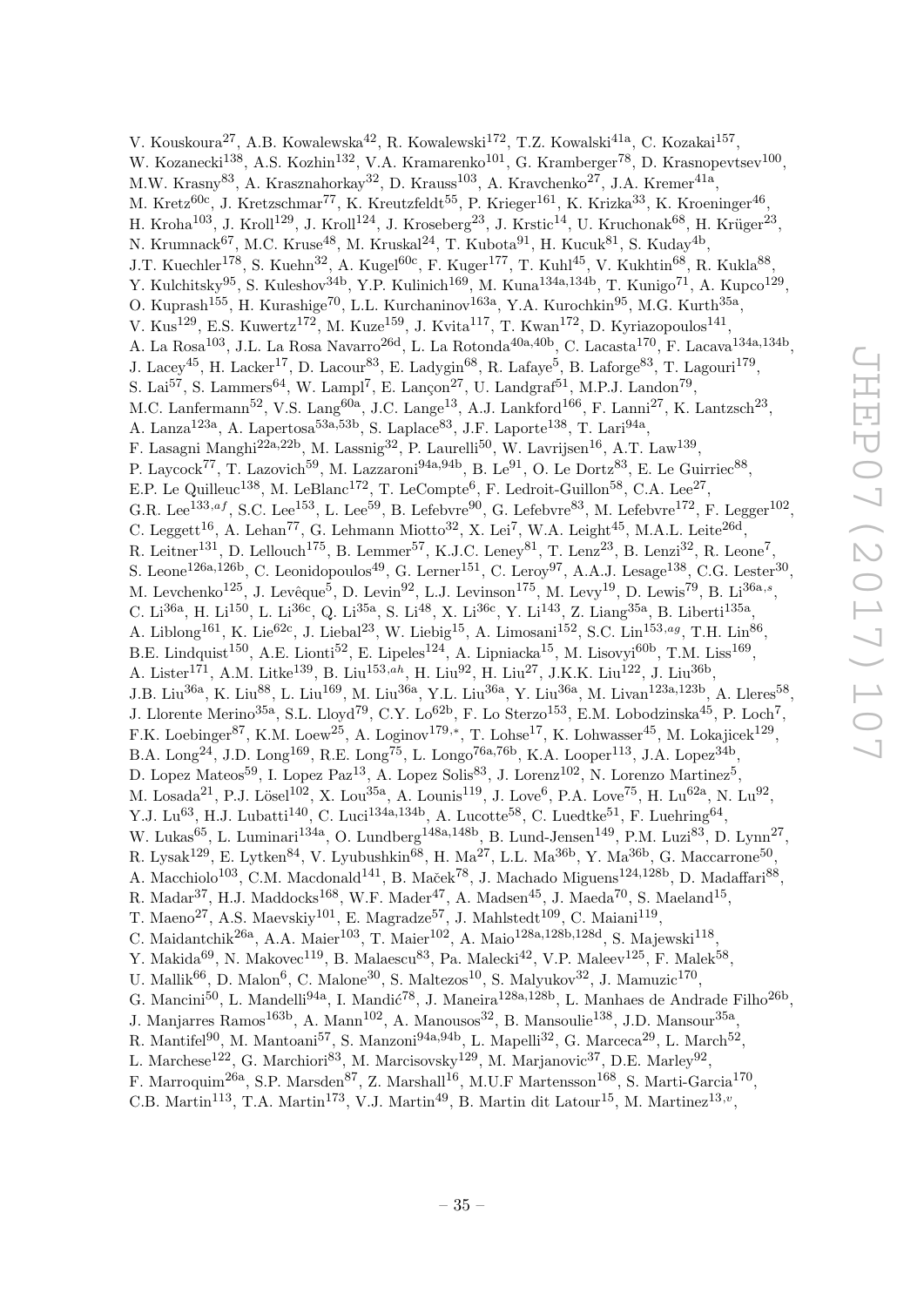V.I. Martinez Outschoorn<sup>169</sup>, S. Martin-Haugh<sup>133</sup>, V.S. Martoiu<sup>28b</sup>, A.C. Martyniuk<sup>81</sup>, A. Marzin<sup>32</sup>, L. Masetti<sup>86</sup>, T. Mashimo<sup>157</sup>, R. Mashinistov<sup>98</sup>, J. Masik<sup>87</sup>, A.L. Maslennikov<sup>111,c</sup>, L. Massa<sup>135a,135b</sup>, P. Mastrandrea<sup>5</sup>, A. Mastroberardino<sup>40a,40b</sup>, T. Masubuchi<sup>157</sup>, P. Mättig<sup>178</sup>, J. Maurer<sup>28b</sup>, S.J. Maxfield<sup>77</sup>, D.A. Maximov<sup>111,c</sup>, R. Mazini<sup>153</sup>, I. Maznas<sup>156</sup>, S.M. Mazza<sup>94a,94b</sup>, N.C. Mc Fadden<sup>107</sup>, G. Mc Goldrick<sup>161</sup>, S.P. Mc Kee<sup>92</sup>, A. McCarn<sup>92</sup>, R.L. McCarthy<sup>150</sup>, T.G. McCarthy<sup>103</sup>, L.I. McClymont<sup>81</sup>, E.F. McDonald<sup>91</sup>, J.A. Mcfayden<sup>81</sup>, G. Mchedlidze<sup>57</sup>, S.J. McMahon<sup>133</sup>, P.C. McNamara<sup>91</sup>, R.A. McPherson<sup>172,</sup><sup>o</sup>, S. Meehan<sup>140</sup>, T.J. Megy<sup>51</sup>, S. Mehlhase<sup>102</sup>, A. Mehta<sup>77</sup>, T. Meideck<sup>58</sup>, K. Meier<sup>60a</sup>, C. Meineck<sup>102</sup>, B. Meirose<sup>44</sup>, D. Melini<sup>170,ai</sup>, B.R. Mellado Garcia<sup>147c</sup>, M. Melo<sup>146a</sup>, F. Meloni<sup>18</sup>, S.B. Menary<sup>87</sup>, L. Meng<sup>77</sup>, X.T. Meng<sup>92</sup>, A. Mengarelli<sup>22a,22b</sup>, S. Menke<sup>103</sup>, E. Meoni<sup>40a,40b</sup>, S. Mergelmeyer<sup>17</sup>, P. Mermod<sup>52</sup>, L. Merola<sup>106a,106b</sup>, C. Meroni<sup>94a</sup>, F.S. Merritt<sup>33</sup>, A. Messina<sup>134a,134b</sup>, J. Metcalfe<sup>6</sup>, A.S. Mete<sup>166</sup>, C. Meyer<sup>124</sup>, J-P. Meyer<sup>138</sup>, J. Meyer<sup>109</sup>, H. Meyer Zu Theenhausen<sup>60a</sup>, F. Miano<sup>151</sup>, R.P. Middleton<sup>133</sup>, S. Miglioranzi<sup>53a,53b</sup>, L. Mijović<sup>49</sup>, G. Mikenberg<sup>175</sup>, M. Mikestikova<sup>129</sup>, M. Mikuž<sup>78</sup>, M. Milesi<sup>91</sup>, A. Milic<sup>27</sup>, D.W. Miller<sup>33</sup>, C. Mills<sup>49</sup>, A. Milov<sup>175</sup>, D.A. Milstead<sup>148a,148b</sup>, A.A. Minaenko<sup>132</sup>, Y. Minami<sup>157</sup>, I.A. Minashvili<sup>68</sup>, A.I. Mincer<sup>112</sup>, B. Mindur<sup>41a</sup>, M. Mineev<sup>68</sup>, Y. Minegishi<sup>157</sup>, Y. Ming<sup>176</sup>, L.M. Mir<sup>13</sup>, K.P. Mistry<sup>124</sup>, T. Mitani<sup>174</sup>, J. Mitrevski<sup>102</sup>, V.A. Mitsou<sup>170</sup>, A. Miucci<sup>18</sup>, P.S. Miyagawa<sup>141</sup>, A. Mizukami<sup>69</sup>, J.U. Mjörnmark $^{84}$ , M. Mlynarikova $^{131}$ , T. Moa $^{148a,148b}$ , K. Mochizuki $^{97}$ , P. Mogg $^{51}$ , S. Mohapatra<sup>38</sup>, S. Molander<sup>148a,148b</sup>, R. Moles-Valls<sup>23</sup>, R. Monden<sup>71</sup>, M.C. Mondragon<sup>93</sup>, K. Mönig<sup>45</sup>, J. Monk<sup>39</sup>, E. Monnier<sup>88</sup>, A. Montalbano<sup>150</sup>, J. Montejo Berlingen<sup>32</sup>, F. Monticelli<sup>74</sup>, S. Monzani<sup>94a,94b</sup>, R.W. Moore<sup>3</sup>, N. Morange<sup>119</sup>, D. Moreno<sup>21</sup>, M. Moreno Llácer<sup>57</sup>, P. Morettini<sup>53a</sup>, S. Morgenstern<sup>32</sup>, D. Mori<sup>144</sup>, T. Mori<sup>157</sup>, M. Morii<sup>59</sup>, M. Morinaga<sup>157</sup>, V. Morisbak<sup>121</sup>, A.K. Morley<sup>152</sup>, G. Mornacchi<sup>32</sup>, J.D. Morris<sup>79</sup>, L. Morvaj<sup>150</sup>, P. Moschovakos<sup>10</sup>, M. Mosidze<sup>54b</sup>, H.J. Moss<sup>141</sup>, J. Moss<sup>145,aj</sup>, K. Motohashi<sup>159</sup>, R. Mount<sup>145</sup>, E. Mountricha<sup>27</sup>, E.J.W. Moyse<sup>89</sup>, S. Muanza<sup>88</sup>, R.D. Mudd<sup>19</sup>, F. Mueller<sup>103</sup>, J. Mueller<sup>127</sup>, R.S.P. Mueller<sup>102</sup>, D. Muenstermann<sup>75</sup>, P. Mullen<sup>56</sup>, G.A. Mullier<sup>18</sup>, F.J. Munoz Sanchez<sup>87</sup>, W.J. Murray<sup>173,133</sup>, H. Musheghyan<sup>181</sup>, M. Muškinja<sup>78</sup>, A.G. Myagkov<sup>132,ak</sup>, M. Myska<sup>130</sup>, B.P. Nachman<sup>16</sup>, O. Nackenhorst<sup>52</sup>, K. Nagai<sup>122</sup>, R. Nagai<sup>69,ad</sup>, K. Nagano<sup>69</sup>, Y. Nagasaka<sup>61</sup>, K. Nagata $^{164}$ , M. Nagel $^{51}$ , E. Nagy $^{88}$ , A.M. Nairz $^{32}$ , Y. Nakahama $^{105}$ , K. Nakamura $^{69}$ , T. Nakamura $^{157}$ , I. Nakano $^{114}$ , R.F. Naranjo Garcia $^{45}$ , R. Narayan $^{11}$ , D.I. Narrias Villar $^{60\text{a}}$ , I. Naryshkin<sup>125</sup>, T. Naumann<sup>45</sup>, G. Navarro<sup>21</sup>, R. Nayyar<sup>7</sup>, H.A. Neal<sup>92</sup>, P.Yu. Nechaeva<sup>98</sup>, T.J. Neep<sup>138</sup>, A. Negri<sup>123a,123b</sup>, M. Negrini<sup>22a</sup>, S. Nektarijevic<sup>108</sup>, C. Nellist<sup>119</sup>, A. Nelson<sup>166</sup>, M.E. Nelson<sup>122</sup>, S. Nemecek<sup>129</sup>, P. Nemethy<sup>112</sup>, A.A. Nepomuceno<sup>26a</sup>, M. Nessi<sup>32,al</sup>, M.S. Neubauer<sup>169</sup>, M. Neumann<sup>178</sup>, P.R. Newman<sup>19</sup>, T.Y. Ng<sup>62c</sup>, T. Nguyen Manh<sup>97</sup>, R.B. Nickerson<sup>122</sup>, R. Nicolaidou<sup>138</sup>, J. Nielsen<sup>139</sup>, V. Nikolaenko<sup>132,ak</sup>, I. Nikolic-Audit<sup>83</sup>, K. Nikolopoulos<sup>19</sup>, J.K. Nilsen<sup>121</sup>, P. Nilsson<sup>27</sup>, Y. Ninomiya<sup>157</sup>, A. Nisati<sup>134a</sup>, N. Nishu<sup>35c</sup>, R. Nisius<sup>103</sup>, T. Nobe<sup>157</sup>, Y. Noguchi<sup>71</sup>, M. Nomachi<sup>120</sup>, I. Nomidis<sup>31</sup>, M.A. Nomura<sup>27</sup>, T. Nooney<sup>79</sup>, M. Nordberg<sup>32</sup>, N. Norjoharuddeen<sup>122</sup>, O. Novgorodova<sup>47</sup>, S. Nowak<sup>103</sup>, M. Nozaki $^{69}$ , L. Nozka $^{117}$ , K. Ntekas $^{166}$ , E. Nurse $^{81}$ , F. Nuti $^{91}$ , K. O'connor $^{25}$ , D.C. O'Neil $^{144}$ , A.A. O'Rourke<sup>45</sup>, V. O'Shea<sup>56</sup>, F.G. Oakham<sup>31,d</sup>, H. Oberlack<sup>103</sup>, T. Obermann<sup>23</sup>, J. Ocariz<sup>83</sup>, A. Ochi<sup>70</sup>, I. Ochoa<sup>38</sup>, J.P. Ochoa-Ricoux<sup>34a</sup>, S. Oda<sup>73</sup>, S. Odaka<sup>69</sup>, H. Ogren<sup>64</sup>, A. Oh<sup>87</sup>, S.H. Oh<sup>48</sup>, C.C. Ohm<sup>16</sup>, H. Ohman<sup>168</sup>, H. Oide<sup>53a,53b</sup>, H. Okawa<sup>164</sup>, Y. Okumura<sup>157</sup>, T. Okuyama<sup>69</sup>, A. Olariu<sup>28b</sup>, L.F. Oleiro Seabra<sup>128a</sup>, S.A. Olivares Pino<sup>49</sup>, D. Oliveira Damazio<sup>27</sup>, A. Olszewski<sup>42</sup>, J. Olszowska<sup>42</sup>, A. Onofre<sup>128a,128e</sup>, K. Onogi<sup>105</sup>, P.U.E. Onyisi<sup>11,z</sup>, M.J. Oreglia<sup>33</sup>, Y. Oren<sup>155</sup>, D. Orestano<sup>136a,136b</sup>, N. Orlando<sup>62b</sup>, R.S. Orr<sup>161</sup>, B. Osculati<sup>53a,53b,\*</sup>, R. Ospanov<sup>87</sup>, G. Otero y Garzon<sup>29</sup>, H. Otono<sup>73</sup>, M. Ouchrif<sup>137d</sup>, F. Ould-Saada<sup>121</sup>, A. Ouraou<sup>138</sup>, K.P. Oussoren<sup>109</sup>, Q. Ouyang<sup>35a</sup>, M. Owen<sup>56</sup>, R.E. Owen<sup>19</sup>,

V.E. Ozcan<sup>20a</sup>, N. Ozturk<sup>8</sup>, K. Pachal<sup>144</sup>, A. Pacheco Pages<sup>13</sup>, L. Pacheco Rodriguez<sup>138</sup>,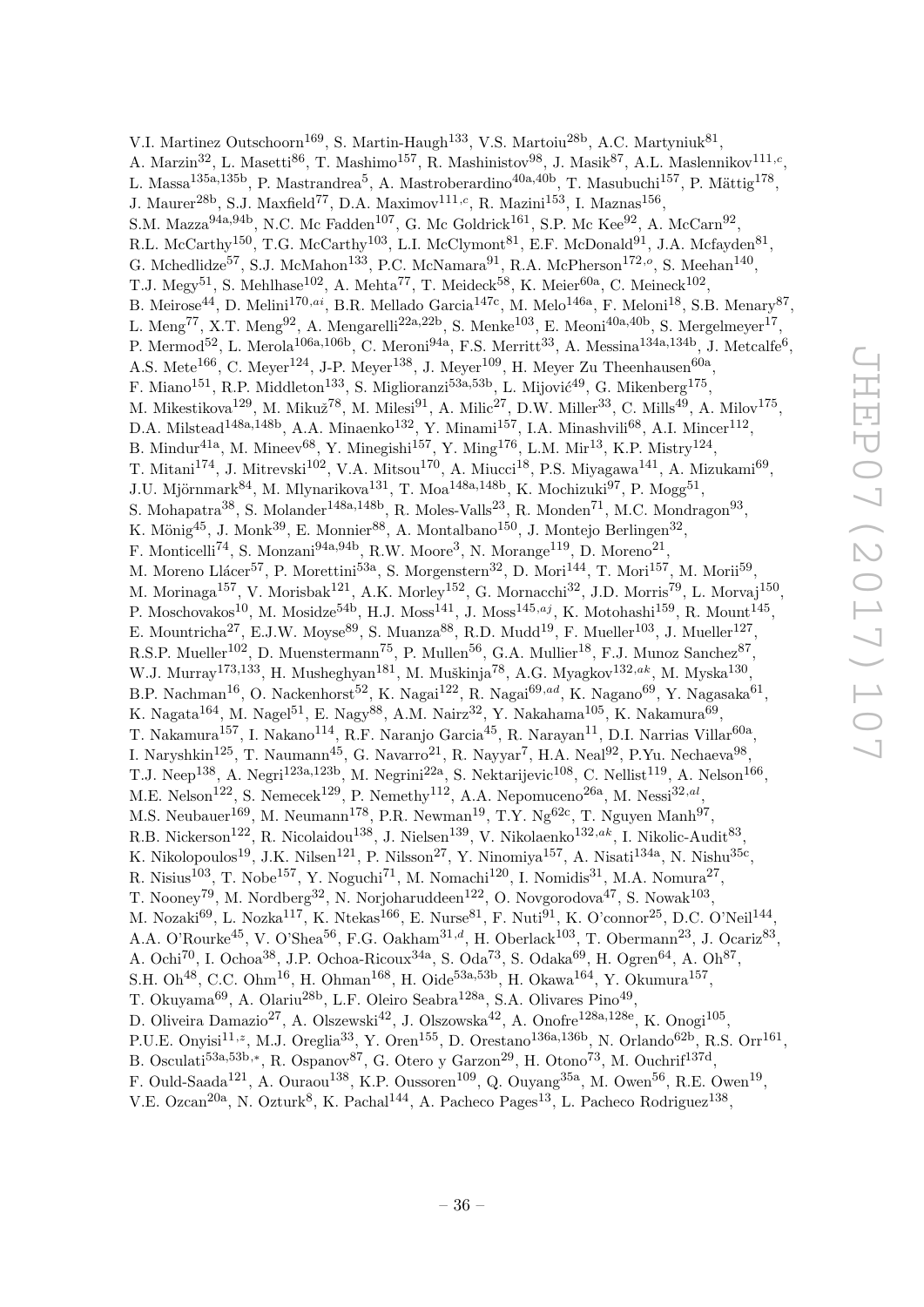C. Padilla Aranda<sup>13</sup>, S. Pagan Griso<sup>16</sup>, M. Paganini<sup>179</sup>, F. Paige<sup>27</sup>, P. Pais<sup>89</sup>, G. Palacino<sup>64</sup>, S. Palazzo<sup>40a, 40b</sup>, S. Palestini<sup>32</sup>, M. Palka<sup>41b</sup>, D. Pallin<sup>37</sup>, E.St. Panagiotopoulou<sup>10</sup>, I. Panagoulias<sup>10</sup>, C.E. Pandini<sup>83</sup>, J.G. Panduro Vazquez<sup>80</sup>, P. Pani<sup>32</sup>, S. Panitkin<sup>27</sup>, D. Pantea<sup>28b</sup>, L. Paolozzi<sup>52</sup>, Th.D. Papadopoulou<sup>10</sup>, K. Papageorgiou<sup>9</sup>, A. Paramonov<sup>6</sup>, D. Paredes Hernandez<sup>179</sup>, A.J. Parker<sup>75</sup>, M.A. Parker<sup>30</sup>, K.A. Parker<sup>45</sup>, F. Parodi<sup>53a,53b</sup>, J.A. Parsons<sup>38</sup>, U. Parzefall<sup>51</sup>, V.R. Pascuzzi<sup>161</sup>, J.M. Pasner<sup>139</sup>, E. Pasqualucci<sup>134a</sup>, S. Passaggio<sup>53a</sup>, Fr. Pastore<sup>80</sup>, S. Pataraia<sup>178</sup>, J.R. Pater<sup>87</sup>, T. Pauly<sup>32</sup>, J. Pearce<sup>172</sup>, B. Pearson<sup>103</sup>, S. Pedraza Lopez<sup>170</sup>, R. Pedro<sup>128a,128b</sup>, S.V. Peleganchuk<sup>111,c</sup>, O. Penc<sup>129</sup>, C. Peng<sup>35a</sup>, H. Peng<sup>36a</sup>, J. Penwell<sup>64</sup>, B.S. Peralva<sup>26b</sup>, M.M. Perego<sup>138</sup>, D.V. Perepelitsa<sup>27</sup>, L. Perini<sup>94a,94b</sup>, H. Pernegger<sup>32</sup>, S. Perrella<sup>106a,106b</sup>, R. Peschke<sup>45</sup>, V.D. Peshekhonov<sup>68,\*</sup>, K. Peters<sup>45</sup>, R.F.Y. Peters<sup>87</sup>, B.A. Petersen<sup>32</sup>, T.C. Petersen<sup>39</sup>, E. Petit<sup>58</sup>, A. Petridis<sup>1</sup>, C. Petridou<sup>156</sup>, P. Petroff<sup>119</sup>, E. Petrolo<sup>134a</sup>, M. Petrov<sup>122</sup>, F. Petrucci<sup>136a,136b</sup>, N.E. Pettersson<sup>89</sup>, A. Peyaud<sup>138</sup>, R. Pezoa<sup>34b</sup>, F.H. Phillips<sup>93</sup>, P.W. Phillips<sup>133</sup>, G. Piacquadio<sup>150</sup>, E. Pianori<sup>173</sup>, A. Picazio<sup>89</sup>, E. Piccaro<sup>79</sup>, M.A. Pickering<sup>122</sup>, R. Piegaia<sup>29</sup>, J.E. Pilcher<sup>33</sup>, A.D. Pilkington<sup>87</sup>, A.W.J. Pin<sup>87</sup>, M. Pinamonti<sup>135a,135b</sup>, J.L. Pinfold<sup>3</sup>, H. Pirumov<sup>45</sup>, M. Pitt<sup>175</sup>, L. Plazak<sup>146a</sup>, M.-A. Pleier<sup>27</sup>, V. Pleskot<sup>86</sup>, E. Plotnikova<sup>68</sup>, D. Pluth<sup>67</sup>, P. Podberezko<sup>111</sup>, R. Poettgen<sup>148a,148b</sup>, R. Poggi<sup>123a,123b</sup>, L. Poggioli<sup>119</sup>, D. Pohl<sup>23</sup>, G. Polesello<sup>123a</sup>, A. Poley<sup>45</sup>, A. Policicchio<sup>40a,40b</sup>, R. Polifka<sup>32</sup>, A. Polini<sup>22a</sup>, C.S. Pollard<sup>56</sup>, V. Polychronakos<sup>27</sup>, K. Pommès<sup>32</sup>, D. Ponomarenko<sup>100</sup>, L. Pontecorvo<sup>134a</sup>, B.G. Pope<sup>93</sup>, G.A. Popeneciu<sup>28d</sup>, A. Poppleton<sup>32</sup>, S. Pospisil<sup>130</sup>, K. Potamianos<sup>16</sup>, I.N. Potrap<sup>68</sup>, C.J. Potter<sup>30</sup>, G. Poulard<sup>32</sup>, J. Poveda<sup>32</sup>, M.E. Pozo Astigarraga<sup>32</sup>, P. Pralavorio<sup>88</sup>, A. Pranko<sup>16</sup>, S. Prell<sup>67</sup>, D. Price<sup>87</sup>, L.E. Price<sup>6</sup>, M. Primavera<sup>76a</sup>, S. Prince<sup>90</sup>, N. Proklova<sup>100</sup>, K. Prokofiev<sup>62c</sup>, F. Prokoshin<sup>34b</sup>, S. Protopopescu<sup>27</sup>, J. Proudfoot<sup>6</sup>, M. Przybycien<sup>41a</sup>, D. Puddu<sup>136a,136b</sup>, A. Puri<sup>169</sup>, P. Puzo<sup>119</sup>, J. Qian<sup>92</sup>, G. Qin<sup>56</sup>, Y. Qin<sup>87</sup>, A. Quadt<sup>57</sup>, M. Queitsch-Maitland<sup>45</sup>, D. Quilty<sup>56</sup>, S. Raddum<sup>121</sup>, V. Radeka<sup>27</sup>, V. Radescu<sup>122</sup>, S.K. Radhakrishnan<sup>150</sup>, P. Radloff<sup>118</sup>, P. Rados<sup>91</sup>, F. Ragusa<sup>94a,94b</sup>, G. Rahal<sup>182</sup>, J.A. Raine<sup>87</sup>, S. Rajagopalan<sup>27</sup>, C. Rangel-Smith<sup>168</sup>, T. Rashid<sup>119</sup>, M.G. Ratti<sup>94a,94b</sup>, D.M. Rauch<sup>45</sup>, F. Rauscher<sup>102</sup>, S. Rave<sup>86</sup>, T. Ravenscroft<sup>56</sup>, I. Ravinovich<sup>175</sup>, J.H. Rawling<sup>87</sup>, M. Raymond<sup>32</sup>, A.L. Read<sup>121</sup>, N.P. Readioff<sup>77</sup>, M. Reale<sup>76a,76b</sup>, D.M. Rebuzzi<sup>123a,123b</sup>, A. Redelbach<sup>177</sup>, G. Redlinger<sup>27</sup>, R. Reece<sup>139</sup>, R.G. Reed<sup>147c</sup>, K. Reeves<sup>44</sup>, L. Rehnisch<sup>17</sup>, J. Reichert<sup>124</sup>, A. Reiss<sup>86</sup>, C. Rembser<sup>32</sup>, H. Ren<sup>35a</sup>, M. Rescigno<sup>134a</sup>, S. Resconi<sup>94a</sup>, E.D. Resseguie<sup>124</sup>, S. Rettie<sup>171</sup>, E. Reynolds<sup>19</sup>, O.L. Rezanova<sup>111,c</sup>, P. Reznicek<sup>131</sup>, R. Rezvani<sup>97</sup>, R. Richter<sup>103</sup>, S. Richter<sup>81</sup>, E. Richter-Was<sup>41b</sup>, O. Ricken<sup>23</sup>, M. Ridel<sup>83</sup>, P. Rieck<sup>103</sup>, C.J. Riegel<sup>178</sup>, J. Rieger<sup>57</sup>, O. Rifki<sup>115</sup>, M. Rijssenbeek<sup>150</sup>, A. Rimoldi<sup>123a,123b</sup>, M. Rimoldi<sup>18</sup>, L. Rinaldi<sup>22a</sup>, B. Ristić<sup>52</sup>, E. Ritsch<sup>32</sup>, I. Riu<sup>13</sup>, F. Rizatdinova<sup>116</sup>, E. Rizvi<sup>79</sup>, C. Rizzi<sup>13</sup>, R.T. Roberts<sup>87</sup>, S.H. Robertson<sup>90,</sup><sup>o</sup>, A. Robichaud-Veronneau<sup>90</sup>, D. Robinson<sup>30</sup>, J.E.M. Robinson<sup>45</sup>, A. Robson<sup>56</sup>, E. Rocco<sup>86</sup>, C. Roda<sup>126a, 126b</sup>, Y. Rodina<sup>88, am</sup>, S. Rodriguez Bosca<sup>170</sup>, A. Rodriguez Perez<sup>13</sup>, D. Rodriguez Rodriguez<sup>170</sup>, S. Roe<sup>32</sup>, C.S. Rogan<sup>59</sup>, O. Røhne<sup>121</sup>, J. Roloff<sup>59</sup>, A. Romaniouk<sup>100</sup>, M. Romano<sup>22a,22b</sup>, S.M. Romano Saez<sup>37</sup>, E. Romero Adam<sup>170</sup>, N. Rompotis<sup>77</sup>, M. Ronzani<sup>51</sup>, L. Roos<sup>83</sup>, S. Rosati<sup>134a</sup>, K. Rosbach<sup>51</sup>, P. Rose<sup>139</sup>, N.-A. Rosien<sup>57</sup>, V. Rossetti<sup>148a,148b</sup>, E. Rossi<sup>106a,106b</sup>, L.P. Rossi<sup>53a</sup>, J.H.N. Rosten<sup>30</sup>, R. Rosten<sup>140</sup>, M. Rotaru<sup>28b</sup>, I. Roth<sup>175</sup>, J. Rothberg<sup>140</sup>, D. Rousseau<sup>119</sup>, A. Rozanov<sup>88</sup>, Y. Rozen<sup>154</sup>, X. Ruan<sup>147c</sup>, F. Rubbo<sup>145</sup>, F. Rühr $^{51}$ , A. Ruiz-Martinez $^{31}$ , Z. Rurikova $^{51}$ , N.A. Rusakovich $^{68}$ , H.L. Russell $^{140}$ , J.P. Rutherfoord<sup>7</sup>, N. Ruthmann<sup>32</sup>, Y.F. Ryabov<sup>125</sup>, M. Rybar<sup>169</sup>, G. Rybkin<sup>119</sup>, S. Ryu<sup>6</sup>, A. Ryzhov<sup>132</sup>, G.F. Rzehorz<sup>57</sup>, A.F. Saavedra<sup>152</sup>, G. Sabato<sup>109</sup>, S. Sacerdoti<sup>29</sup>, H.F-W. Sadrozinski $^{139}$ , R. Sadykov $^{68}$ , F. Safai Tehrani $^{134a}$ , P. Saha $^{110}$ , M. Sahinsoy $^{60a}$ , M. Saimpert<sup>45</sup>, M. Saito<sup>157</sup>, T. Saito<sup>157</sup>, H. Sakamoto<sup>157</sup>, Y. Sakurai<sup>174</sup>, G. Salamanna<sup>136a,136b</sup>,

J.E. Salazar Loyola<sup>34b</sup>, D. Salek<sup>109</sup>, P.H. Sales De Bruin<sup>168</sup>, D. Salihagic<sup>103</sup>, A. Salnikov<sup>145</sup>,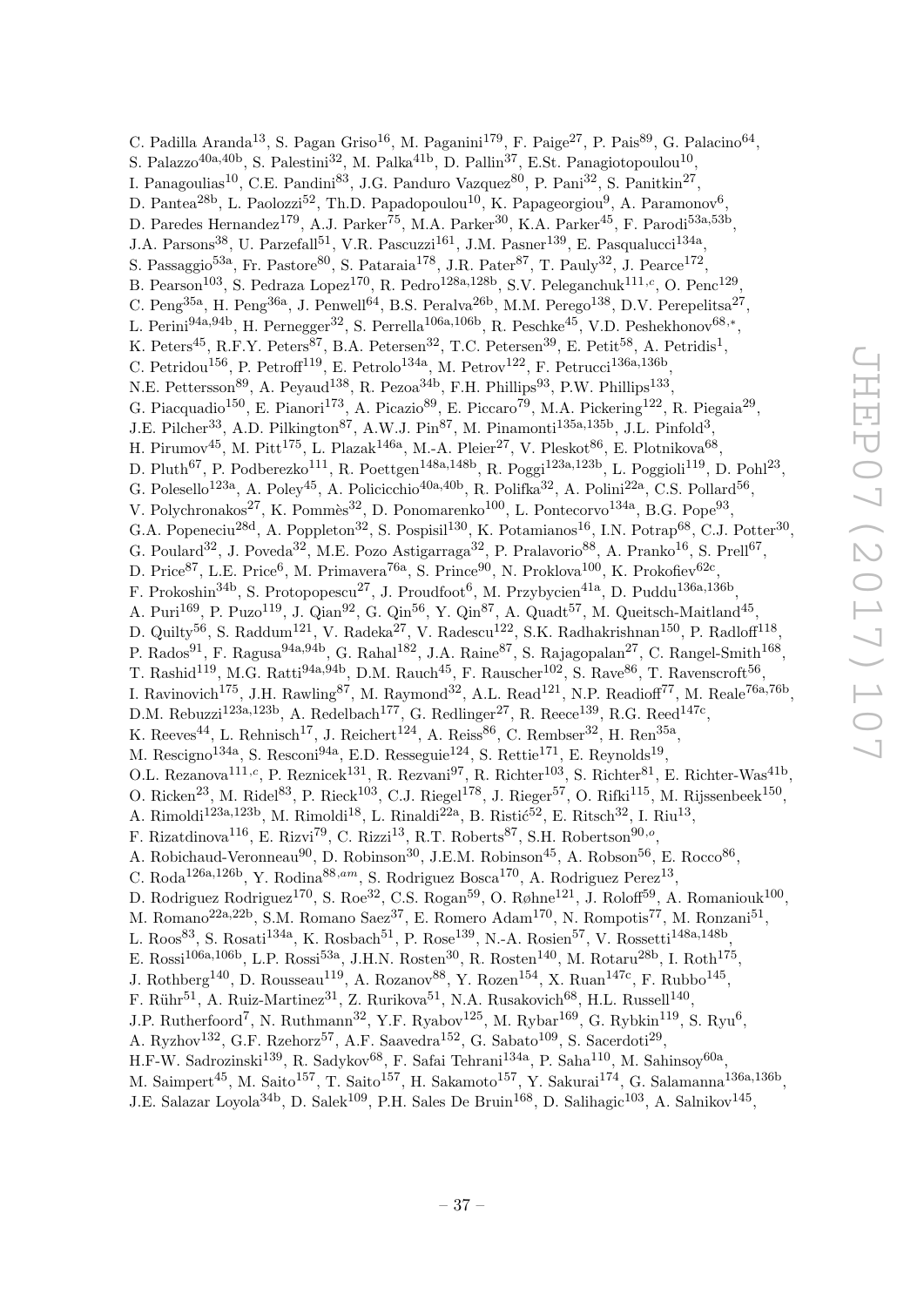J. Salt<sup>170</sup>, D. Salvatore<sup>40a,40b</sup>, F. Salvatore<sup>151</sup>, A. Salvucci<sup>62a,62b,62c</sup>, A. Salzburger<sup>32</sup>, D. Sammel<sup>51</sup>, D. Sampsonidis<sup>156</sup>, D. Sampsonidou<sup>156</sup>, J. Sánchez<sup>170</sup>, V. Sanchez Martinez<sup>170</sup>, A. Sanchez Pineda<sup>167a,167c</sup>, H. Sandaker<sup>121</sup>, R.L. Sandbach<sup>79</sup>, C.O. Sander<sup>45</sup>, M. Sandhoff<sup>178</sup>, C. Sandoval<sup>21</sup>, D.P.C. Sankey<sup>133</sup>, M. Sannino<sup>53a,53b</sup>, A. Sansoni<sup>50</sup>, C. Santoni<sup>37</sup>, R. Santonico<sup>135a,135b</sup>, H. Santos<sup>128a</sup>, I. Santoyo Castillo<sup>151</sup>, K. Sapp<sup>127</sup>, A. Sapronov<sup>68</sup>, J.G. Saraiva<sup>128a,128d</sup>, B. Sarrazin<sup>23</sup>, O. Sasaki<sup>69</sup>, K. Sato<sup>164</sup>, E. Sauvan<sup>5</sup>, G. Savage<sup>80</sup>, P. Savard<sup>161,d</sup>, N. Savic<sup>103</sup>, C. Sawyer<sup>133</sup>, L. Sawyer<sup>82,u</sup>, J. Saxon<sup>33</sup>, C. Sbarra<sup>22a</sup>, A. Sbrizzi<sup>22a,22b</sup>, T. Scanlon<sup>81</sup>, D.A. Scannicchio<sup>166</sup>, M. Scarcella<sup>152</sup>, V. Scarfone<sup>40a,40b</sup>, J. Schaarschmidt<sup>140</sup>, P. Schacht<sup>103</sup>, B.M. Schachtner<sup>102</sup>, D. Schaefer<sup>32</sup>, L. Schaefer<sup>124</sup>, R. Schaefer<sup>45</sup>, J. Schaeffer<sup>86</sup>, S. Schaepe<sup>23</sup>, S. Schaetzel<sup>60b</sup>, U. Schäfer<sup>86</sup>, A.C. Schaffer<sup>119</sup>, D. Schaile<sup>102</sup>, R.D. Schamberger<sup>150</sup>, V. Scharf<sup>60a</sup>, V.A. Schegelsky<sup>125</sup>, D. Scheirich<sup>131</sup>, M. Schernau<sup>166</sup>, C. Schiavi<sup>53a,53b</sup>, S. Schier<sup>139</sup>, L.K. Schildgen<sup>23</sup>, C. Schillo<sup>51</sup>, M. Schioppa<sup>40a,40b</sup>, S. Schlenker<sup>32</sup>, K.R. Schmidt-Sommerfeld<sup>103</sup>, K. Schmieden<sup>32</sup>, C. Schmitt<sup>86</sup>, S. Schmitt<sup>45</sup>, S. Schmitz<sup>86</sup>, U. Schnoor<sup>51</sup>, L. Schoeffel<sup>138</sup>, A. Schoening<sup>60b</sup>, B.D. Schoenrock<sup>93</sup>, E. Schopf<sup>23</sup>, M. Schott<sup>86</sup>, J.F.P. Schouwenberg<sup>108</sup>, J. Schovancova<sup>181</sup>, S. Schramm<sup>52</sup>, N. Schuh<sup>86</sup>, A. Schulte<sup>86</sup>, M.J. Schultens<sup>23</sup>, H.-C. Schultz-Coulon<sup>60a</sup>, H. Schulz<sup>17</sup>, M. Schumacher<sup>51</sup>, B.A. Schumm<sup>139</sup>, Ph. Schune<sup>138</sup>, A. Schwartzman<sup>145</sup>, T.A. Schwarz<sup>92</sup>, H. Schweiger<sup>87</sup>, Ph. Schwemling<sup>138</sup>, R. Schwienhorst<sup>93</sup>, J. Schwindling<sup>138</sup>, T. Schwindt<sup>23</sup>, A. Sciandra<sup>23</sup>, G. Sciolla<sup>25</sup>, F. Scuri<sup>126a,126b</sup>, F. Scutti<sup>91</sup>, J. Searcy<sup>92</sup>, P. Seema<sup>23</sup>, S.C. Seidel<sup>107</sup>, A. Seiden<sup>139</sup>, J.M. Seixas<sup>26a</sup>, G. Sekhniaidze<sup>106a</sup>, K. Sekhon<sup>92</sup>, S.J. Sekula<sup>43</sup>, N. Semprini-Cesari<sup>22a,22b</sup>, S. Senkin<sup>37</sup>, C. Serfon<sup>121</sup>, L. Serin<sup>119</sup>, L. Serkin<sup>167a,167b</sup>, M. Sessa<sup>136a,136b</sup>, R. Seuster<sup>172</sup>, H. Severini<sup>115</sup>, T. Sfiligoj<sup>78</sup>, F. Sforza<sup>32</sup>, A. Sfyrla<sup>52</sup>, E. Shabalina<sup>57</sup>, N.W. Shaikh<sup>148a,148b</sup>, L.Y. Shan<sup>35a</sup>, R. Shang<sup>169</sup>, J.T. Shank<sup>24</sup>, M. Shapiro<sup>16</sup>, P.B. Shatalov<sup>99</sup>, K. Shaw<sup>167a,167b</sup>, S.M. Shaw<sup>87</sup>, A. Shcherbakova<sup>148a,148b</sup>, C.Y. Shehu<sup>151</sup>, Y. Shen<sup>115</sup>, P. Sherwood<sup>81</sup>, L. Shi<sup>153,an</sup>, S. Shimizu<sup>70</sup>, C.O. Shimmin<sup>179</sup>, M. Shimojima<sup>104</sup>, I.P.J. Shipsey<sup>122</sup>, S. Shirabe<sup>73</sup>, M. Shiyakova<sup>68,ao</sup>, J. Shlomi<sup>175</sup>, A. Shmeleva<sup>98</sup>, D. Shoaleh Saadi<sup>97</sup>, M.J. Shochet<sup>33</sup>, S. Shojaii<sup>94a</sup>, D.R. Shope<sup>115</sup>, S. Shrestha<sup>113</sup>, E. Shulga<sup>100</sup>, M.A. Shupe<sup>7</sup>, P. Sicho<sup>129</sup>, A.M. Sickles<sup>169</sup>, P.E. Sidebo<sup>149</sup>, E. Sideras Haddad<sup>147c</sup>, O. Sidiropoulou<sup>177</sup>, D. Sidorov<sup>116</sup>, A. Sidoti<sup>22a,22b</sup>, F. Siegert<sup>47</sup>, Dj. Sijacki<sup>14</sup>, J. Silva<sup>128a,128d</sup>, S.B. Silverstein<sup>148a</sup>, V. Simak<sup>130</sup>, Lj. Simic $^{14}$ , S. Simion $^{119}$ , E. Simioni $^{86}$ , B. Simmons $^{81}$ , M. Simon $^{86}$ , P. Sinervo $^{161}$ , N.B. Sinev $^{118}$ , M. Sioli $^{22a,22b}$ , G. Siragusa $^{177}$ , I. Siral $^{92}$ , S.Yu. Sivoklokov $^{101}$ , J. Sjölin $^{148a,148b}$ , M.B. Skinner $^{75}$ , P. Skubic<sup>115</sup>, M. Slater<sup>19</sup>, T. Slavicek<sup>130</sup>, M. Slawinska<sup>109</sup>, K. Sliwa<sup>165</sup>, R. Slovak<sup>131</sup>, V. Smakhtin<sup>175</sup>, B.H. Smart<sup>5</sup>, J. Smiesko<sup>146a</sup>, N. Smirnov<sup>100</sup>, S.Yu. Smirnov<sup>100</sup>, Y. Smirnov<sup>100</sup>, L.N. Smirnova<sup>101,ap</sup>, O. Smirnova<sup>84</sup>, J.W. Smith<sup>57</sup>, M.N.K. Smith<sup>38</sup>, R.W. Smith<sup>38</sup>, M. Smizanska<sup>75</sup>, K. Smolek<sup>130</sup>, A.A. Snesarev<sup>98</sup>, I.M. Snyder<sup>118</sup>, S. Snyder<sup>27</sup>, R. Sobie<sup>172,0</sup>, F. Socher<sup>47</sup>, A. Soffer<sup>155</sup>, D.A. Soh<sup>153</sup>, G. Sokhrannyi<sup>78</sup>, C.A. Solans Sanchez<sup>32</sup>, M. Solar<sup>130</sup>, E.Yu. Soldatov<sup>100</sup>, U. Soldevila<sup>170</sup>, A.A. Solodkov<sup>132</sup>, A. Soloshenko<sup>68</sup>, O.V. Solovyanov<sup>132</sup>, V. Solovyev<sup>125</sup>, P. Sommer<sup>51</sup>, H. Son<sup>165</sup>, H.Y. Song<sup>36a,aq</sup>, A. Sopczak<sup>130</sup>, D. Sosa<sup>60b</sup>, C.L. Sotiropoulou<sup>126a,126b</sup>, R. Soualah<sup>167a,167c</sup>, A.M. Soukharev<sup>111,c</sup>, D. South<sup>45</sup>, B.C. Sowden<sup>80</sup>, S. Spagnolo<sup>76a,76b</sup>, M. Spalla<sup>126a,126b</sup>, M. Spangenberg<sup>173</sup>, F. Spanò<sup>80</sup>, D. Sperlich<sup>17</sup>, F. Spettel<sup>103</sup>, T.M. Spieker<sup>60a</sup>, R. Spighi<sup>22a</sup>, G. Spigo<sup>32</sup>, L.A. Spiller<sup>91</sup>, M. Spousta<sup>131</sup>, R.D. St. Denis<sup>56,\*</sup>, A. Stabile<sup>94a</sup>, R. Stamen<sup>60a</sup>, S. Stamm<sup>17</sup>, E. Stanecka<sup>42</sup>, R.W. Stanek<sup>6</sup>, C. Stanescu<sup>136a</sup>, M.M. Stanitzki<sup>45</sup>, S. Stapnes<sup>121</sup>, E.A. Starchenko<sup>132</sup>, G.H. Stark<sup>33</sup>, J. Stark<sup>58</sup>, S.H Stark<sup>39</sup>, P. Staroba<sup>129</sup>, P. Starovoitov<sup>60a</sup>, S. Stärz<sup>32</sup>, R. Staszewski<sup>42</sup>, P. Steinberg<sup>27</sup>, B. Stelzer<sup>144</sup>, H.J. Stelzer<sup>32</sup>, O. Stelzer-Chilton<sup>163a</sup>, H. Stenzel<sup>55</sup>, G.A. Stewart<sup>56</sup>, M.C. Stockton<sup>118</sup>, M. Stoebe<sup>90</sup>, G. Stoicea<sup>28b</sup>, P. Stolte<sup>57</sup>, S. Stonjek<sup>103</sup>, A.R. Stradling<sup>8</sup>, A. Straessner<sup>47</sup>, M.E. Stramaglia<sup>18</sup>, J. Strandberg<sup>149</sup>, S. Strandberg<sup>148a,148b</sup>, A. Strandlie<sup>121</sup>,

M. Strauss<sup>115</sup>, P. Strizenec<sup>146b</sup>, R. Ströhmer<sup>177</sup>, D.M. Strom<sup>118</sup>, R. Stroynowski<sup>43</sup>, A. Strubig<sup>108</sup>,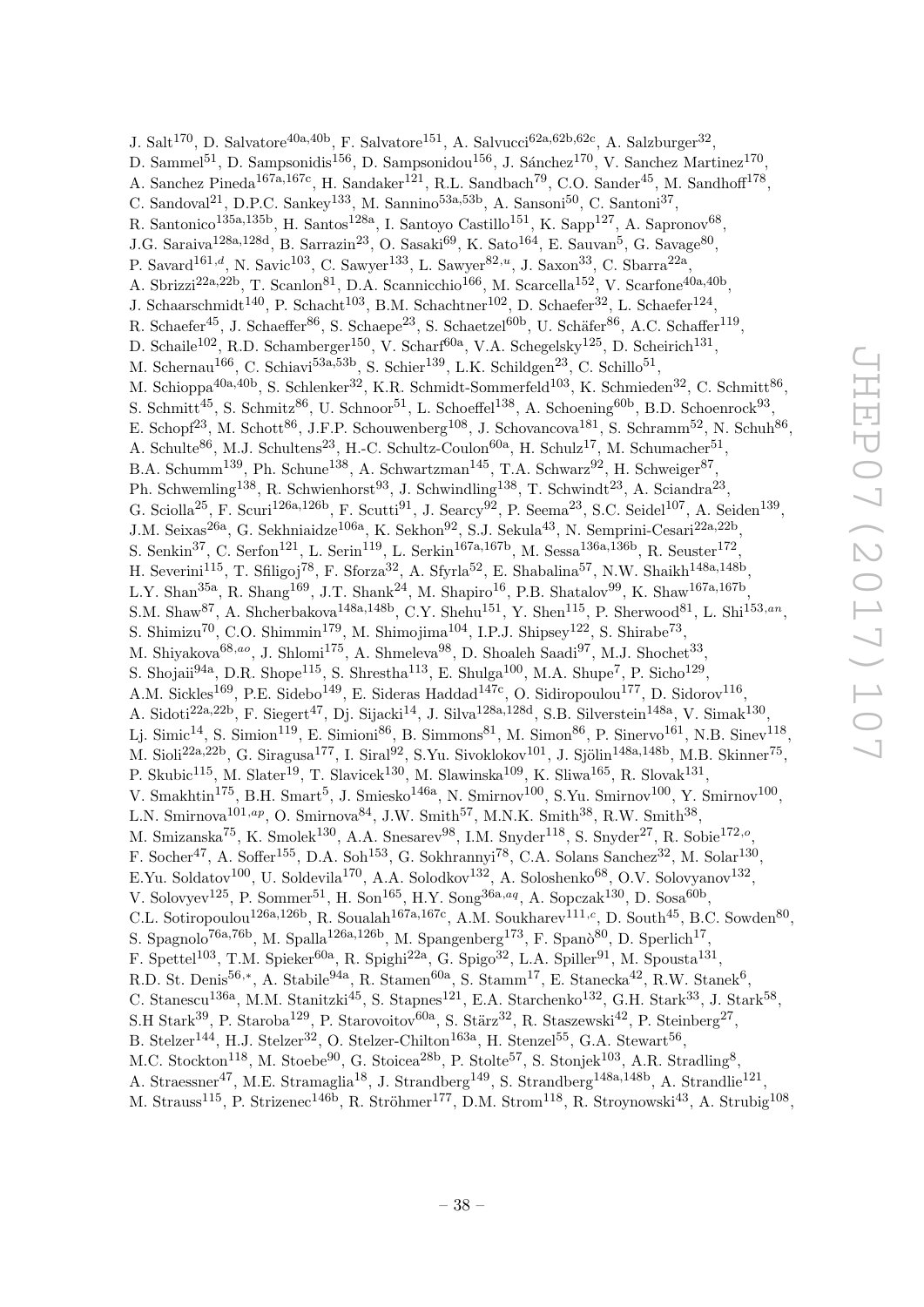S.A. Stucci<sup>27</sup>, B. Stugu<sup>15</sup>, N.A. Styles<sup>45</sup>, D. Su<sup>145</sup>, J. Su<sup>127</sup>, S. Suchek<sup>60a</sup>, Y. Sugaya<sup>120</sup>, M. Suk<sup>130</sup>, V.V. Sulin<sup>98</sup>, S. Sultansoy<sup>4c</sup>, T. Sumida<sup>71</sup>, S. Sun<sup>59</sup>, X. Sun<sup>3</sup>, K. Suruliz<sup>151</sup>, C.J.E. Suster<sup>152</sup>, M.R. Sutton<sup>151</sup>, S. Suzuki<sup>69</sup>, M. Svatos<sup>129</sup>, M. Swiatlowski<sup>33</sup>, S.P. Swift<sup>2</sup>, I. Sykora $^{146a}$ , T. Sykora $^{131}$ , D. Ta $^{51}$ , K. Tackmann $^{45}$ , J. Taenzer $^{155}$ , A. Taffard $^{166}$ , R. Tafirout<sup>163a</sup>, N. Taiblum<sup>155</sup>, H. Takai<sup>27</sup>, R. Takashima<sup>72</sup>, T. Takeshita<sup>142</sup>, Y. Takubo<sup>69</sup>, M. Talby<sup>88</sup>, A.A. Talyshev<sup>111,c</sup>, J. Tanaka<sup>157</sup>, M. Tanaka<sup>159</sup>, R. Tanaka<sup>119</sup>, S. Tanaka<sup>69</sup>, R. Tanioka<sup>70</sup>, B.B. Tannenwald<sup>113</sup>, S. Tapia Araya<sup>34b</sup>, S. Tapprogge<sup>86</sup>, S. Tarem<sup>154</sup>, G.F. Tartarelli<sup>94a</sup>, P. Tas<sup>131</sup>, M. Tasevsky<sup>129</sup>, T. Tashiro<sup>71</sup>, E. Tassi<sup>40a,40b</sup>, A. Tavares Delgado<sup>128a, 128b</sup>, Y. Tayalati<sup>137e</sup>, A.C. Taylor<sup>107</sup>, G.N. Taylor<sup>91</sup>, P.T.E. Taylor<sup>91</sup>, W. Taylor<sup>163b</sup>, P. Teixeira-Dias<sup>80</sup>, D. Temple<sup>144</sup>, H. Ten Kate<sup>32</sup>, P.K. Teng<sup>153</sup>, J.J. Teoh<sup>120</sup>, F. Tepel<sup>178</sup>, S. Terada<sup>69</sup>, K. Terashi<sup>157</sup>, J. Terron<sup>85</sup>, S. Terzo<sup>13</sup>, M. Testa<sup>50</sup>, R.J. Teuscher<sup>161,</sup><sup>o</sup>, T. Theveneaux-Pelzer<sup>88</sup>, J.P. Thomas<sup>19</sup>, J. Thomas-Wilsker<sup>80</sup>, P.D. Thompson<sup>19</sup>, A.S. Thompson<sup>56</sup>, L.A. Thomsen<sup>179</sup>, E. Thomson<sup>124</sup>, M.J. Tibbetts<sup>16</sup>, R.E. Ticse Torres<sup>88</sup>, V.O. Tikhomirov<sup>98,ar</sup>, Yu.A. Tikhonov<sup>111,c</sup>, S. Timoshenko<sup>100</sup>, P. Tipton<sup>179</sup>, S. Tisserant<sup>88</sup>, K. Todome $^{159}$ , S. Todorova-Nova $^5$ , J. Tojo $^{73}$ , S. Tokár $^{146a}$ , K. Tokushuku $^{69}$ , E. Tolley $^{59}$ , L. Tomlinson<sup>87</sup>, M. Tomoto<sup>105</sup>, L. Tompkins<sup>145,as</sup>, K. Toms<sup>107</sup>, B. Tong<sup>59</sup>, P. Tornambe<sup>51</sup>, E. Torrence<sup>118</sup>, H. Torres<sup>144</sup>, E. Torró Pastor<sup>140</sup>, J. Toth<sup>88,at</sup>, F. Touchard<sup>88</sup>, D.R. Tovey<sup>141</sup>, C.J. Treado<sup>112</sup>, T. Trefzger<sup>177</sup>, F. Tresoldi<sup>151</sup>, A. Tricoli<sup>27</sup>, I.M. Trigger<sup>163a</sup>, S. Trincaz-Duvoid<sup>83</sup>, M.F. Tripiana<sup>13</sup>, W. Trischuk<sup>161</sup>, B. Trocmé<sup>58</sup>, A. Trofymov<sup>45</sup>, C. Troncon<sup>94a</sup>, M. Trottier-McDonald<sup>16</sup>, M. Trovatelli<sup>172</sup>, L. Truong<sup>167a,167c</sup>, M. Trzebinski<sup>42</sup>, A. Trzupek<sup>42</sup>, K.W. Tsang<sup>62a</sup>, J.C-L. Tseng<sup>122</sup>, P.V. Tsiareshka<sup>95</sup>, G. Tsipolitis<sup>10</sup>, N. Tsirintanis<sup>9</sup>, S. Tsiskaridze<sup>13</sup>, V. Tsiskaridze<sup>51</sup>, E.G. Tskhadadze<sup>54a</sup>, K.M. Tsui<sup>62a</sup>, I.I. Tsukerman<sup>99</sup>, V. Tsulaia $^{16}$ , S. Tsuno $^{69}$ , D. Tsybychev $^{150}$ , Y. Tu<sup>62b</sup>, A. Tudorache<sup>28b</sup>, V. Tudorache<sup>28b</sup>, T.T. Tulbure<sup>28a</sup>, A.N. Tuna<sup>59</sup>, S.A. Tupputi<sup>22a,22b</sup>, S. Turchikhin<sup>68</sup>, D. Turgeman<sup>175</sup>, I. Turk Cakir<sup>4b,au</sup>, R. Turra<sup>94a</sup>, P.M. Tuts<sup>38</sup>, G. Ucchielli<sup>22a,22b</sup>, I. Ueda<sup>69</sup>, M. Ughetto<sup>148a,148b</sup>, F. Ukegawa<sup>164</sup>, G. Unal<sup>32</sup>, A. Undrus<sup>27</sup>, G. Unel<sup>166</sup>, F.C. Ungaro<sup>91</sup>, Y. Unno<sup>69</sup>, C. Unverdorben<sup>102</sup>, J. Urban<sup>146b</sup>, P. Urquijo<sup>91</sup>, P. Urrejola<sup>86</sup>, G. Usai<sup>8</sup>, J. Usui<sup>69</sup>, L. Vacavant<sup>88</sup>, V. Vacek<sup>130</sup>, B. Vachon<sup>90</sup>, C. Valderanis<sup>102</sup>, E. Valdes Santurio<sup>148a,148b</sup>, S. Valentinetti<sup>22a,22b</sup>, A. Valero<sup>170</sup>, L. Valéry<sup>13</sup>, S. Valkar<sup>131</sup>, A. Vallier<sup>5</sup>, J.A. Valls Ferrer<sup>170</sup>, W. Van Den Wollenberg<sup>109</sup>, H. van der Graaf<sup>109</sup>, N. van Eldik<sup>154</sup>, P. van Gemmeren<sup>6</sup>, J. Van Nieuwkoop<sup>144</sup>, I. van Vulpen<sup>109</sup>, M.C. van Woerden<sup>109</sup>, M. Vanadia<sup>135a,135b</sup>, W. Vandelli<sup>32</sup>, R. Vanguri<sup>124</sup>, A. Vaniachine<sup>160</sup>, P. Vankov<sup>109</sup>, G. Vardanyan<sup>180</sup>, R. Vari<sup>134a</sup>, E.W. Varnes<sup>7</sup>, C. Varni<sup>53a,53b</sup>, T. Varol<sup>43</sup>, D. Varouchas<sup>119</sup>, A. Vartapetian<sup>8</sup>, K.E. Varvell<sup>152</sup>, J.G. Vasquez<sup>179</sup>, G.A. Vasquez<sup>34b</sup>, F. Vazeille<sup>37</sup>, T. Vazquez Schroeder<sup>90</sup>, J. Veatch<sup>57</sup>, V. Veeraraghavan<sup>7</sup>, L.M. Veloce<sup>161</sup>, F. Veloso<sup>128a,128c</sup>, S. Veneziano<sup>134a</sup>, A. Ventura<sup>76a,76b</sup>, M. Venturi<sup>172</sup>, N. Venturi<sup>161</sup>, A. Venturini<sup>25</sup>, V. Vercesi<sup>123a</sup>, M. Verducci<sup>136a,136b</sup>, W. Verkerke<sup>109</sup>, J.C. Vermeulen<sup>109</sup>, M.C. Vetterli<sup>144,d</sup>, N. Viaux Maira<sup>34b</sup>, O. Viazlo<sup>84</sup>, I. Vichou $^{169,*}$ , T. Vickey $^{141}$ , O.E. Vickey Boeriu $^{141}$ , G.H.A. Viehhauser $^{122}$ , S. Viel $^{16}$ , L. Vigani $^{122}$ , M. Villa $^{22a,22b}$ , M. Villaplana Perez $^{94a,94b}$ , E. Vilucchi $^{50}$ , M.G. Vincter $^{31}$ , V.B. Vinogradov<sup>68</sup>, A. Vishwakarma<sup>45</sup>, C. Vittori<sup>22a,22b</sup>, I. Vivarelli<sup>151</sup>, S. Vlachos<sup>10</sup>, M. Vlasak $^{130}$ , M. Vogel $^{178}$ , P. Vokac $^{130}$ , G. Volpi $^{126a,126b}$ , H. von der Schmitt $^{103}$ , E. von Toerne<sup>23</sup>, V. Vorobel<sup>131</sup>, K. Vorobev<sup>100</sup>, M. Vos<sup>170</sup>, R. Voss<sup>32</sup>, J.H. Vossebeld<sup>77</sup>, N. Vranjes $^{14}$ , M. Vranjes Milosavljevic $^{14}$ , V. Vrba $^{130}$ , M. Vreeswijk $^{109}$ , R. Vuillermet $^{32}$ , I. Vukotic<sup>33</sup>, P. Wagner<sup>23</sup>, W. Wagner<sup>178</sup>, J. Wagner-Kuhr<sup>102</sup>, H. Wahlberg<sup>74</sup>, S. Wahrmund<sup>47</sup>, J. Wakabayashi<sup>105</sup>, J. Walder<sup>75</sup>, R. Walker<sup>102</sup>, W. Walkowiak<sup>143</sup>, V. Wallangen<sup>148a,148b</sup>, C. Wang<sup>35b</sup>, C. Wang<sup>36b,av</sup>, F. Wang<sup>176</sup>, H. Wang<sup>16</sup>, H. Wang<sup>3</sup>, J. Wang<sup>45</sup>, J. Wang<sup>152</sup>, Q. Wang<sup>115</sup>, R. Wang<sup>6</sup>, S.M. Wang<sup>153</sup>, T. Wang<sup>38</sup>, W. Wang<sup>153,aw</sup>, W. Wang<sup>36a</sup>, Z. Wang<sup>36c</sup>,

C. Wanotayaroj<sup>118</sup>, A. Warburton<sup>90</sup>, C.P. Ward<sup>30</sup>, D.R. Wardrope<sup>81</sup>, A. Washbrook<sup>49</sup>,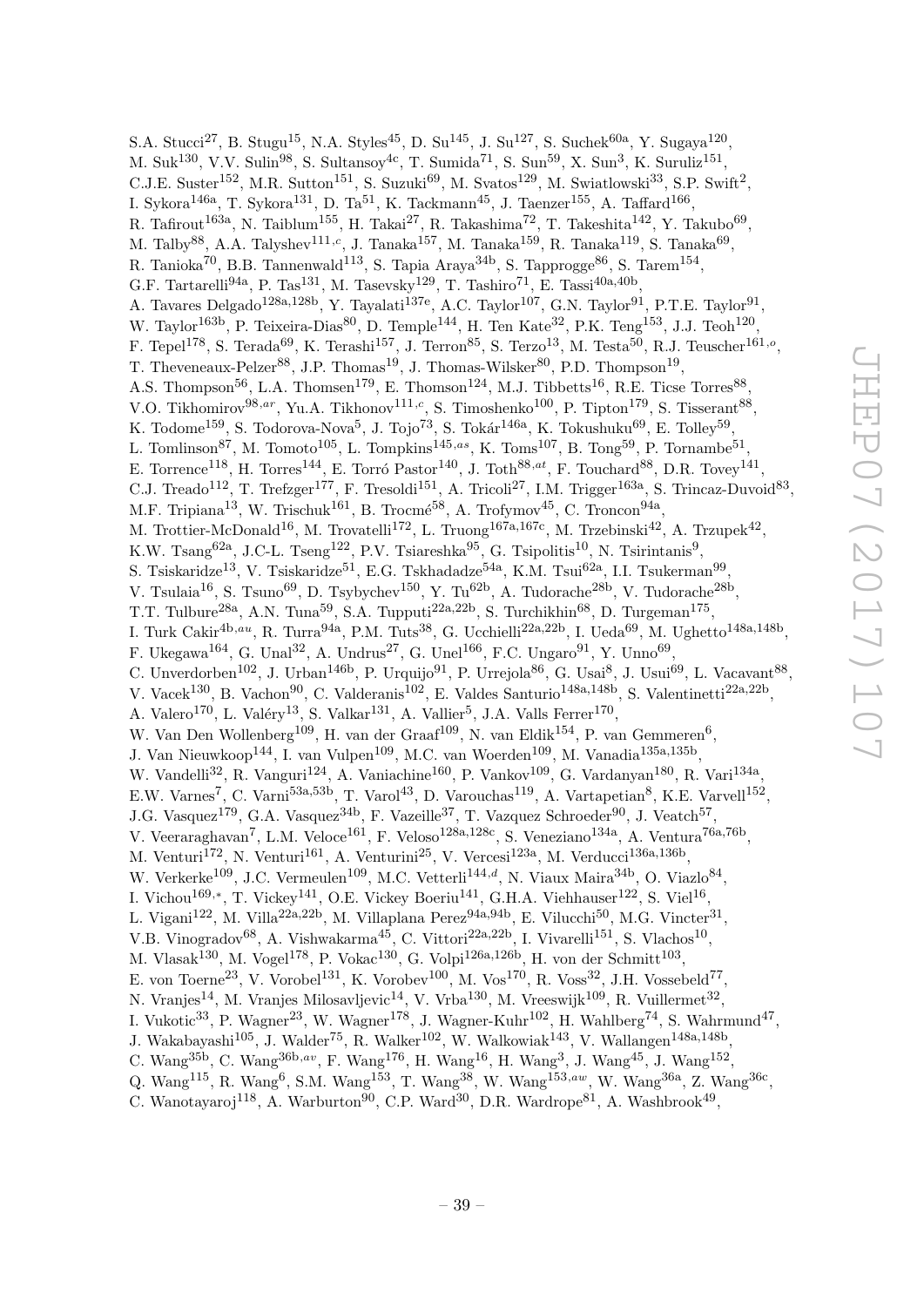P.M. Watkins<sup>19</sup>, A.T. Watson<sup>19</sup>, M.F. Watson<sup>19</sup>, G. Watts<sup>140</sup>, S. Watts<sup>87</sup>, B.M. Waugh<sup>81</sup>, A.F. Webb<sup>11</sup>, S. Webb<sup>86</sup>, M.S. Weber<sup>18</sup>, S.W. Weber<sup>177</sup>, S.A. Weber<sup>31</sup>, J.S. Webster<sup>6</sup>, A.R. Weidberg<sup>122</sup>, B. Weinert<sup>64</sup>, J. Weingarten<sup>57</sup>, C. Weiser<sup>51</sup>, H. Weits<sup>109</sup>, P.S. Wells<sup>32</sup>, T. Wenaus<sup>27</sup>, T. Wengler<sup>32</sup>, S. Wenig<sup>32</sup>, N. Wermes<sup>23</sup>, M.D. Werner<sup>67</sup>, P. Werner<sup>32</sup>, M. Wessels<sup>60a</sup>, K. Whalen<sup>118</sup>, N.L. Whallon<sup>140</sup>, A.M. Wharton<sup>75</sup>, A. White<sup>8</sup>, M.J. White<sup>1</sup>, R. White<sup>34b</sup>, D. Whiteson<sup>166</sup>, F.J. Wickens<sup>133</sup>, W. Wiedenmann<sup>176</sup>, M. Wielers<sup>133</sup>, C. Wiglesworth<sup>39</sup>, L.A.M. Wiik-Fuchs<sup>23</sup>, A. Wildauer<sup>103</sup>, F. Wilk<sup>87</sup>, H.G. Wilkens<sup>32</sup>, H.H. Williams<sup>124</sup>, S. Williams<sup>109</sup>, C. Willis<sup>93</sup>, S. Willocq<sup>89</sup>, J.A. Wilson<sup>19</sup>, I. Wingerter-Seez<sup>5</sup>, E. Winkels<sup>151</sup>, F. Winklmeier<sup>118</sup>, O.J. Winston<sup>151</sup>, B.T. Winter<sup>23</sup>, M. Wittgen<sup>145</sup>, M. Wobisch $^{82,u}$ , T.M.H. Wolf $^{109}$ , R. Wolff $^{88}$ , M.W. Wolter $^{42}$ , H. Wolters $^{128a,128c}$ , V.W.S. Wong<sup>171</sup>, S.D. Worm<sup>19</sup>, B.K. Wosiek<sup>42</sup>, J. Wotschack<sup>32</sup>, K.W. Wozniak<sup>42</sup>, M. Wu<sup>33</sup>, S.L. Wu<sup>176</sup>, X. Wu<sup>52</sup>, Y. Wu<sup>92</sup>, T.R. Wyatt<sup>87</sup>, B.M. Wynne<sup>49</sup>, S. Xella<sup>39</sup>, Z. Xi<sup>92</sup>, L. Xia<sup>35c</sup>, D.  $Xu^{35a}$ , L.  $Xu^{27}$ , B. Yabsley<sup>152</sup>, S. Yacoob<sup>147a</sup>, D. Yamaguchi<sup>159</sup>, Y. Yamaguchi<sup>120</sup>, A. Yamamoto<sup>69</sup>, S. Yamamoto<sup>157</sup>, T. Yamanaka<sup>157</sup>, K. Yamauchi<sup>105</sup>, Y. Yamazaki<sup>70</sup>, Z. Yan<sup>24</sup>, H. Yang<sup>36c</sup>, H. Yang<sup>16</sup>, Y. Yang<sup>153</sup>, Z. Yang<sup>15</sup>, W-M. Yao<sup>16</sup>, Y.C. Yap<sup>83</sup>, Y. Yasu<sup>69</sup>, E. Yatsenko<sup>5</sup>, K.H. Yau Wong<sup>23</sup>, J. Ye<sup>43</sup>, S. Ye<sup>27</sup>, I. Yeletskikh<sup>68</sup>, E. Yigitbasi<sup>24</sup>, E. Yildirim<sup>86</sup>, K. Yorita<sup>174</sup>, K. Yoshihara<sup>124</sup>, C. Young<sup>145</sup>, C.J.S. Young<sup>32</sup>, D.R. Yu<sup>16</sup>, J. Yu<sup>8</sup>, J. Yu<sup>67</sup>, S.P.Y. Yuen<sup>23</sup>, I. Yusuff<sup>30,ax</sup>, B. Zabinski<sup>42</sup>, G. Zacharis<sup>10</sup>, R. Zaidan<sup>13</sup>, A.M. Zaitsev<sup>132,ak</sup>, N. Zakharchuk $^{45}$ , J. Zalieckas $^{15}$ , A. Zaman $^{150}$ , S. Zambito $^{59}$ , D. Zanzi $^{91}$ , C. Zeitnitz $^{178}$ , M. Zeman<sup>130</sup>, A. Zemla<sup>41a</sup>, J.C. Zeng<sup>169</sup>, Q. Zeng<sup>145</sup>, O. Zenin<sup>132</sup>, T. Ženiš<sup>146a</sup>, D. Zerwas<sup>119</sup>, D. Zhang $^{92}$ , F. Zhang $^{176}$ , G. Zhang $^{36a,aq}$ , H. Zhang $^{35b}$ , J. Zhang $^6$ , L. Zhang $^{51}$ , L. Zhang $^{36a}$ , M. Zhang<sup>169</sup>, R. Zhang<sup>23</sup>, R. Zhang<sup>36a,av</sup>, X. Zhang<sup>36b</sup>, Y. Zhang<sup>35a</sup>, Z. Zhang<sup>119</sup>, X. Zhao<sup>43</sup>, Y. Zhao<sup>36b,ay</sup>, Z. Zhao<sup>36a</sup>, A. Zhemchugov<sup>68</sup>, J. Zhong<sup>122</sup>, B. Zhou<sup>92</sup>, C. Zhou<sup>176</sup>, L. Zhou<sup>43</sup>, M. Zhou $^{35\text{a}},$  M. Zhou $^{150},$  N. Zhou $^{35\text{c}},$  C.G. Zhu $^{36\text{b}},$  H. Zhu $^{35\text{a}},$  J. Zhu $^{92},$  Y. Zhu $^{36\text{a}},$ X. Zhuang<sup>35a</sup>, K. Zhukov<sup>98</sup>, A. Zibell<sup>177</sup>, D. Zieminska<sup>64</sup>, N.I. Zimine<sup>68</sup>, C. Zimmermann<sup>86</sup>, S. Zimmermann $^{51}$ , Z. Zinonos $^{103}$ , M. Zinser $^{86}$ , M. Ziolkowski $^{143}$ , L. Živković $^{14}$ , G. Zobernig $^{176}$ , A. Zoccoli<sup>22a, 22b</sup>, R. Zou<sup>33</sup>, M. zur Nedden<sup>17</sup>, L. Zwalinski<sup>32</sup>.

- <sup>1</sup> Department of Physics, University of Adelaide, Adelaide, Australia
- <sup>2</sup> Physics Department, SUNY Albany, Albany NY, U.S.A.
- <sup>3</sup> Department of Physics, University of Alberta, Edmonton AB, Canada
- <sup>4 (a)</sup> Department of Physics, Ankara University, Ankara; <sup>(b)</sup> Istanbul Aydin University, Istanbul; <sup>(c)</sup> Division of Physics, TOBB University of Economics and Technology, Ankara, Turkey
- $5$  LAPP, CNRS/IN2P3 and Université Savoie Mont Blanc, Annecy-le-Vieux, France
- <sup>6</sup> High Energy Physics Division, Argonne National Laboratory, Argonne IL, U.S.A.
- <sup>7</sup> Department of Physics, University of Arizona, Tucson AZ, U.S.A.
- <sup>8</sup> Department of Physics, The University of Texas at Arlington, Arlington TX, U.S.A.
- <sup>9</sup> Physics Department, National and Kapodistrian University of Athens, Athens, Greece
- <sup>10</sup> Physics Department, National Technical University of Athens, Zografou, Greece
- <sup>11</sup> Department of Physics, The University of Texas at Austin, Austin TX, U.S.A.
- $12$  Institute of Physics, Azerbaijan Academy of Sciences, Baku, Azerbaijan
- <sup>13</sup> Institut de Física d'Altes Energies (IFAE), The Barcelona Institute of Science and Technology, Barcelona, Spain
- <sup>14</sup> Institute of Physics, University of Belgrade, Belgrade, Serbia
- <sup>15</sup> Department for Physics and Technology, University of Bergen, Bergen, Norway
- <sup>16</sup> Physics Division, Lawrence Berkeley National Laboratory and University of California, Berkeley CA, U.S.A.
- $17$  Department of Physics, Humboldt University, Berlin, Germany
- <sup>18</sup> Albert Einstein Center for Fundamental Physics and Laboratory for High Energy Physics, University of Bern, Bern, Switzerland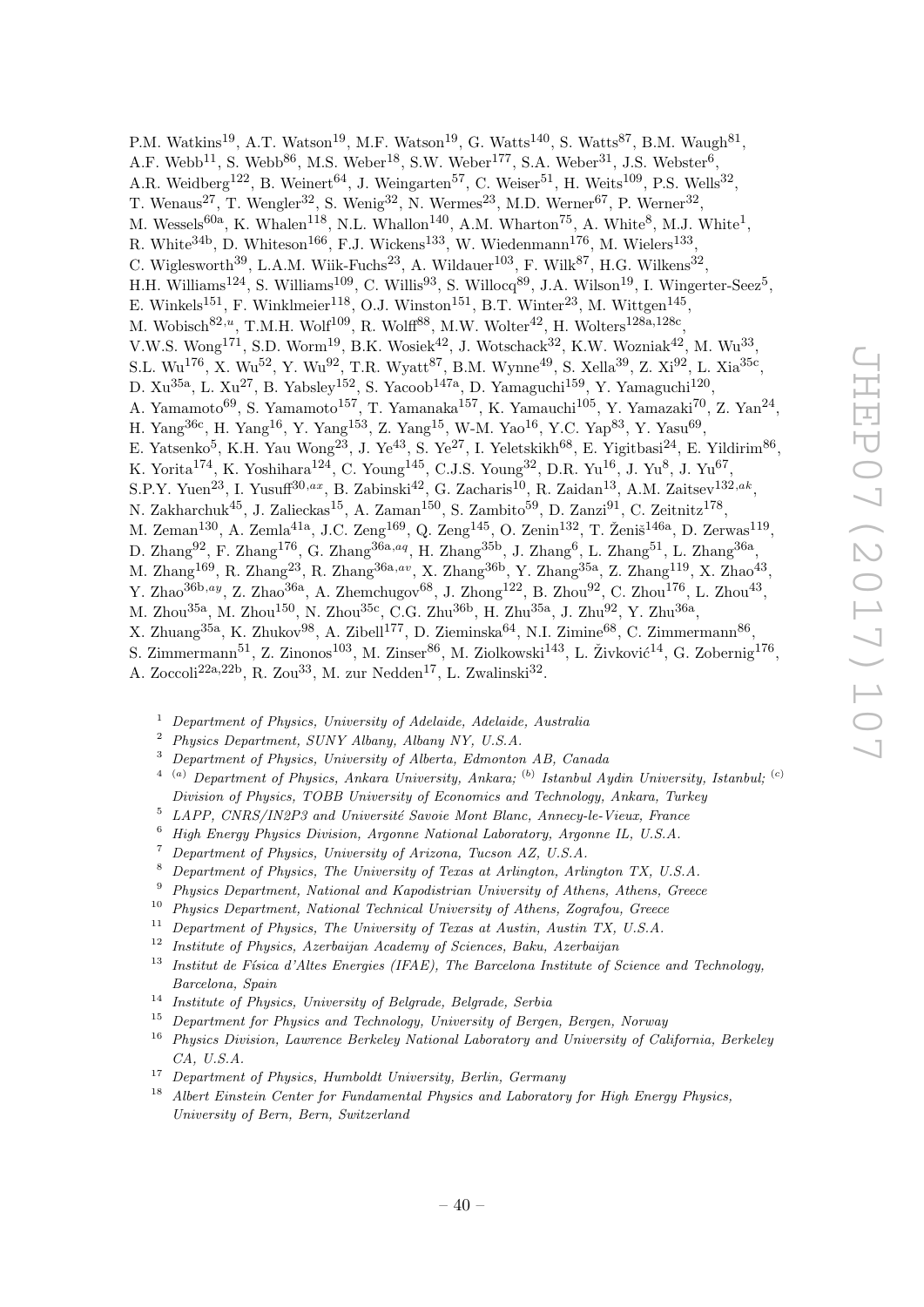- $19$  School of Physics and Astronomy, University of Birmingham, Birmingham, U.K.
- $20$  (a) Department of Physics, Bogazici University, Istanbul; (b) Department of Physics Engineering, Gaziantep University, Gaziantep; <sup>(d)</sup> Istanbul Bilgi University, Faculty of Engineering and Natural Sciences, Istanbul; <sup>(e)</sup> Bahcesehir University, Faculty of Engineering and Natural Sciences, Istanbul, Turkey
- $21$  Centro de Investigaciones, Universidad Antonio Narino, Bogota, Colombia
- <sup>22 (a)</sup> INFN Sezione di Bologna; <sup>(b)</sup> Dipartimento di Fisica e Astronomia, Università di Bologna, Bologna, Italy
- <sup>23</sup> Physikalisches Institut, University of Bonn, Bonn, Germany
- <sup>24</sup> Department of Physics, Boston University, Boston MA, U.S.A.
- <sup>25</sup> Department of Physics, Brandeis University, Waltham MA, U.S.A.
- $26$ <sup>(a)</sup> Universidade Federal do Rio De Janeiro COPPE/EE/IF, Rio de Janeiro; <sup>(b)</sup> Electrical Circuits Department, Federal University of Juiz de Fora (UFJF), Juiz de Fora;  $\binom{c}{r}$  Federal University of Sao Joao del Rei (UFSJ), Sao Joao del Rei; <sup>(d)</sup> Instituto de Fisica, Universidade de Sao Paulo, Sao Paulo, Brazil
- $27$  Physics Department, Brookhaven National Laboratory, Upton NY, U.S.A.
- $28$ <sup>(a)</sup> Transilvania University of Brasov, Brasov; <sup>(b)</sup> Horia Hulubei National Institute of Physics and Nuclear Engineering, Bucharest; <sup>(c)</sup> Department of Physics, Alexandru Ioan Cuza University of Iasi, Iasi; (d) National Institute for Research and Development of Isotopic and Molecular Technologies, Physics Department, Cluj Napoca; <sup>(e)</sup> University Politehnica Bucharest, Bucharest;  $(f)$  West University in Timisoara, Timisoara, Romania
- $29$  Departamento de Física, Universidad de Buenos Aires, Buenos Aires, Argentina
- $30$  Cavendish Laboratory, University of Cambridge, Cambridge, U.K.
- <sup>31</sup> Department of Physics, Carleton University, Ottawa ON, Canada<br><sup>32</sup> CERN Canada Suitessland
- <sup>32</sup> CERN, Geneva, Switzerland
- <sup>33</sup> Enrico Fermi Institute, University of Chicago, Chicago IL, U.S.A.
- $34$ <sup>(a)</sup> Departamento de Física, Pontificia Universidad Católica de Chile, Santiago; <sup>(b)</sup> Departamento de Física, Universidad Técnica Federico Santa María, Valparaíso, Chile
- $35$ <sup>(a)</sup> Institute of High Energy Physics, Chinese Academy of Sciences, Beijing; <sup>(b)</sup> Department of Physics, Nanjing University, Jiangsu; <sup>(c)</sup> Physics Department, Tsinghua University, Beijing 100084, China
- <sup>36</sup> (a) Department of Modern Physics and State Key Laboratory of Particle Detection and Electronics, University of Science and Technology of China, Anhui;  $^{(b)}$  School of Physics, Shandong University, Shandong;  $^{(c)}$  Department of Physics and Astronomy, Key Laboratory for Particle Physics, Astrophysics and Cosmology, Ministry of Education; Shanghai Key Laboratory for Particle Physics and Cosmology, Shanghai Jiao Tong University, Shanghai(also at PKU-CHEP);, China
- <sup>37</sup> Université Clermont Auvergne, CNRS/IN2P3, LPC, Clermont-Ferrand, France
- <sup>38</sup> Nevis Laboratory, Columbia University, Irvington NY, U.S.A.
- $39$  Niels Bohr Institute, University of Copenhagen, Kobenhavn, Denmark
- <sup>40 (a)</sup> INFN Gruppo Collegato di Cosenza, Laboratori Nazionali di Frascati; <sup>(b)</sup> Dipartimento di Fisica, Università della Calabria, Rende, Italy
- $^{41}$  (a) AGH University of Science and Technology, Faculty of Physics and Applied Computer Science, Krakow; (b) Marian Smoluchowski Institute of Physics, Jagiellonian University, Krakow, Poland
- <sup>42</sup> Institute of Nuclear Physics Polish Academy of Sciences, Krakow, Poland<br><sup>43</sup> Physics Department, Southern Matholiat University, Dellas TV, U.S.A.
- <sup>43</sup> Physics Department, Southern Methodist University, Dallas TX, U.S.A.<br><sup>44</sup> Physics Department, University of Truss at Dallas Pickaghan TV, U.S.
- <sup>44</sup> Physics Department, University of Texas at Dallas, Richardson TX, U.S.A.
- <sup>45</sup> DESY, Hamburg and Zeuthen, Germany
- $46$  Lehrstuhl für Experimentelle Physik IV, Technische Universität Dortmund, Dortmund, Germany
- $47$  Institut für Kern- und Teilchenphysik, Technische Universität Dresden, Dresden, Germany
- <sup>48</sup> Department of Physics, Duke University, Durham NC, U.S.A.
- <sup>49</sup> SUPA School of Physics and Astronomy, University of Edinburgh, Edinburgh, U.K.
- <sup>50</sup> INFN e Laboratori Nazionali di Frascati, Frascati, Italy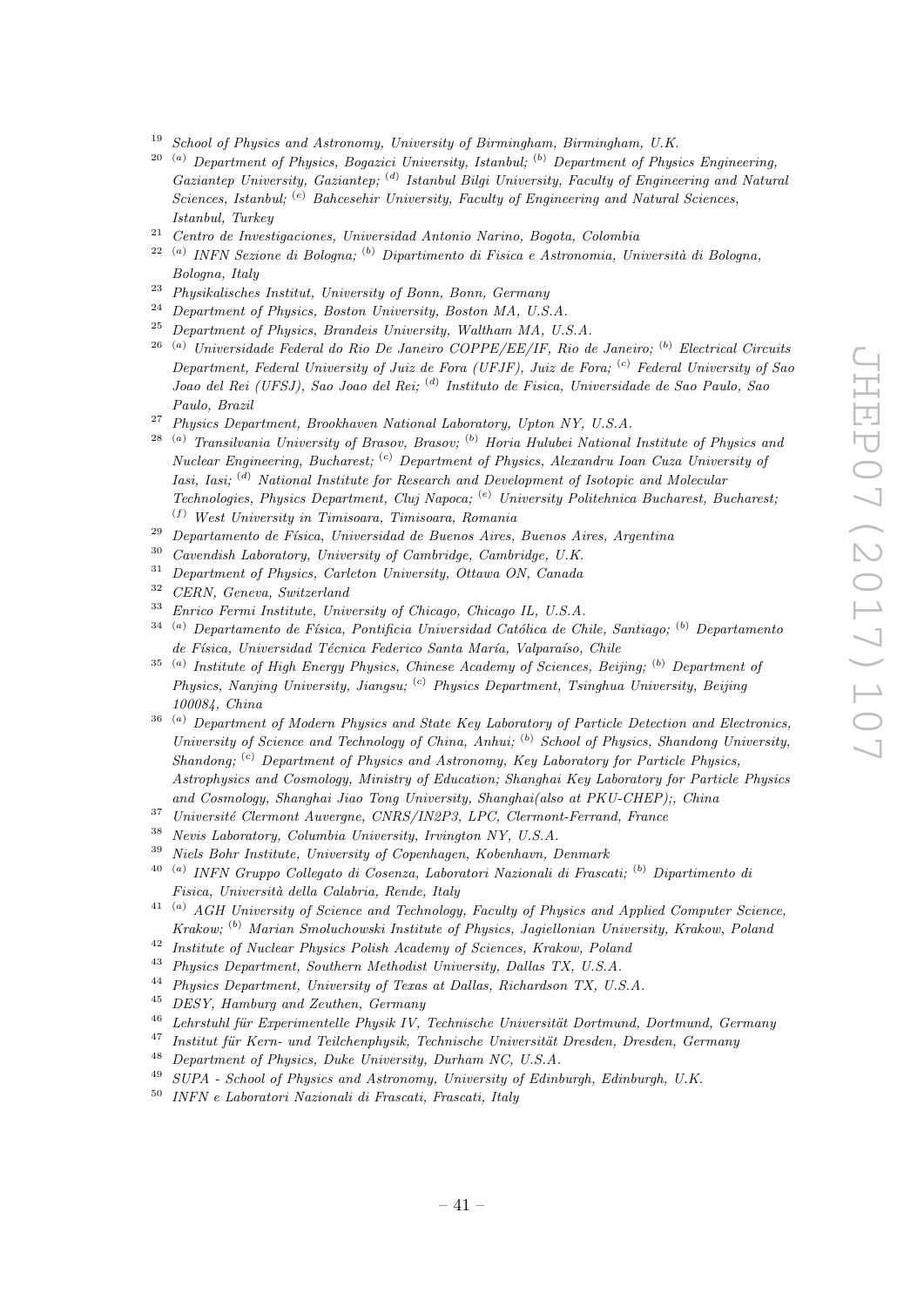- $51$  Fakultät für Mathematik und Physik, Albert-Ludwigs-Universität, Freiburg, Germany
- $52$  Departement de Physique Nucleaire et Corpusculaire, Université de Genève, Geneva, Switzerland
- <sup>53 (a)</sup> INFN Sezione di Genova; <sup>(b)</sup> Dipartimento di Fisica, Università di Genova, Genova, Italy
- $54$ <sup>(a)</sup> E. Andronikashvili Institute of Physics, Iv. Javakhishvili Tbilisi State University, Tbilisi; <sup>(b)</sup> High Energy Physics Institute, Tbilisi State University, Tbilisi, Georgia
- <sup>55</sup> II Physikalisches Institut, Justus-Liebig-Universität Giessen, Giessen, Germany<br><sup>56</sup> SUDA School of Physics and Astronomy, University of Glassey, Glassey, U.U.
- <sup>56</sup> SUPA School of Physics and Astronomy, University of Glasgow, Glasgow, U.K.
- II Physikalisches Institut, Georg-August-Universität, Göttingen, Germany
- $58$  Laboratoire de Physique Subatomique et de Cosmologie, Université Grenoble-Alpes, CNRS/IN2P3, Grenoble, France
- <sup>59</sup> Laboratory for Particle Physics and Cosmology, Harvard University, Cambridge MA, U.S.A.
- $\alpha^{(a)}$  Kirchhoff-Institut für Physik, Ruprecht-Karls-Universität Heidelberg, Heidelberg;  $\alpha^{(b)}$  $Phusikalisches Institut, Runrecht-Karls-Universität Heidelberg, Heidelberg, <sup>(c)</sup> ZITI Institut für$ technische Informatik, Ruprecht-Karls-Universität Heidelberg, Mannheim, Germany
- $61$  Faculty of Applied Information Science, Hiroshima Institute of Technology, Hiroshima, Japan
- $^{62}$  (a) Department of Physics, The Chinese University of Hong Kong, Shatin, N.T., Hong Kong; (b) Department of Physics, The University of Hong Kong, Hong Kong; <sup>(c)</sup> Department of Physics and Institute for Advanced Study, The Hong Kong University of Science and Technology, Clear Water Bay, Kowloon, Hong Kong, China
- <sup>63</sup> Department of Physics, National Tsing Hua University, Taiwan, Taiwan
- <sup>64</sup> Department of Physics, Indiana University, Bloomington IN, U.S.A.
- $65$  Institut für Astro- und Teilchenphysik, Leopold-Franzens-Universität, Innsbruck, Austria
- <sup>66</sup> University of Iowa, Iowa City IA, U.S.A.
- $^{67}$  Department of Physics and Astronomy, Iowa State University, Ames IA, U.S.A.<br> $^{68}$  Isint Institute for Nuclear Peacemak, HND Dukas, Dukas, Puesia
- <sup>68</sup> Joint Institute for Nuclear Research, JINR Dubna, Dubna, Russia
- <sup>69</sup> KEK, High Energy Accelerator Research Organization, Tsukuba, Japan
- <sup>70</sup> Graduate School of Science, Kobe University, Kobe, Japan
- <sup>71</sup> Faculty of Science, Kyoto University, Kyoto, Japan
- <sup>72</sup> Kyoto University of Education, Kyoto, Japan
- $73$  Research Center for Advanced Particle Physics and Department of Physics, Kyushu University, Fukuoka, Japan
- <sup>74</sup> Instituto de Física La Plata, Universidad Nacional de La Plata and CONICET, La Plata, Argentina
- <sup>75</sup> Physics Department, Lancaster University, Lancaster, U.K.
- <sup>76 (a)</sup> INFN Sezione di Lecce; <sup>(b)</sup> Dipartimento di Matematica e Fisica, Università del Salento, Lecce, Italy
- <sup>77</sup> Oliver Lodge Laboratory, University of Liverpool, Liverpool, U.K.
- $78$  Department of Experimental Particle Physics, Jožef Stefan Institute and Department of Physics, University of Ljubljana, Ljubljana, Slovenia
- <sup>79</sup> School of Physics and Astronomy, Queen Mary University of London, London, U.K.
- <sup>80</sup> Department of Physics, Royal Holloway University of London, Surrey, U.K.
- $81$  Department of Physics and Astronomy, University College London, London, U.K.
- <sup>82</sup> Louisiana Tech University, Ruston LA, U.S.A.
- $83$  Laboratoire de Physique Nucléaire et de Hautes Energies, UPMC and Université Paris-Diderot and CNRS/IN2P3, Paris, France
- <sup>84</sup> Fysiska institutionen, Lunds universitet, Lund, Sweden<br><sup>85</sup> Departmento de Fisica Teorica C 15, Universidad Aut
- <sup>85</sup> Departamento de Fisica Teorica C-15, Universidad Autonoma de Madrid, Madrid, Spain
- $86$  Institut für Physik, Universität Mainz, Mainz, Germany
- <sup>87</sup> School of Physics and Astronomy, University of Manchester, Manchester, U.K.
- $88$  CPPM, Aix-Marseille Université and CNRS/IN2P3, Marseille, France
- <sup>89</sup> Department of Physics, University of Massachusetts, Amherst MA, U.S.A.
- <sup>90</sup> Department of Physics, McGill University, Montreal QC, Canada
- <sup>91</sup> School of Physics, University of Melbourne, Victoria, Australia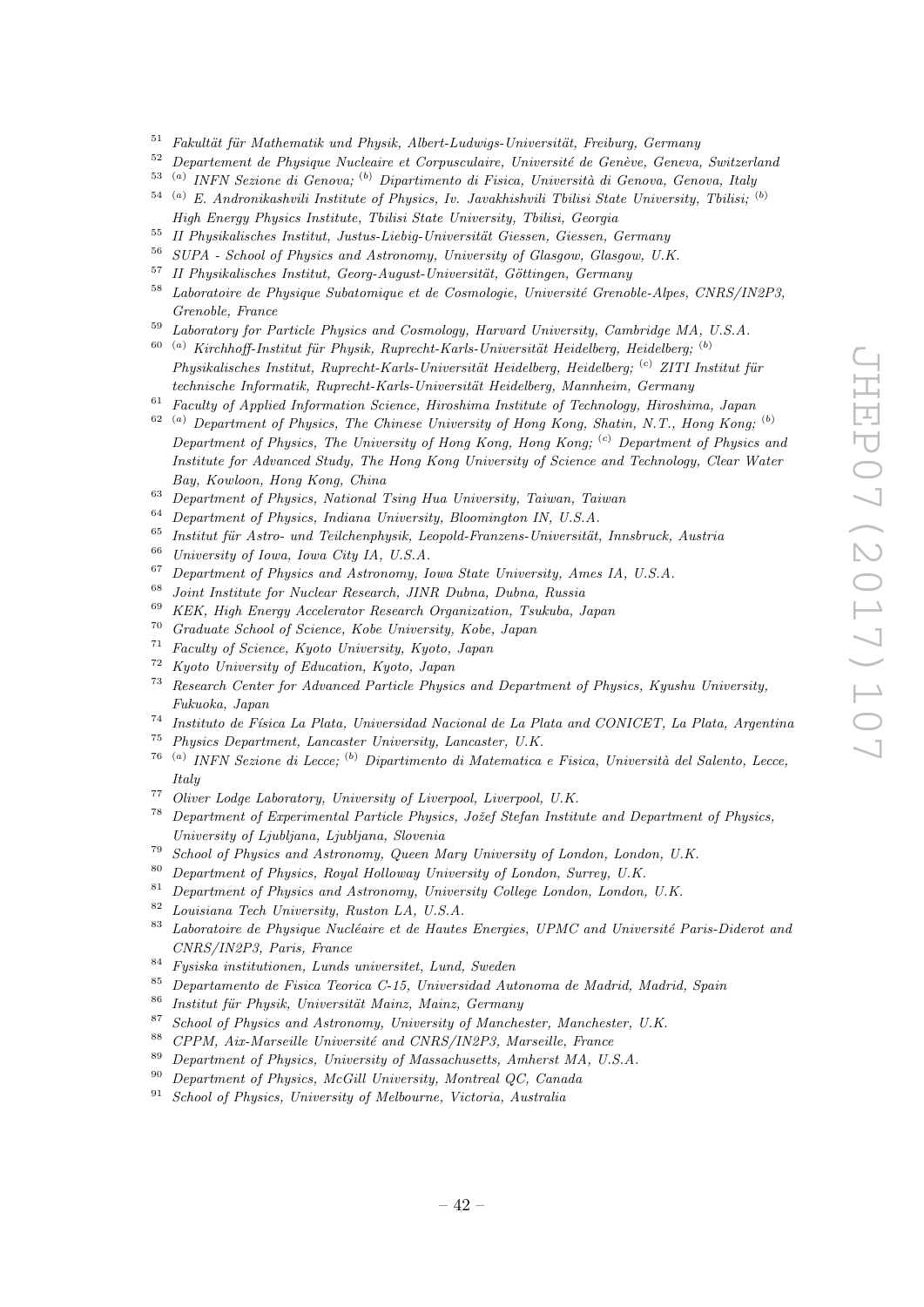- $92$  Department of Physics, The University of Michigan, Ann Arbor MI, U.S.A.
- <sup>93</sup> Department of Physics and Astronomy, Michigan State University, East Lansing MI, U.S.A.
- <sup>94 (a)</sup> INFN Sezione di Milano; <sup>(b)</sup> Dipartimento di Fisica, Università di Milano, Milano, Italy
- <sup>95</sup> B.I. Stepanov Institute of Physics, National Academy of Sciences of Belarus, Minsk, Republic of Belarus
- <sup>96</sup> Research Institute for Nuclear Problems of Byelorussian State University, Minsk, Republic of Belarus
- <sup>97</sup> Group of Particle Physics, University of Montreal, Montreal QC, Canada<br><sup>98</sup> B. N. I deduce Physical Institute of the Parajan Ased was of Crimera Mea
- P.N. Lebedev Physical Institute of the Russian Academy of Sciences, Moscow, Russia
- <sup>99</sup> Institute for Theoretical and Experimental Physics (ITEP), Moscow, Russia
- <sup>100</sup> National Research Nuclear University MEPhI, Moscow, Russia<br><sup>101</sup> D.V. Skakeltown Institute of Nuclear Physics M.V. Lamences
- <sup>101</sup> D.V. Skobeltsyn Institute of Nuclear Physics, M.V. Lomonosov Moscow State University, Moscow, Russia
- $102$  Fakultät für Physik, Ludwig-Maximilians-Universität München, München, Germany
- 103 Max-Planck-Institut für Physik (Werner-Heisenberg-Institut), München, Germany
- <sup>104</sup> Nagasaki Institute of Applied Science, Nagasaki, Japan
- <sup>105</sup> Graduate School of Science and Kobayashi-Maskawa Institute, Nagoya University, Nagoya, Japan
- <sup>106 (a)</sup> INFN Sezione di Napoli; <sup>(b)</sup> Dipartimento di Fisica, Università di Napoli, Napoli, Italy
- <sup>107</sup> Department of Physics and Astronomy, University of New Mexico, Albuquerque NM, U.S.A.
- <sup>108</sup> Institute for Mathematics, Astrophysics and Particle Physics, Radboud University Nijmegen/Nikhef, Nijmegen, Netherlands
- <sup>109</sup> Nikhef National Institute for Subatomic Physics and University of Amsterdam, Amsterdam, Netherlands
- <sup>110</sup> Department of Physics, Northern Illinois University, DeKalb IL, U.S.A.<br><sup>111</sup> Pueblac Institute of Nuclear Physics, SP PAS, Neugalianh Puesia
- <sup>111</sup> Budker Institute of Nuclear Physics, SB RAS, Novosibirsk, Russia<br><sup>112</sup> Department of Physics, New York University, New York NY U.S.
- Department of Physics, New York University, New York NY, U.S.A.
- <sup>113</sup> Ohio State University, Columbus OH, U.S.A.
- <sup>114</sup> Faculty of Science, Okayama University, Okayama, Japan
- <sup>115</sup> Homer L. Dodge Department of Physics and Astronomy, University of Oklahoma, Norman OK, U.S.A.
- <sup>116</sup> Department of Physics, Oklahoma State University, Stillwater OK, U.S.A.
- <sup>117</sup> Palacký University, RCPTM, Olomouc, Czech Republic  $\frac{118}{118}$  Curty for *High Republic Holomouc, University of Organ*
- <sup>118</sup> Center for High Energy Physics, University of Oregon, Eugene OR, U.S.A.<br><sup>119</sup> LAL University Carlo CNDS (INOR) University Perio Scalau Oregu Fra
- <sup>119</sup> LAL, Univ. Paris-Sud, CNRS/IN2P3, Université Paris-Saclay, Orsay, France<br><sup>120</sup> Craduate School of Science, Oscha University, Oscha, Japan
- Graduate School of Science, Osaka University, Osaka, Japan
- $121$  Department of Physics, University of Oslo, Oslo, Norway
- <sup>122</sup> Department of Physics, Oxford University, Oxford, U.K.
- <sup>123 (a)</sup> INFN Sezione di Pavia; <sup>(b)</sup> Dipartimento di Fisica, Università di Pavia, Pavia, Italy
- <sup>124</sup> Department of Physics, University of Pennsylvania, Philadelphia PA, U.S.A.<br><sup>125</sup> National Research Centre "Kurchatov Institute" B P Konstantinov Petersbur
- <sup>125</sup> National Research Centre "Kurchatov Institute" B.P.Konstantinov Petersburg Nuclear Physics Institute, St. Petersburg, Russia
- <sup>126 (a)</sup> INFN Sezione di Pisa; <sup>(b)</sup> Dipartimento di Fisica E. Fermi, Università di Pisa, Pisa, Italy
- <sup>127</sup> Department of Physics and Astronomy, University of Pittsburgh, Pittsburgh PA, U.S.A.
- <sup>128 (a)</sup> Laboratório de Instrumentação e Física Experimental de Partículas LIP, Lisboa; <sup>(b)</sup> Faculdade de Ciências, Universidade de Lisboa, Lisboa; <sup>(c)</sup> Department of Physics, University of Coimbra, Coimbra; <sup>(d)</sup> Centro de Física Nuclear da Universidade de Lisboa, Lisboa; <sup>(e)</sup> Departamento de Fisica, Universidade do Minho, Braga; (f) Departamento de Fisica Teorica y del Cosmos and CAFPE, Universidad de Granada, Granada; <sup>(g)</sup> Dep Fisica and CEFITEC of Faculdade de Ciencias e Tecnologia, Universidade Nova de Lisboa, Caparica, Portugal
- <sup>129</sup> Institute of Physics, Academy of Sciences of the Czech Republic, Praha, Czech Republic
- <sup>130</sup> Czech Technical University in Prague, Praha, Czech Republic
- <sup>131</sup> Charles University, Faculty of Mathematics and Physics, Prague, Czech Republic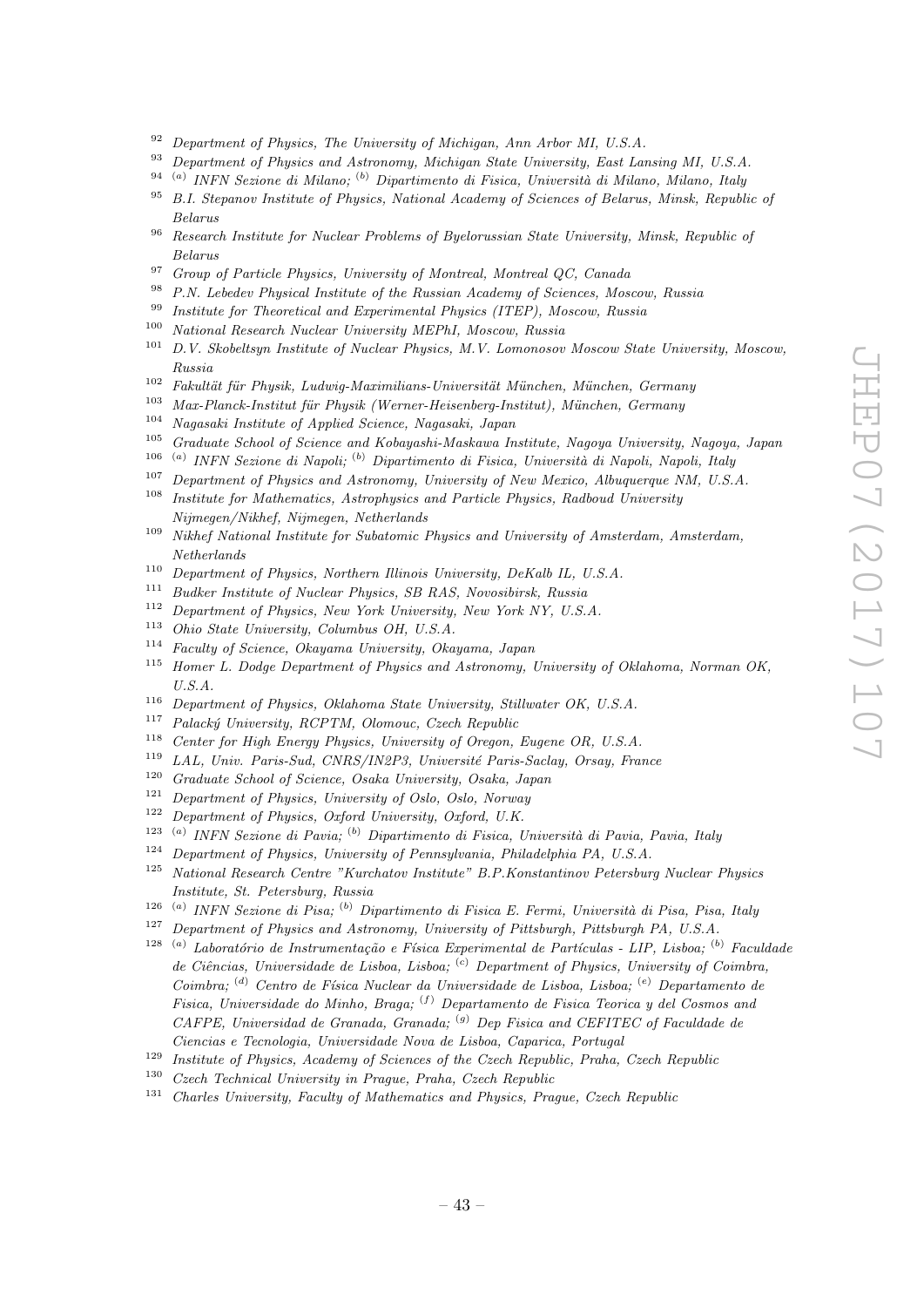- <sup>132</sup> State Research Center Institute for High Energy Physics (Protvino), NRC KI, Russia
- <sup>133</sup> Particle Physics Department, Rutherford Appleton Laboratory, Didcot, U.K.
- <sup>134 (a)</sup> INFN Sezione di Roma; <sup>(b)</sup> Dipartimento di Fisica, Sapienza Università di Roma, Roma, Italy
- <sup>135 (a)</sup> INFN Sezione di Roma Tor Vergata; <sup>(b)</sup> Dipartimento di Fisica, Università di Roma Tor Vergata, Roma, Italy
- <sup>136 (a)</sup> INFN Sezione di Roma Tre; <sup>(b)</sup> Dipartimento di Matematica e Fisica, Università Roma Tre, Roma, Italy
- $137$  (a) Faculté des Sciences Ain Chock, Réseau Universitaire de Physique des Hautes Energies -Université Hassan II, Casablanca; <sup>(b)</sup> Centre National de l'Energie des Sciences Techniques  $Nucleaires, Rabat;$  (c) Faculté des Sciences Semlalia, Université Cadi Ayyad, LPHEA-Marrakech; (d) Faculté des Sciences, Université Mohamed Premier and LPTPM, Oujda;  $^{(e)}$  Faculté des sciences, Université Mohammed V, Rabat, Morocco
- <sup>138</sup> DSM/IRFU (Institut de Recherches sur les Lois Fondamentales de l'Univers), CEA Saclay (Commissariat `a l'Energie Atomique et aux Energies Alternatives), Gif-sur-Yvette, France
- <sup>139</sup> Santa Cruz Institute for Particle Physics, University of California Santa Cruz, Santa Cruz CA, U.S.A.
- <sup>140</sup> Department of Physics, University of Washington, Seattle WA, U.S.A.
- $141$  Department of Physics and Astronomy, University of Sheffield, Sheffield, U.K.
- <sup>142</sup> Department of Physics, Shinshu University, Nagano, Japan<br><sup>143</sup> Department Physics, University Circum Company
- Department Physik, Universität Siegen, Siegen, Germany
- <sup>144</sup> Department of Physics, Simon Fraser University, Burnaby BC, Canada
- <sup>145</sup> SLAC National Accelerator Laboratory, Stanford CA, U.S.A.
- <sup>146</sup> <sup>(a)</sup> Faculty of Mathematics, Physics & Informatics, Comenius University, Bratislava; <sup>(b)</sup> Department of Subnuclear Physics, Institute of Experimental Physics of the Slovak Academy of Sciences, Kosice, Slovak Republic
- <sup>147</sup> (a) Department of Physics, University of Cape Town, Cape Town; <sup>(b)</sup> Department of Physics, University of Johannesburg, Johannesburg;  $\left( \text{c} \right)$  School of Physics, University of the Witwatersrand, Johannesburg, South Africa
- <sup>148</sup> (a) Department of Physics, Stockholm University; <sup>(b)</sup> The Oskar Klein Centre, Stockholm, Sweden
- <sup>149</sup> Physics Department, Royal Institute of Technology, Stockholm, Sweden
- <sup>150</sup> Departments of Physics & Astronomy and Chemistry, Stony Brook University, Stony Brook NY,  $U.S.A.$
- <sup>151</sup> Department of Physics and Astronomy, University of Sussex, Brighton, U.K.<br><sup>152</sup> Sebacl of Physics University of Sudney, Sydney, Australia
- <sup>152</sup> School of Physics, University of Sydney, Sydney, Australia
- <sup>153</sup> Institute of Physics, Academia Sinica, Taipei, Taiwan
- <sup>154</sup> Department of Physics, Technion: Israel Institute of Technology, Haifa, Israel
- <sup>155</sup> Raymond and Beverly Sackler School of Physics and Astronomy, Tel Aviv University, Tel Aviv, Israel
- <sup>156</sup> Department of Physics, Aristotle University of Thessaloniki, Thessaloniki, Greece
- <sup>157</sup> International Center for Elementary Particle Physics and Department of Physics, The University of Tokyo, Tokyo, Japan
- <sup>158</sup> Graduate School of Science and Technology, Tokyo Metropolitan University, Tokyo, Japan
- <sup>159</sup> Department of Physics, Tokyo Institute of Technology, Tokyo, Japan
- <sup>160</sup> Tomsk State University, Tomsk, Russia<br><sup>161</sup> Department of Physics, University of T
- <sup>161</sup> Department of Physics, University of Toronto, Toronto ON, Canada
- $162$  (a) INFN-TIFPA; (b) University of Trento, Trento, Italy
- <sup>163</sup> (a) TRIUMF, Vancouver BC; <sup>(b)</sup> Department of Physics and Astronomy, York University, Toronto ON, Canada
- <sup>164</sup> Faculty of Pure and Applied Sciences, and Center for Integrated Research in Fundamental Science and Engineering, University of Tsukuba, Tsukuba, Japan
- <sup>165</sup> Department of Physics and Astronomy, Tufts University, Medford MA, U.S.A.
- <sup>166</sup> Department of Physics and Astronomy, University of California Irvine, Irvine CA, U.S.A.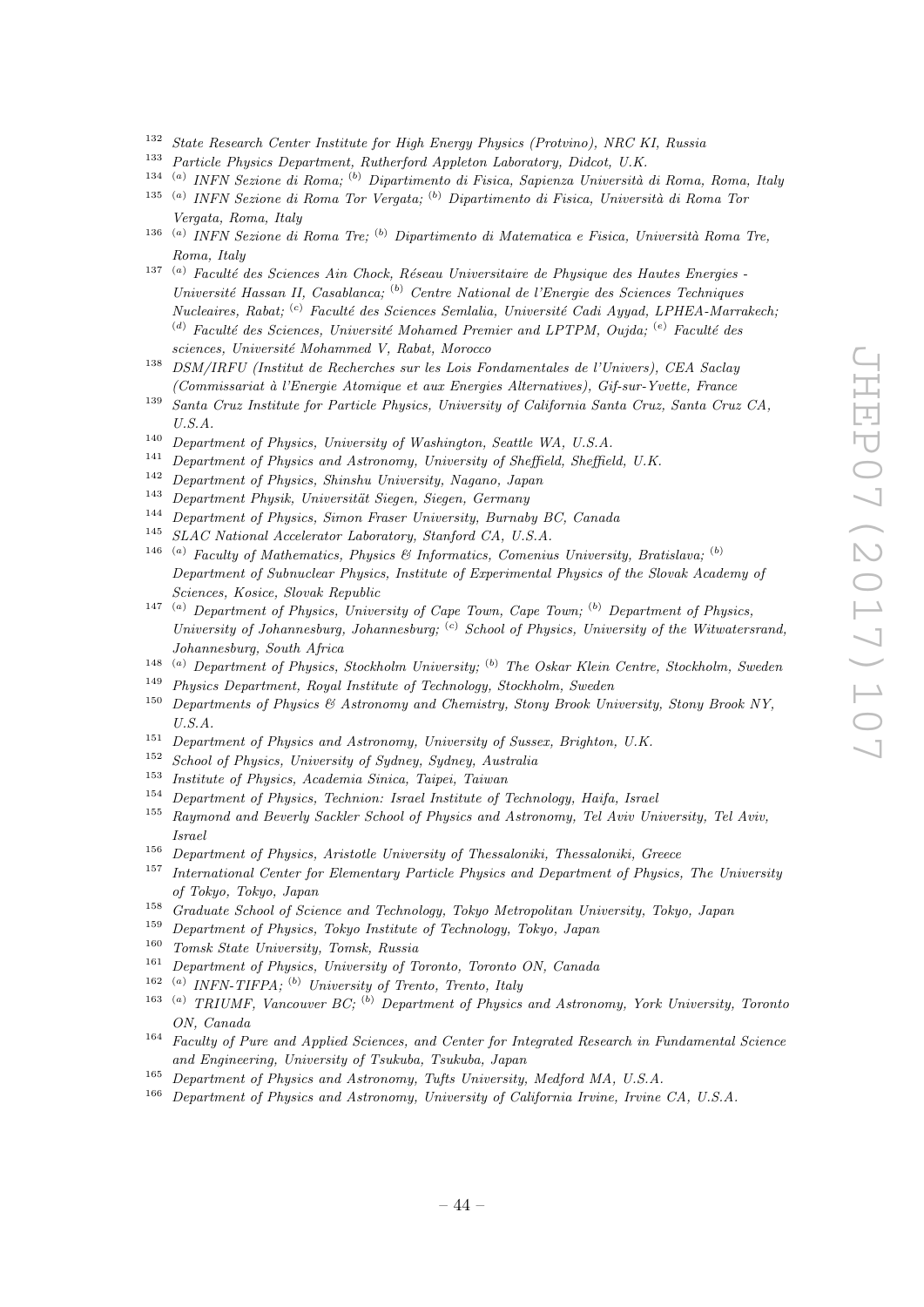- <sup>167 (a)</sup> INFN Gruppo Collegato di Udine, Sezione di Trieste, Udine; <sup>(b)</sup> ICTP, Trieste; <sup>(c)</sup> Dipartimento di Chimica, Fisica e Ambiente, Università di Udine, Udine, Italy
- <sup>168</sup> Department of Physics and Astronomy, University of Uppsala, Uppsala, Sweden
- <sup>169</sup> Department of Physics, University of Illinois, Urbana IL, U.S.A.<br><sup>170</sup> Institute de Fisica Corpuscular (IEIC), Centro Mirto Universida
- <sup>170</sup> Instituto de Fisica Corpuscular (IFIC), Centro Mixto Universidad de Valencia CSIC, Spain<br><sup>171</sup> Department of Physics University of Puttick Columbia Verseum P.C. Centrol
- <sup>171</sup> Department of Physics, University of British Columbia, Vancouver BC, Canada<br><sup>172</sup> Department of Physics and Astronomy, University of Victoria, Victoria BC, Ca
- <sup>172</sup> Department of Physics and Astronomy, University of Victoria, Victoria BC, Canada<br><sup>173</sup> Department of Physics Hairmaite of Wannish Canadan UK
- <sup>173</sup> Department of Physics, University of Warwick, Coventry, U.K.<br> $\frac{174}{174}$  Western University Tribec, Language
- <sup>174</sup> Waseda University, Tokyo, Japan
- <sup>175</sup> Department of Particle Physics, The Weizmann Institute of Science, Rehovot, Israel
- <sup>176</sup> Department of Physics, University of Wisconsin, Madison WI, U.S.A.<br><sup>177</sup> Eshaltit für Physik und Astronomia, Iulius Marinilians Universität 1
- $Fakultät für Physik und Astronomie, Julius-Maximilians-Universität, Würzburg, Germany$
- $178$  Fakultät für Mathematik und Naturwissenschaften, Fachgruppe Physik, Bergische Universität Wuppertal, Wuppertal, Germany
- <sup>179</sup> Department of Physics, Yale University, New Haven CT, U.S.A.
- <sup>180</sup> Yerevan Physics Institute, Yerevan, Armenia
- <sup>181</sup> CH-1211 Geneva 23, Switzerland
- $182$  Centre de Calcul de l'Institut National de Physique Nucléaire et de Physique des Particules (IN2P3), Villeurbanne, France
	- $a$  Also at Department of Physics, King's College London, London, U.K.
	- $b$  Also at Institute of Physics, Azerbaijan Academy of Sciences, Baku, Azerbaijan
	- <sup>c</sup> Also at Novosibirsk State University, Novosibirsk, Russia
	- <sup>d</sup> Also at TRIUMF, Vancouver BC, Canada
	- <sup>e</sup> Also at Department of Physics & Astronomy, University of Louisville, Louisville, KY, U.S.A.
	- $f$  Also at Physics Department, An-Najah National University, Nablus, Palestine
	- Also at Department of Physics, California State University, Fresno CA, U.S.A.
	- <sup>h</sup> Also at Department of Physics, University of Fribourg, Fribourg, Switzerland
	- Also at II Physikalisches Institut, Georg-August-Universität, Göttingen, Germany
	- <sup>j</sup> Also at Departament de Fisica de la Universitat Autonoma de Barcelona, Barcelona, Spain
	- $k$  Also at Departamento de Fisica e Astronomia, Faculdade de Ciencias, Universidade do Porto, Portugal
	- <sup>l</sup> Also at Tomsk State University, Tomsk, Russia
- $<sup>m</sup>$  Also at The Collaborative Innovation Center of Quantum Matter (CICQM), Beijing, China</sup>
- $n$  Also at Universita di Napoli Parthenope, Napoli, Italy
- $\degree$  Also at Institute of Particle Physics (IPP), Canada
- $P$  Also at Horia Hulubei National Institute of Physics and Nuclear Engineering, Bucharest, Romania
- <sup>q</sup> Also at Department of Physics, St. Petersburg State Polytechnical University, St. Petersburg, Russia
- <sup>r</sup> Also at Borough of Manhattan Community College, City University of New York, New York City,  $U.S.A.$
- Also at Department of Physics, The University of Michigan, Ann Arbor MI, U.S.A.
- <sup>t</sup> Also at Centre for High Performance Computing, CSIR Campus, Rosebank, Cape Town, South Africa
- $^u$  Also at Louisiana Tech University, Ruston LA, U.S.A.
- <sup>v</sup> Also at Institucio Catalana de Recerca i Estudis Avancats, ICREA, Barcelona, Spain
- Also at Graduate School of Science, Osaka University, Osaka, Japan
- Also at Fakultät für Mathematik und Physik, Albert-Ludwigs-Universität, Freiburg, Germany
- $y<sup>y</sup>$  Also at Institute for Mathematics, Astrophysics and Particle Physics, Radboud University Nijmegen/Nikhef, Nijmegen, Netherlands
- Also at Department of Physics, The University of Texas at Austin, Austin TX, U.S.A.
- aa Also at Institute of Theoretical Physics, Ilia State University, Tbilisi, Georgia